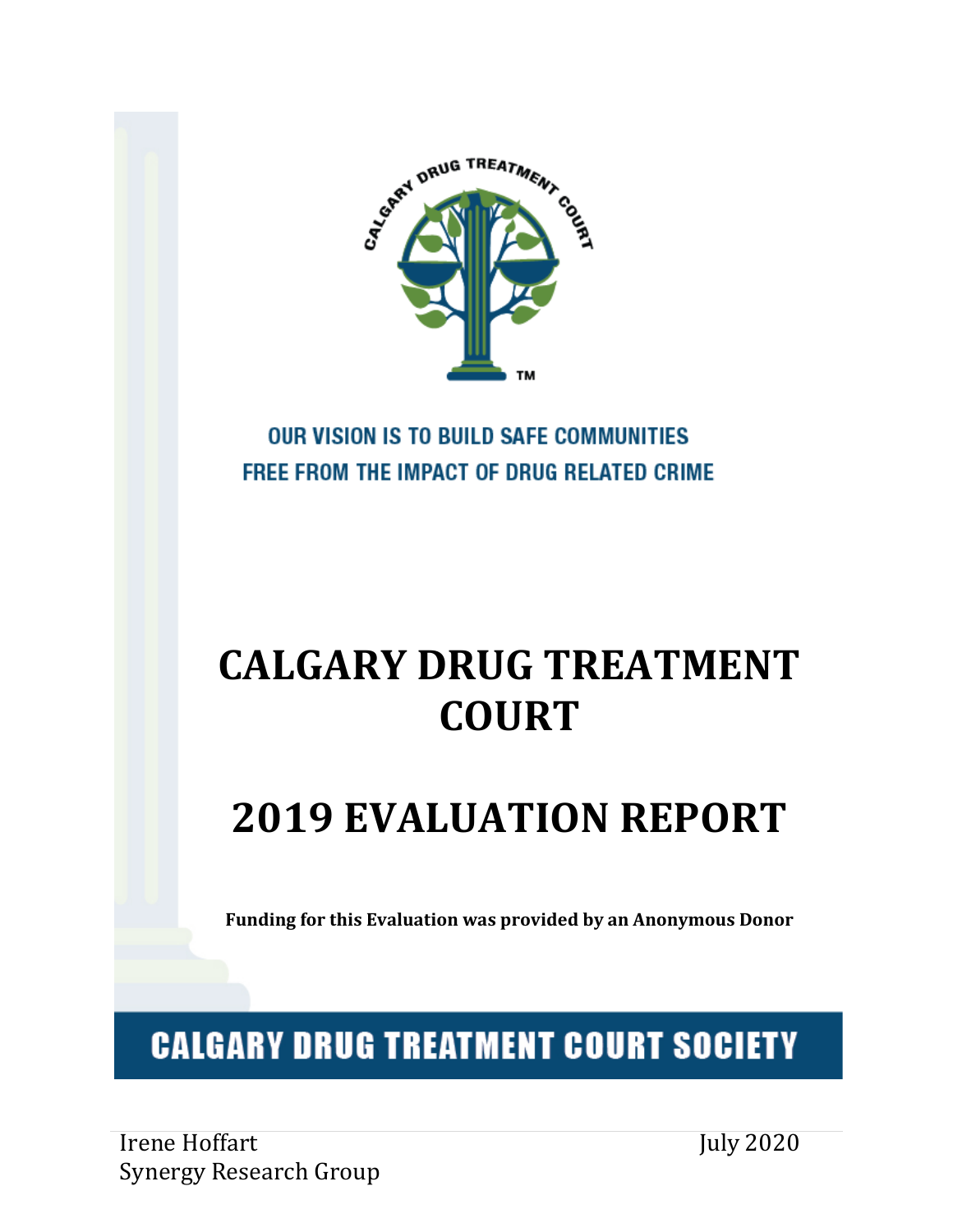## **Table of Contents**

| Table 3. Program Status by Service Period of Program Completion  12                   |  |
|---------------------------------------------------------------------------------------|--|
|                                                                                       |  |
|                                                                                       |  |
| Table 5. Percent of Engaged Participants by Service Period of Program Completion  14  |  |
|                                                                                       |  |
|                                                                                       |  |
| Table 6. Participants' Demographic Characteristics by Service Period of Admission  15 |  |
|                                                                                       |  |
|                                                                                       |  |
|                                                                                       |  |
|                                                                                       |  |
|                                                                                       |  |
|                                                                                       |  |
|                                                                                       |  |
|                                                                                       |  |
|                                                                                       |  |
|                                                                                       |  |
|                                                                                       |  |
|                                                                                       |  |
|                                                                                       |  |
| Figure 5. Percent of Relapse-Related Events by Program Completion Status  24          |  |
|                                                                                       |  |
|                                                                                       |  |
|                                                                                       |  |
|                                                                                       |  |
|                                                                                       |  |
|                                                                                       |  |
|                                                                                       |  |
|                                                                                       |  |
|                                                                                       |  |
|                                                                                       |  |
|                                                                                       |  |
|                                                                                       |  |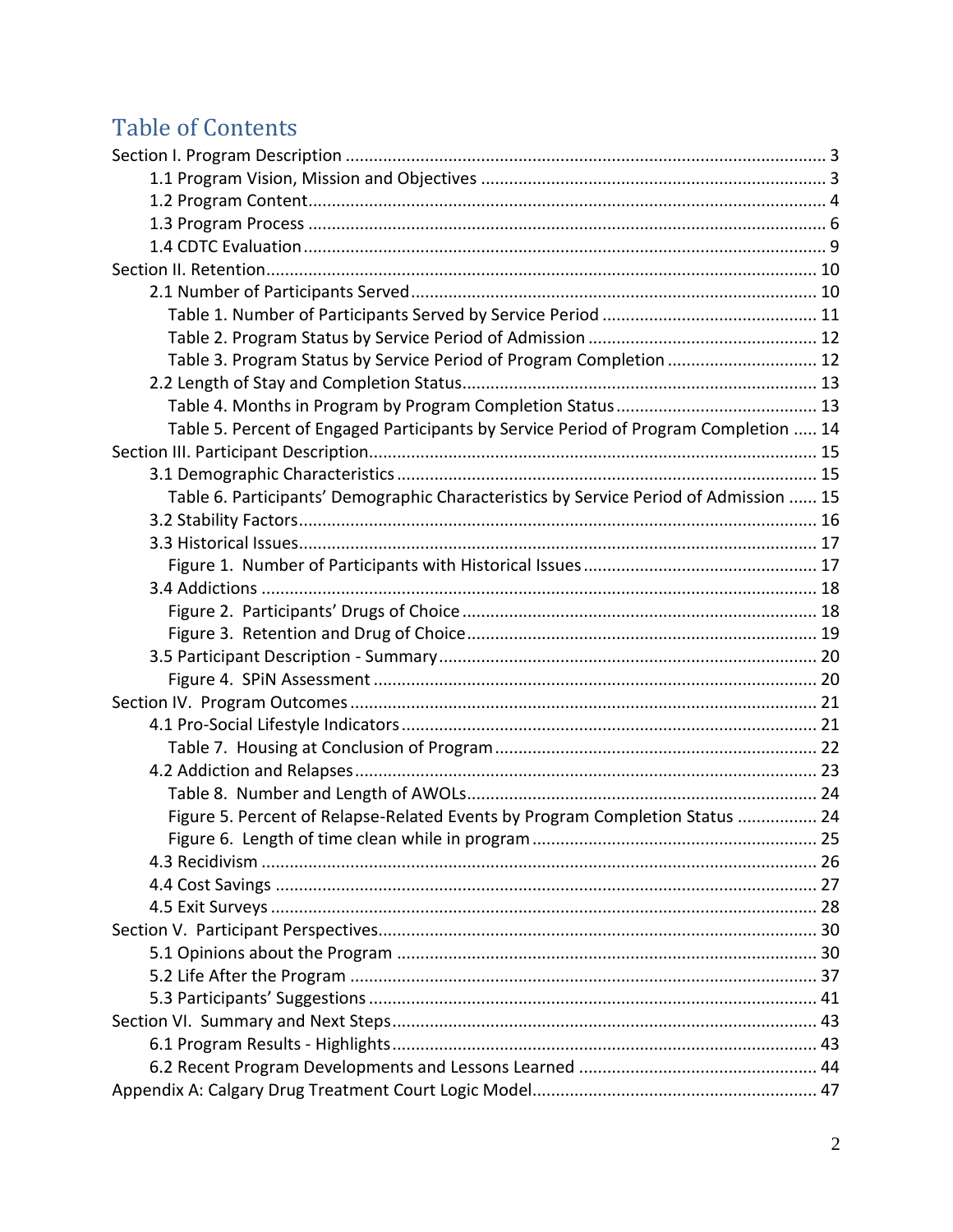## <span id="page-2-0"></span>**Section I. Program Description**

Like other drug treatment courts in Canada, the Calgary Drug Treatment Court (CDTC) is intended to provide an alternative approach to working with non-violent offenders charged with offences related to drug addiction. To be eligible the applicants must be assessed as doing crime driven by addiction to a Schedule 1 drug. Their charges may be unrelated to drug trafficking but their criminal involvement must be directly related to drug addiction.

Eligible individuals are offered an intensive and judicially supervised program which includes treatment for addiction, individual and group programming to address patterns of criminal and addictive thinking, and services to reduce barriers to sustaining a drug-free and non-criminal lifestyle. This drug treatment court program is the only pre-sentence justice program that provides a holistic or wrap around approach integrating Justice, Law Enforcement, Health Services, Housing, Employment, Treatment and Rehabilitation services. The court operates weekly on Thursdays from 10:30am to 4:00 pm at the Calgary Courts Centre.

## <span id="page-2-1"></span>1.1 Program Vision, Mission and Objectives

CDTC Vision: Safe communities free from the impact of drug related crime.

CDTC Mission: To integrate justice, treatment and health services to empower program participants with substance-use disorder to restore their lives and become productive community members.

## Theory of Change:

If high-risk offenders, whose criminal behavior is driven by addiction, participate in an integrated justice and treatment program where they receive treatment for addiction and intervention to address criminogenic needs,

and

where they are monitored, supported and held accountable for their behavior,

and

where they are assisted to integrate positively within the community,

then

they will be equipped to live a productive, crime-free, and substance-free lifestyle and become contributing members of the community.

#### CDTC Key Objectives: 1

- To reduce criminal recidivism
- To lower costs
- To build safe communities

<sup>&</sup>lt;sup>1</sup> For more detailed description of CDTC objectives please see CDTC logic model in Appendix A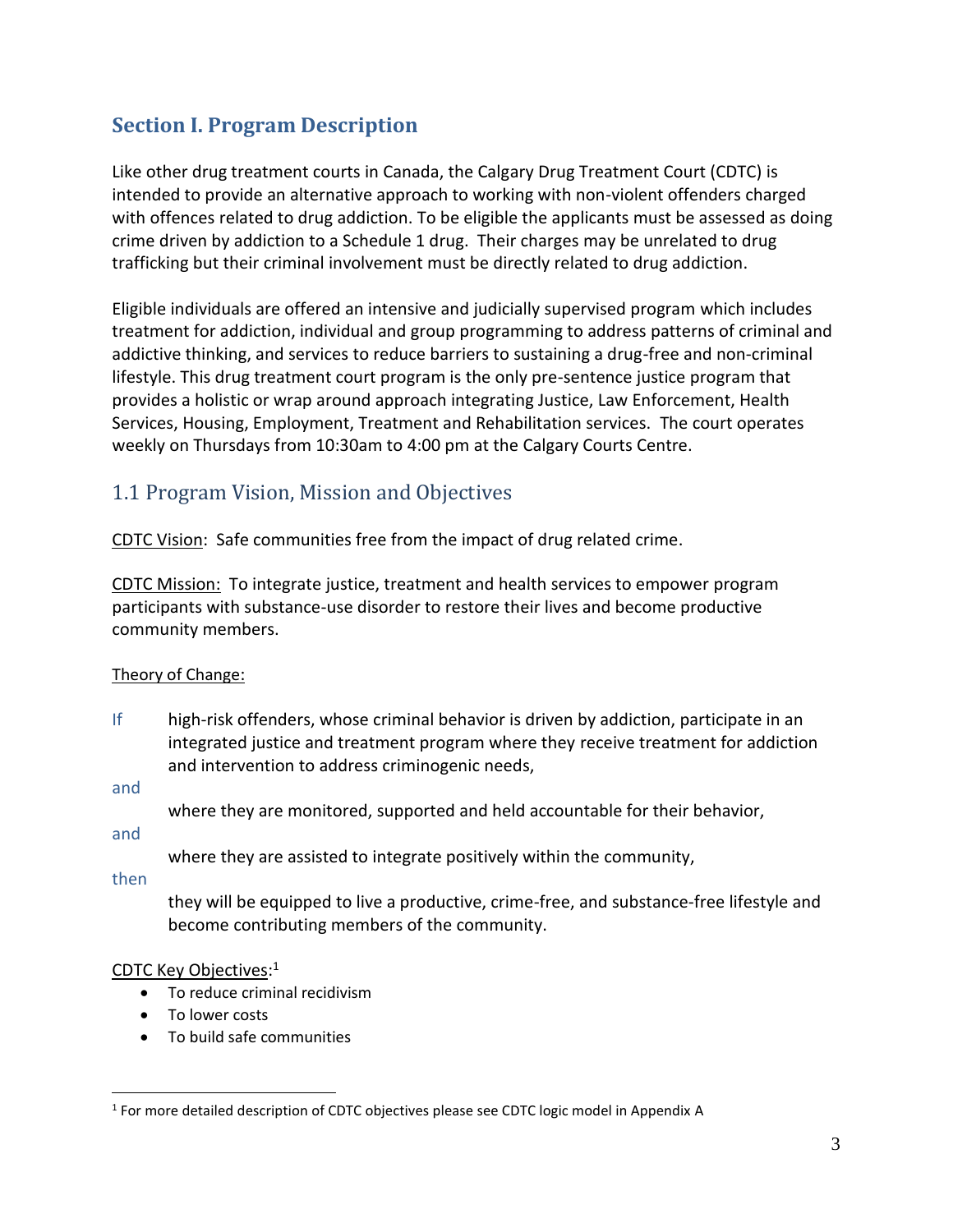## <span id="page-3-0"></span>1.2 Program Content

CDTC was granted full Charity Status by Canada Revenue Agency in 2011 and has now secured funding until March 2023. In recent years the CDTC Board of Directors has transitioned from representation largely by stakeholders/partner organizations to a community Board with representation largely from the corporate and legal sectors.

The program currently employs a Chief Executive Officer, two Case Managers, and a Clinical Lead as well as two contracted drug testers (male and female), and a contracted continuing care group facilitator who provide the following services:

- Screening and assessment of eligibility and treatment planning;
- Provision of, or coordination of access to addiction treatment the type and intensity of treatment is based on assessment of needs and may include detox, residential treatment, the CDTC Day Treatment program (an intensive 12-week program that serves as an alternative or an addition to residential treatment), or other community-based Day Treatment Programming;
- Ongoing services and supports to build and sustain recovery skills and lifestyle including relapse prevention, gender specific group work focused on living a life of recovery, and individual sessions;
- Facilitate access to individual counseling aimed at addressing a variety of issues such as past trauma, abuse, and anger management;
- Employment supports and skills development;
- Budgeting and financial management courses;
- Supported referrals to family counseling depending on needs;
- Supports for access to medical, mental health, addictions medicine, and dental services based on individual needs;
- Criminal and Addictive Thinking Program (10-week manualized closed group program);
- Moral Reconation Program (ongoing weekly manualized open group aimed at addressing selfimage, identity, ego and moral reasoning);
- Connection to Elders and traditional practices e.g., sweat lodges;
- Basic needs supports such as food, damage deposit, Alberta Works rent and income supports until participants are able to work; and,
- Continuing care groups that are held each 2 weeks in the evening to provide program graduates with additional support as they adjust to a lifestyle that does not include the structure and supports of the drug treatment court.

CDTC aligns its resources by utilizing existing community services so as not to reproduce existing expertise and to reduce redundancies and limit costs. The program has developed strong linkages with numerous addiction treatment services and related programs in Calgary and surrounding area. Those programs include residential treatment options, day programs, as well as other ancillary services and community agencies that are needed to support CDTC participants (e.g., health, financial, skill development, employment and housing) and that work with a wide variety of participant groups (e.g., men, women or Indigenous participants). CDTC partners that provide recovery-related and health services are listed below.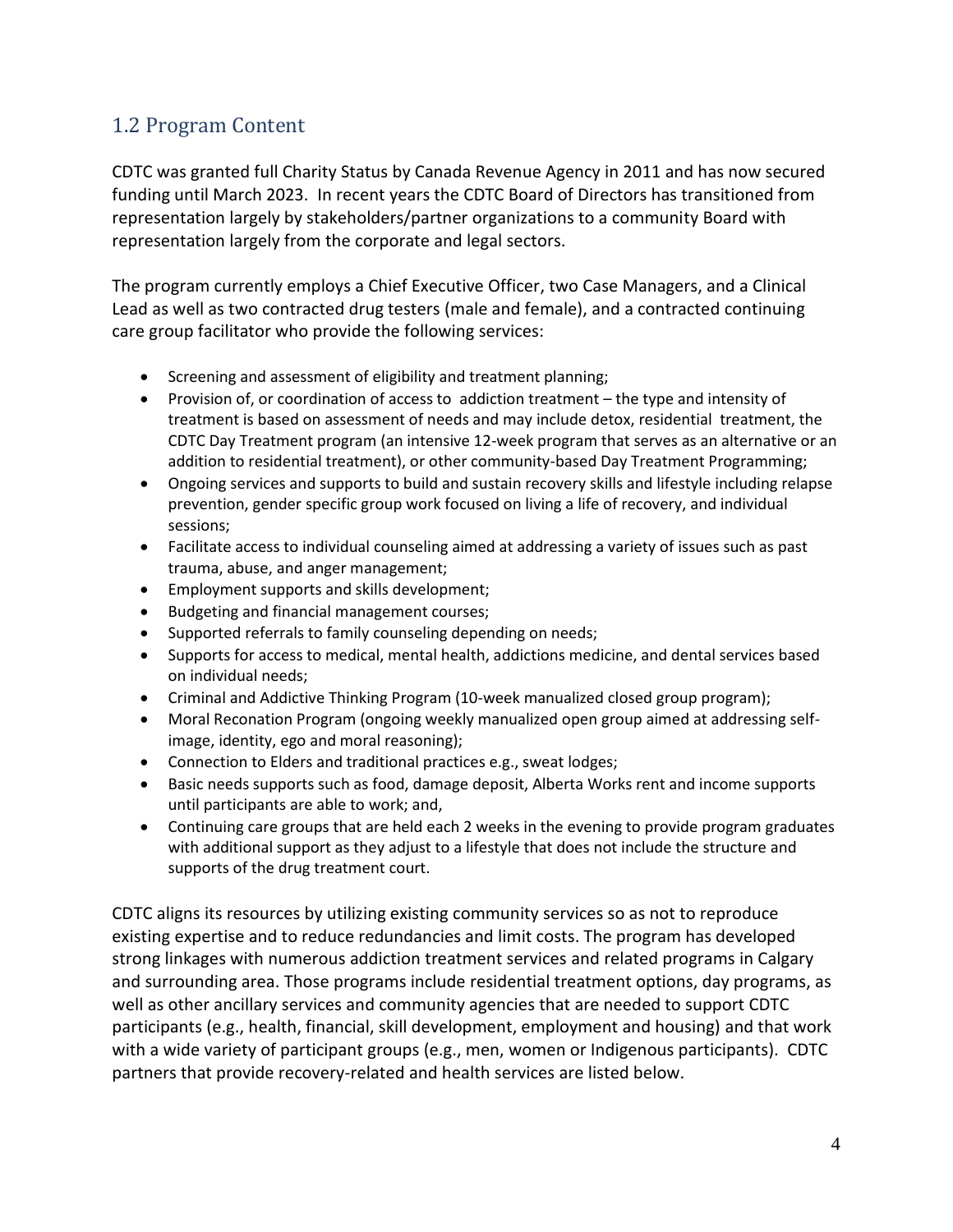#### Detox and Addiction Treatment Facilities<sup>2</sup>

- 1835 House Recovery Acres
- AHS Centennial Centre
- AHS Renfrew Recovery Centre (Detox)
- Alcove Addiction Recovery for Women
- Alpha House Society (Detox)\*
- Aventa Addiction Treatment for Women\*
- Calgary Dream Centre\*
- Foothills Centre (Detox)
- Fresh Start Recovery Centre\*
- Medicine Hat Recovery Centre (Detox and Residential Treatment)
- Poundmaker's Lodge Treatment Centre for Aboriginal participants
- Salvation Army Centre of Hope
- Simon House Recovery Centre\*
- South Country (Lethbridge) for men and women
- Sunrise Healing Lodge

#### Housing Agencies

- Aspen Family Services
- Brenda Strafford Centre
- Brenda's House
- Calgary Dream Centre
- Calgary John Howard Society
- Centre of Hope
- Children's Cottage
- Landers Treatment Centre
- Oxford House Homes for Recovery
- The Alex, Pathways to Housing
- Victory Manor
- YWCA Transitional Housing

## Day Programs

- Alberta Health Services Adult Addiction Services
- 1835 House Recovery Acres

#### Addictions-related Health and Mental Health Supports<sup>3</sup>

- AHS Opioid Dependency Program
- AHS Adult Addiction Services
- Rapid Access Addiction Medicine (RAAM Clinic)
- CUPS Calgary Society
- Sheldon Chumir Health Centre
- AHS Dual Diagnosis Program
- AHS Addiction Recovery and Community Health (ARCH Program Peter Lougheed Centre)
- AHS Forensic Assessment Outpatient Services (FAOS)
- CMHA Calgary Recovery College

<sup>&</sup>lt;sup>2</sup> Some of the residential addiction treatment programs offer significant periods of supportive housing and recovery support to extend the length of stay – in some cases up to one year – identified here with an asterisk <sup>3</sup> CDTC also refers to a wide range of other community based mental health and counselling/therapy services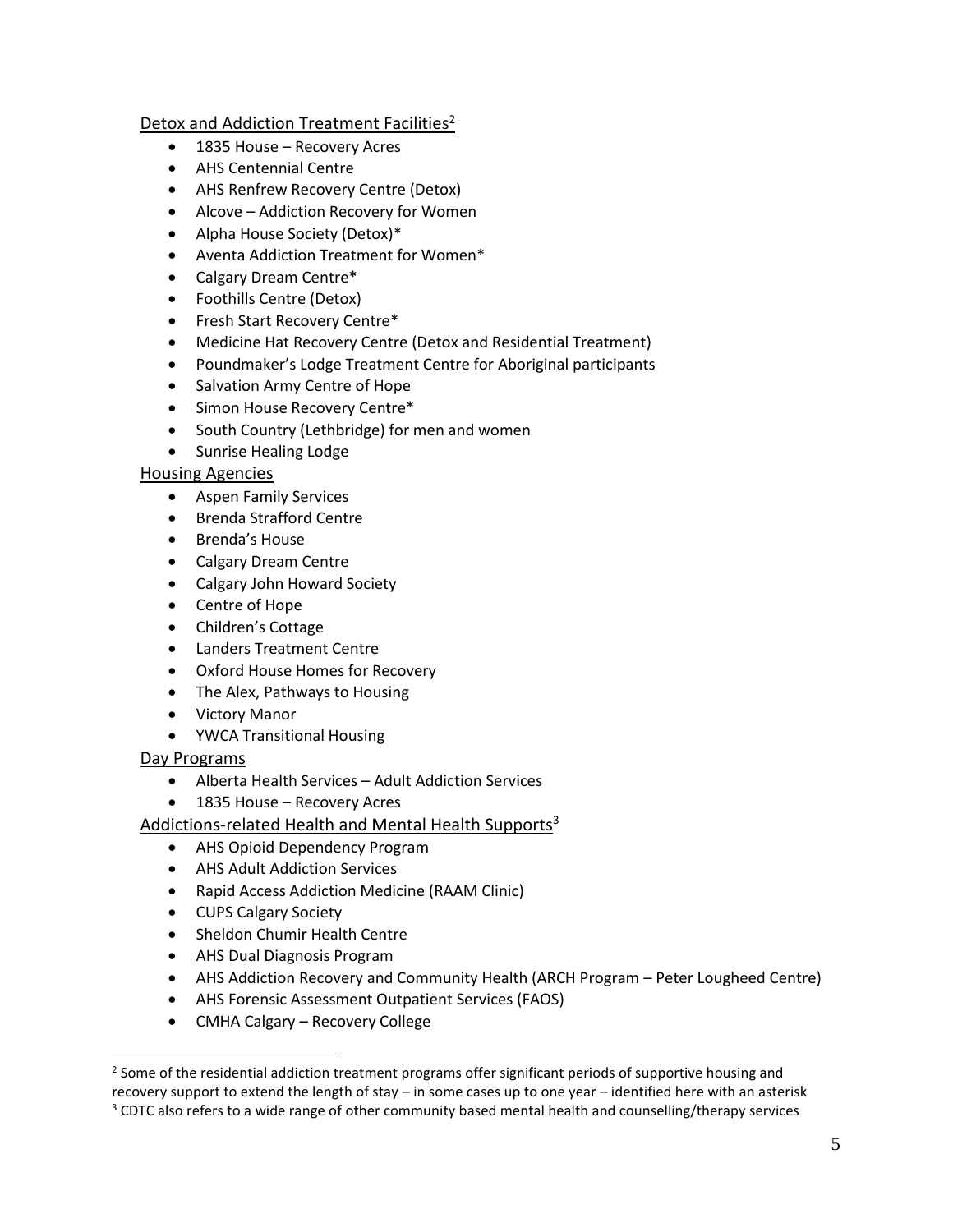## <span id="page-5-0"></span>1.3 Program Process

Applicants to the program are first screened by the Calgary Police Service and the Crown Prosecutor to limit admission to non-violent, drug addicted offenders who have been charged with eligible offences such as drug trafficking offences, property related offences, and other non-violence Criminal Code charges. CDTC excludes those applicants who are violent, who have gang affiliations, whose offences are carried out for commercial gain or those with sex or domestic violence offences. In addition to meeting these eligibility requirements, applicants for the program are required to be:

- Adult drug-addicted offenders who are age 18 or older;
- Dependent on a Schedule 1 drug such as methamphetamine, cocaine, heroin, or another opiate;
- Assessed by the program's drug treatment providers as being drug addicted. This assessment, as well as an initial drug screening, may be completed while the applicant is in custody at Calgary Remand Centre or at Calgary Correctional Centre or in the community for those who are out of custody at time of screening; and,
- Assessed by the program's Clinical Lead as being suitable for treatment, such that mental health or other barriers are not excessive and do not preclude effective participation in the program.

Applicants to the CDTC are also required to:

- Observe a full session of the Calgary Drug Treatment Court;
- Complete a CDTC Application form containing information about criminal and substance abuse history and reasons for applying for program admission;
- Sign waivers consenting to provide information to the court and to the CDTC Treatment Team and to abide by conditions for participation in the program;
- Agree to accept responsibility for criminal conduct and plead guilty to the offences; and,
- Participate in a Treatment Assessment, providing detailed information about background, history and drug use, as well as any other assessment the treatment provider or the CDTC pre-court team consider necessary.

Applicants whose admission is recommended by the CDTC pre-court team are offered an opportunity to enter a judicially supervised drug rehabilitation program. Once admitted, participants are eligible for stage advancement at four points during the program in response to completing specific program requirements. The previous three-stage approach was revised in 2014 to include five stages in order to increase attention to phase advancement and participant's progress both by the participants themselves and the members of the staff team. Stage advancement is announced in court and recognizes participants' progress in the program. The stages are briefly described below:

## Stage 1 – Intensive Treatment (12 weeks)

The focus of Stage One is addiction treatment. Participants either attend a residential addiction treatment program or the CDTC Day Program depending on treatment assessment and program availability. In order to go on to the next stage in the CDTC program, participants must complete the required substance abuse treatment program, must be compliant with the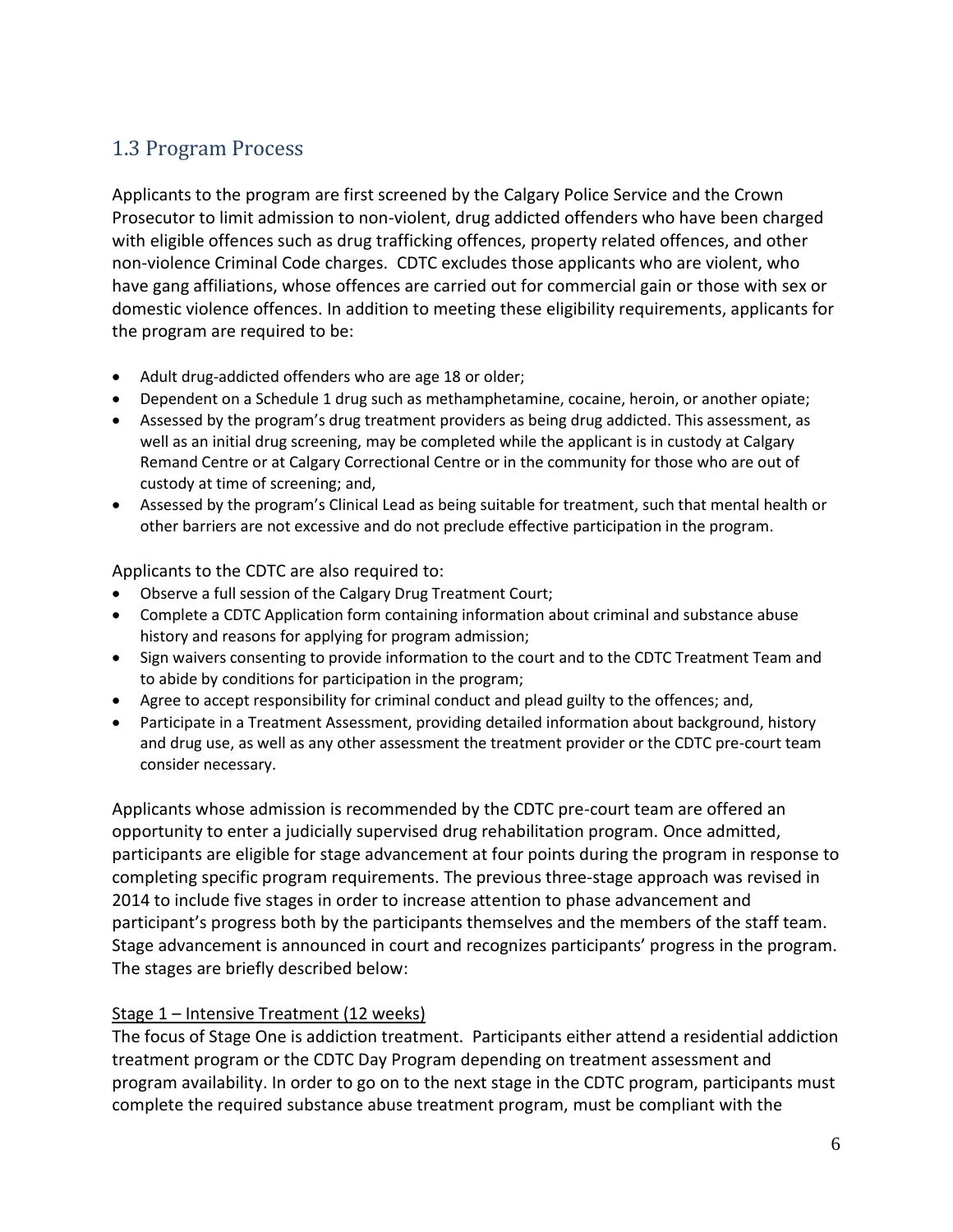program requirements and spend at least 12 weeks in the program. In this Stage the participants are not required to attend court or other community support meetings outside of those in the treatment centre. They are adjourned from court and other activities so that they can focus entirely on their treatment program.

#### Stage 2 – Developing Your Recovery Skills (12 weeks)

The focus of this stage is putting into action what was learned in treatment. In this stage the participants no longer attend an addictions program during the day, but are expected to attend a minimum of 3 support groups per week and to continue attending court on a weekly basis. They are also expected to declare a home group and to have a committed sponsor. The participants are encouraged to try different types of recovery-oriented community groups and activities and to choose what they feel works best for them. These groups may include 12-step community meetings, Smart Recovery meetings, Refuge Recovery meetings, or other organized group recovery activities that support learning, healing and connection with peers.

During this stage they must also work with their Case Manager to develop and begin implementing an Individualized Treatment Plan, obtain sober/drug-free housing, and obtain employment. Housing options include supportive, sober-living housing attached to a treatment program that the participants may have attended in Stage 1. In order to gain employment, the participants can work with Alberta Works Career and Employment Consultant affiliated with CDTC. The participant graduates to Stage 3 when all these conditions, as well as demonstration of 8 weeks compliant behaviour, are met.

## Stage 3 – Practical Application (12 weeks)

This stage allows the participants to continue to work on their individualized treatment goals and incorporate recovery and the CDTC program into their daily living. By this time the participants will have obtained full-time approved employment, can apply for decreased Court attendance, will have developed a budget (if needed with the help from their Case Manager), will continue attending support and Home group meetings and have weekly contact with the full-time sponsor. They will be able to graduate to the next stage if they meet all these requirements and have demonstrated compliance for a period of at least 8 weeks.

## Stage 4 – Community Transition (3 months)

The focus of this Stage is on developing community supports and connections. One important element is developing a "safety net", or support system beyond the CDTC team and including people, places and things that support the individual's recovery. The participants are expected to become involved in some service/volunteer work and document 15 hours of volunteer activity over a period of 3 months. Expansion of leisure time activities is also encouraged during this stage to provide an opportunity to broaden the participant's life.

During this stage the participants are expected to continue their involvement with the support group, the sponsor, the Home Group as well as demonstrate achievement of employment, money management and housing expectations as in the previous stages. All participants in the core stream are required to complete the CDTC Criminal and Addictive Thinking Course (CAT) to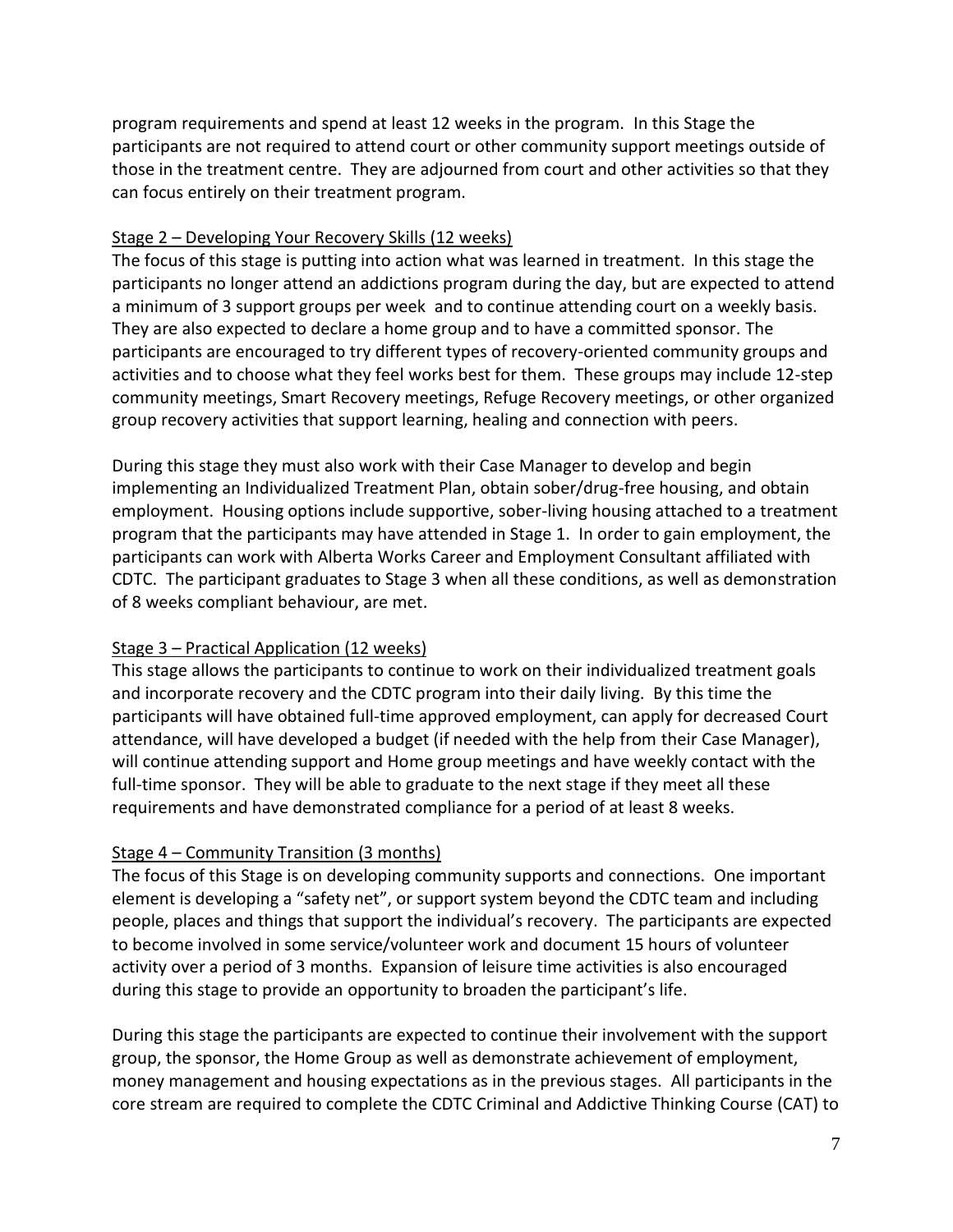address thought distortions and attitudes toward criminal behaviour that put them at risk for continued involvement in crime. Participants are also expected to attend the Moral Reconation Program (MRT) which assists them to reflect on experiences that lead them to become involved in crime and teaches them to apply moral reasoning in decision making. While initially provided only for men in the program due to limited resources, MRT is now mandatory for all participants in both the core and early intervention streams.

## Stage 5 – Graduation

Graduation can take place after completing a minimum of one year in the program. In order to apply to graduate from the CDTC program the participants must meet the following requirements.

- Complete 12 consecutive months in the CDTC program;
- Have a minimum of six months consecutive negative (i.e., clean) drug and alcohol tests at some point during their involvement with CDTC program;
- Be drug and alcohol-free with negative (i.e., clean) drug and alcohol tests for at least the 3 months immediately prior to graduation;
- Successfully complete a substance abuse treatment program;
- Have no new criminal charges during the six months immediately prior to graduation;
- Have successfully completed the Criminal & Addictive Thinking Program;
- Have suitable housing and demonstrated "Wellness Living" circumstances for 3 months immediately prior to graduation. In some cases, depending on the needs of the participant, alternatives to fulltime employment are considered including volunteerism, enrollment in an educational program, and/or full-time commitment to parenting. Wellness living also means regularly attending meetings, and having an involved Sponsor; and
- Have a comprehensive Relapse Prevention Plan in place that includes participation in communitybased recovery programs and addresses the ongoing needs of the individual from a bio-psychosocial perspective.

The participants' progress is routinely monitored through weekly court appearances in the Drug Treatment Court before three rotating judges who work as a team, apprising each other of the participants' status on a weekly basis. Monitoring is provided through police participation on the team, supervision of release conditions by a Probation Officer, and random drug screening. Participants are involved with the Treatment Team on a daily to weekly basis for the purposes of treatment planning, support and intervention. The CDTC Court Team also meets weekly to review current cases, pending applications, and other business.

<span id="page-7-0"></span>When participants complete the program requirements, they return to court to be sentenced for the original offences and celebrate this achievement with a Graduation Ceremony. Successful completion of the program generally results in a non-custodial sentence.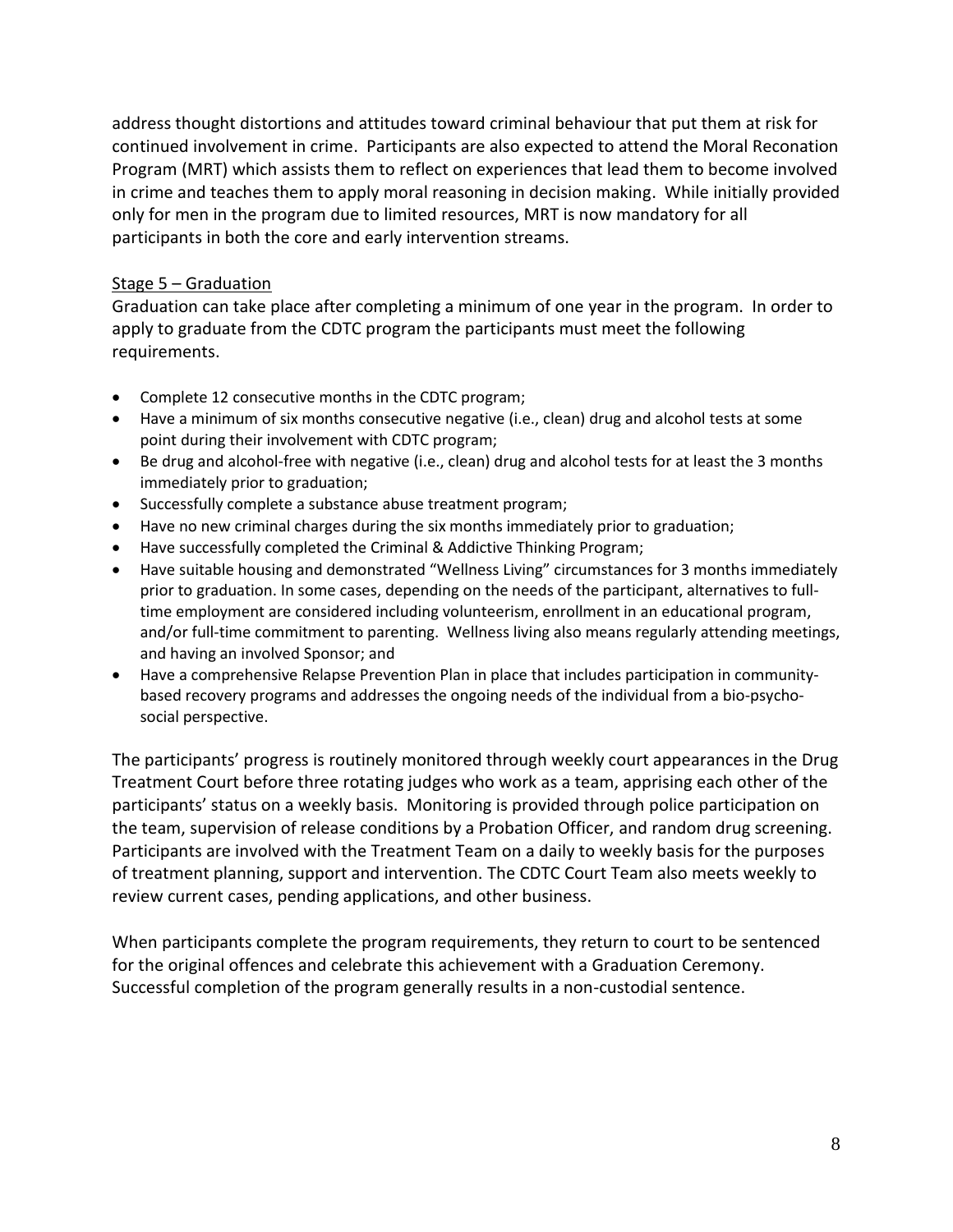## 1.4 CDTC Evaluation

This document represents the sixth evaluation report, supplementing previous reports and summarizing information about CDTC activities from its inception and up to December of 2019. This document represents an update to the earlier evaluation reports. Where possible, the results are compared across five service periods: 1) start-up to February 28, 2008; 2) March 1, 2008 to March 30, 2010; 3) April 1, 2010 to March 30, 2012 ; 4) April 1, 2012 to March 30, 2014; and 5) April 30 2014 to March 2016; and, 6) April 2016 to December 2019.

These periods were selected to reflect the progress of the program, fiscal year periods and available funding. The first period reflects minimal funding (\$50,000 annually), the second period reflects a period of fluctuating funding, which was also insufficient to establish a core program with dedicated full-time staff, while the last three periods had funding levels closer to that of federally funded drug courts. The evaluation framework is consistent with the previous research and promising practices in evaluation of drug treatment courts and coordinated community responses such as CDTC and includes the following components:

Logic Model: The purpose of a logic model is to ensure meaningful evaluation by identifying and linking the project components in a logical fashion. The CDTC Logic Model identifies project activities, inputs, outputs and outcomes and is attached in Appendix A.

Description of the participant group: CDTC participants' history and characteristics were collected using information in participant application forms and screening interviews. This information is discussed in Section III.

Participant retention, participation and outcomes : Information about retention, participant participation in program processes and outcomes were documented using information from the weekly updates on participant progress. Sections II and IV discuss information about participant retention, outcomes related to relapses and stability indicators, addictions, recidivism as well as participant feedback about the program gathered using Exit Surveys.

Cost Analysis: CDTC has undertaken a series of cost analyses, to determine the cost savings and cost avoidance that are achieved as a result of the program. (see Section IV).

Participant perspectives: Information gathered from interviews with participants who have left the program, lending their voice and providing additional context to the results documented in this report (see Section V).

Staff perspectives: Conversation and focus groups with the CEO and staff helped ascertain the key learnings that have emerged over the last several years and potential directions for program development (Section VI).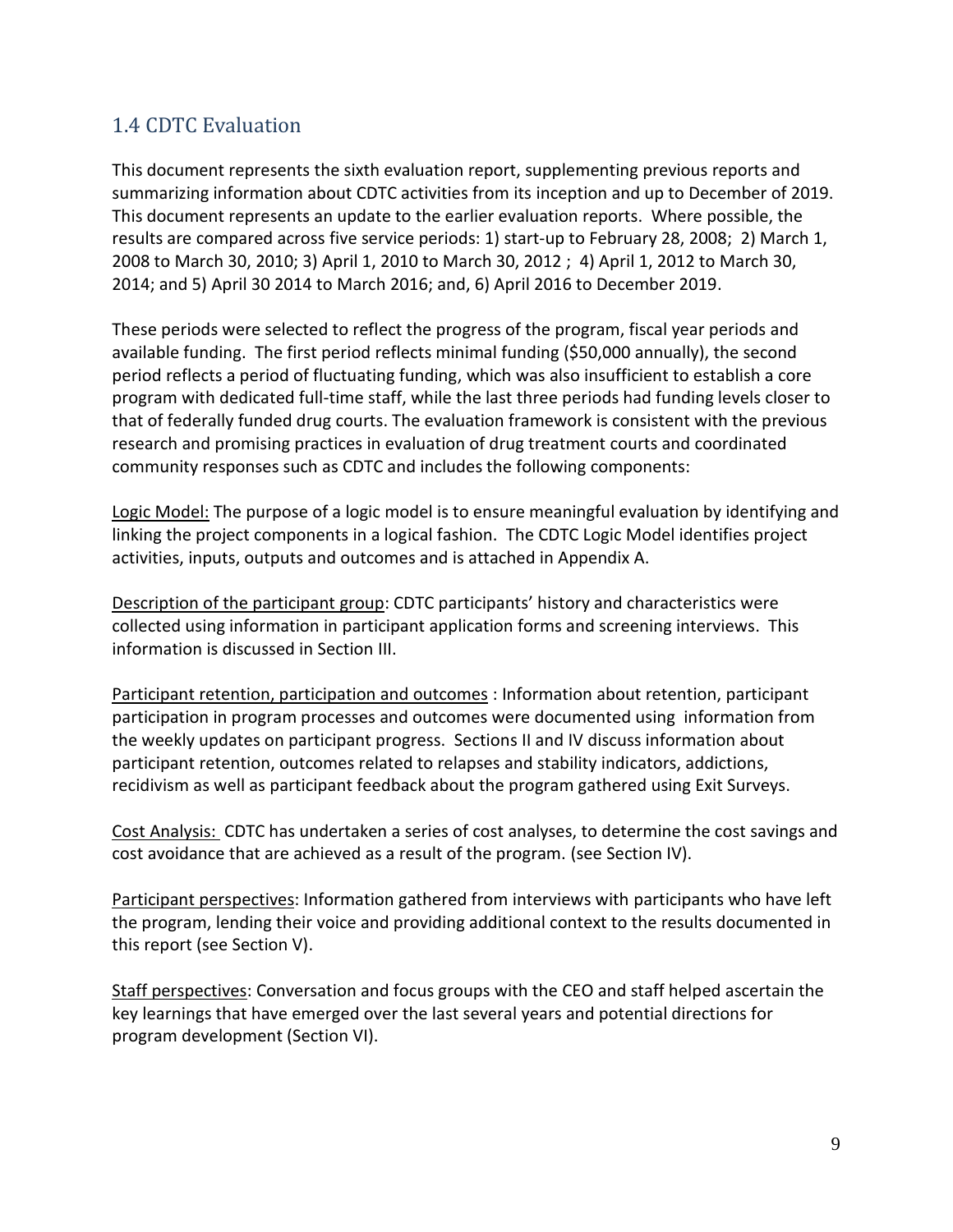## <span id="page-9-0"></span>**Section II. Retention**

As discussed in the program description section, participants must take several screening and application steps in order to be accepted into the program. These are in place to ensure that the applicant meets legal requirements and whose mental health and addiction needs can be addressed through program offerings.

Most referrals to CDTC come from defence lawyers or the Remand Centre staff and others are self referrals. Participants interested in admission to the program complete a CDTC Application form containing information about criminal and substance abuse history and reasons for applying. The application is reviewed by the Federal and/or the Provincial Crown for consistency with the CDTC eligibility criteria. The Crowns also receive a criminal background history from the Calgary Police Service and consult with police in making screening decisions.

Crown screening is followed by the treatment screening which is comprised of an interview and administration of the standardized assessment tool (SPiN). Treatment assessment helps determine presence of addiction to eligible substances (i.e., methamphetamine, cocaine, heroin or another opiate) and examines applicant's suitability to participate in treatment, focusing, in particular, on mental health or other issues that may create excessive barriers to the participant's participation in the program.

## <span id="page-9-1"></span>2.1 Number of Participants Served

Once in program, the participants are expected to report to a probation officer as directed, follow the conditions of their CDTC bail order, follow the treatment direction of the CDTC treatment team, submit to random drug tests, attend, on a weekly basis, the Drug Treatment Court, and, if they are in a residential placement, to follow the rules and policies of that placement. Participants can be discharged from the program and returned to court for sentencing prior to completion if they abscond from the program, commit a Major Program Violation (engage in new criminal activity, cause harm or pose a threat of harm to others, or interfere with a drug test), or demonstrate frequent and repeated non-compliance with proximal goals or non-adherence to their treatment plan despite graduated sanctions and other program interventions.

This document reports on the participant cohort accepted to the program between May 2007 and December of 2019. All participants who are judged eligible by the Crown, Treatment and by the Court Team can choose to leave the program within the first 30 days and withdraw their guilty plea without penalty. There were 55 applicants who withdrew, were discharged or went AWOL from the program within one month of admission. The remaining 248<sup>4</sup> participants were formally considered as CDTC participants. The 55 applicants are not included in this discussion or the table below because they have not been in the program long enough to experience any type of impact.

<sup>4</sup> Includes 10 participants supported in CDTC Early Intervention Program initiated in February of 2018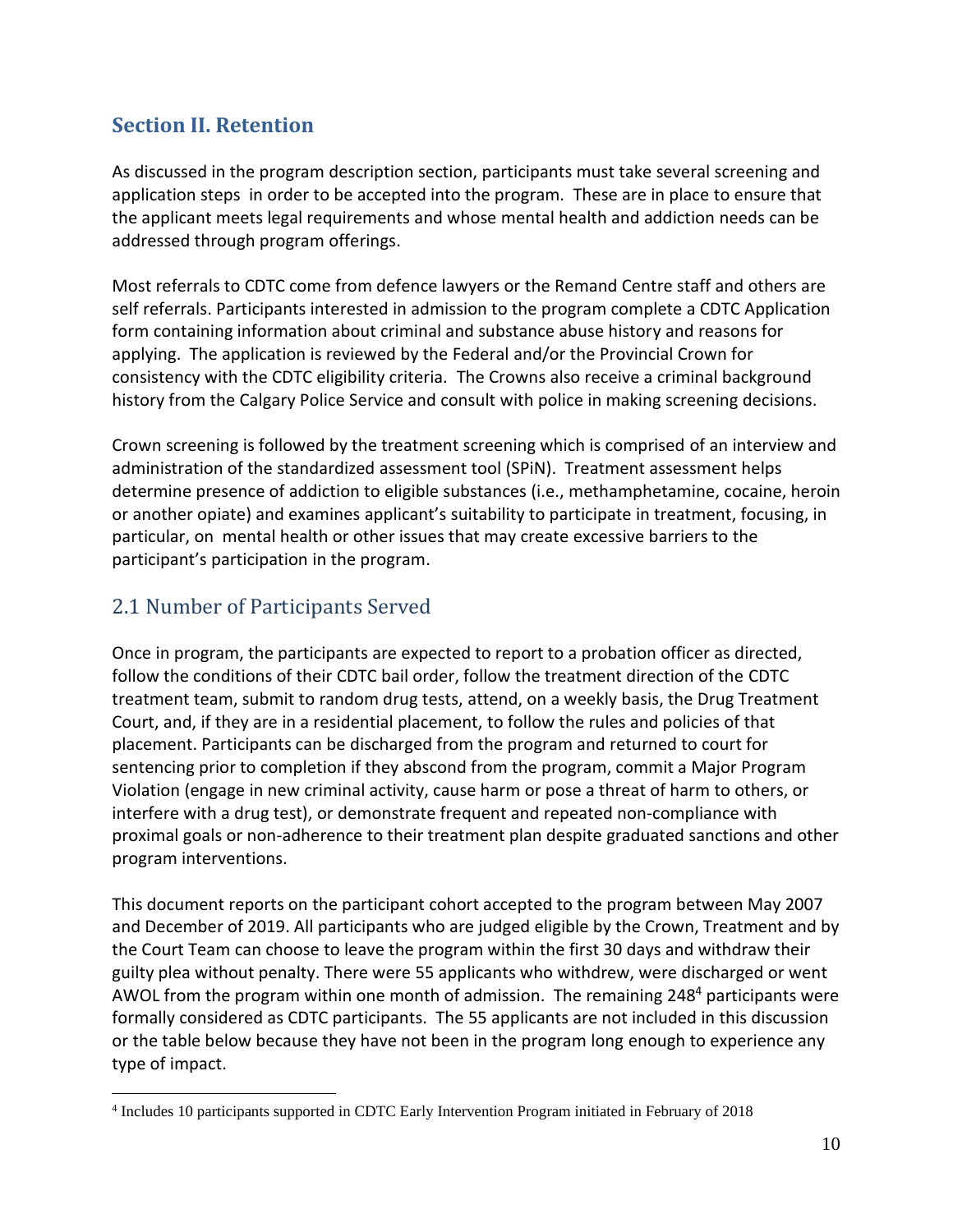This report compares participant information across service periods that have been selected to account for the start-up phase as well as the earlier phases during which the program was not fully funded. As shown in Table 1 below, the program has been able to consistently accommodate a higher number of active participants within each subsequent service period: from 5 in its start-up period, to 74 and then 124 in the two most recent service periods. The reasons for substantial increase in the number of participants served in the two most recent service periods included:

- an increase in referrals starting in about mid-2013, coinciding with the onset of the opioid crisis;
- program success in obtaining community funding in October 2017 when other funding was substantially decreased

Since 2017 the program has grown its capacity to 40 participants and has been able to sustain it with new injection of provincial government funding until 2023.

| <b>Service Period</b> | <b>Number</b><br>Served |
|-----------------------|-------------------------|
| May 1/07 to Feb 28/08 | 5                       |
| Mar 1/08 to Mar 30/10 | 27                      |
| Apr 1/10 to Mar 30/12 | 41                      |
| Apr 1/12 to Mar 30/14 | 57                      |
| Apr 1/14 to Mar 30/16 | 74                      |
| Apr 1/16 to Dec 31/19 | 124                     |

#### <span id="page-10-0"></span>Table 1. Number of Participants Served by Service Period

Tables 2 and 3 illustrate the CDTC participant retention rates. Table 2 shows retention rates reflecting the service period in which the participants were admitted. Table 3 shows retention rates reflecting the service period in which the participants completed the program and, therefore, includes only participants who have left the program.

Table 2 describes the percentages as a proportion of all participants admitted in a particular service period and includes participants currently in program as well as those who have left the program. The table shows the reduction in discharge proportions (from about 70% in early program stages to a range of 39% and 49% in the two most recent admission periods<sup>5</sup>). The graduation and discharge rates for the most recent service periods are preliminary in this table because about 10% of the participants are still in the program.

<sup>&</sup>lt;sup>5</sup> The proportions in the first service period are less meaningful given the overall small number of participants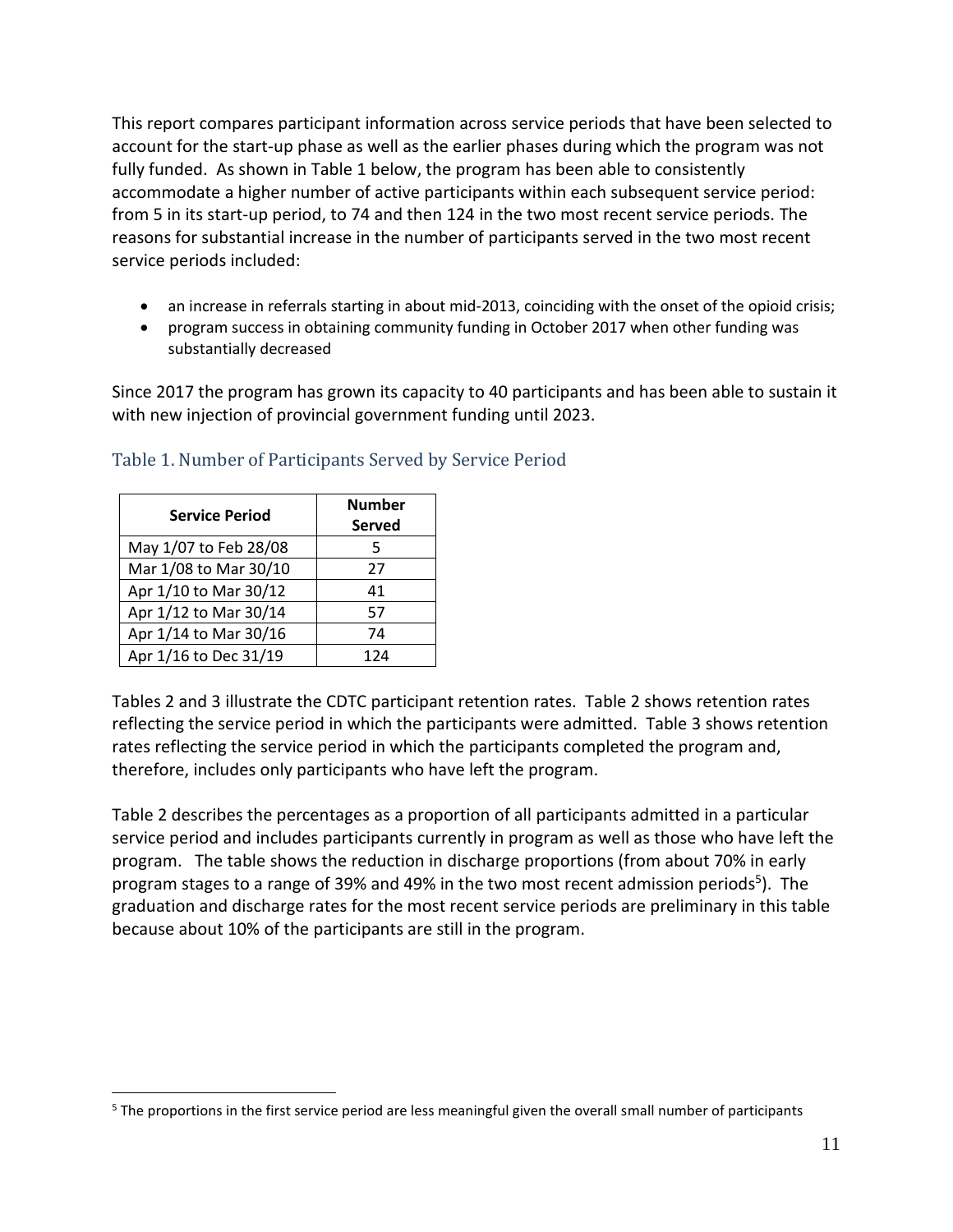| <b>Admission</b><br><b>Service Period</b> | Discharged <sup>6</sup> |         | Graduated |         | In Program |         | Total  |         |
|-------------------------------------------|-------------------------|---------|-----------|---------|------------|---------|--------|---------|
|                                           | Number                  | Percent | Number    | Percent | Number     | Percent | Number | Percent |
| 2007-2008                                 | 3                       | 60.0%   |           | 40.0%   | 0          | 0%      | 5      | 100%    |
| 2008-2010                                 | 15                      | 68.2%   |           | 31.8%   | 0          | 0%      | 22     | 100%    |
| 2010-2012                                 | 11                      | 40.7%   | 16        | 59.3%   | 0          | 0%      | 27     | 100%    |
| 2012-2014                                 | 22                      | 55.0%   | 18        | 45.0%   | 0          | 0.0%    | 40     | 100%    |
| 2014-2016                                 | 26                      | 49.0%   | 27        | 50.9%   | 0          | 0.0%    | 53     | 100%    |
| 2016-20197                                | 39                      | 38.6%   | 33        | 32.7%   | 29         | 28.7%   | 101    | 100%    |
| Total                                     | 116                     | 46.7%   | 103       | 41.5%   | 29         | 11.7%   | 248    | 100%    |

<span id="page-11-0"></span>

|  |  |  | Table 2. Program Status by Service Period of Admission |
|--|--|--|--------------------------------------------------------|
|  |  |  |                                                        |

Table 3 most accurately describes the program's graduation and discharge rates, because it takes into account only those participants who have completed the program in either of the six service completion periods. Inclusion into this calculation of the participants who are still in the program would not reflect those who will likely graduate or others who would be discharged and would not, therefore, represent the true rates, comparable across service periods.

| <b>Completion Service</b><br><b>Period</b> | <b>Discharged</b> |         | Graduated |         | <b>Total</b> |         |  |
|--------------------------------------------|-------------------|---------|-----------|---------|--------------|---------|--|
|                                            | Number            | Percent | Number    | Percent | Number       | Percent |  |
| 2007-2008                                  | 0                 | 0.0%    | 0         | $0.0\%$ | 0            | 100%    |  |
| 2008-2010                                  | 10                | 77.0%   | 3         | 23.0%   | 13           | 100%    |  |
| 2010-2012                                  | 13                | 54.2%   | 11        | 45.8%   | 24           | 100%    |  |
| 2012-2014                                  | 19                | 52.8%   | 17        | 47.2%   | 36           | 100%    |  |
| 2014-2016                                  | 28                | 54.9%   | 23        | 45.1%   | 51           | 100%    |  |
| 2016-2019                                  | 46                | 48.4%   | 49        | 51.6%   | 95           | 100%    |  |
| Total                                      | 116               | 53.0%   | 103       | 47.0%   | 219          | 100%    |  |

#### <span id="page-11-1"></span>Table 3. Program Status by Service Period of Program Completion

As can be seen from Table 3, there were no participants who left the program (or who were either discharged or who graduated) in the first service period. According to the information in the table, over the course of the remaining service periods graduation rates have increased from about 23% to about 52% and discharge rates dropped from 77% to about 48%.

 $6$  Note that the number of discharged participants includes 28 participants who were described as "Engaged Discharged". These participants remained in the program for an average of about 1 and a half years before they were discharged.

<sup>&</sup>lt;sup>7</sup> to the end of December 2019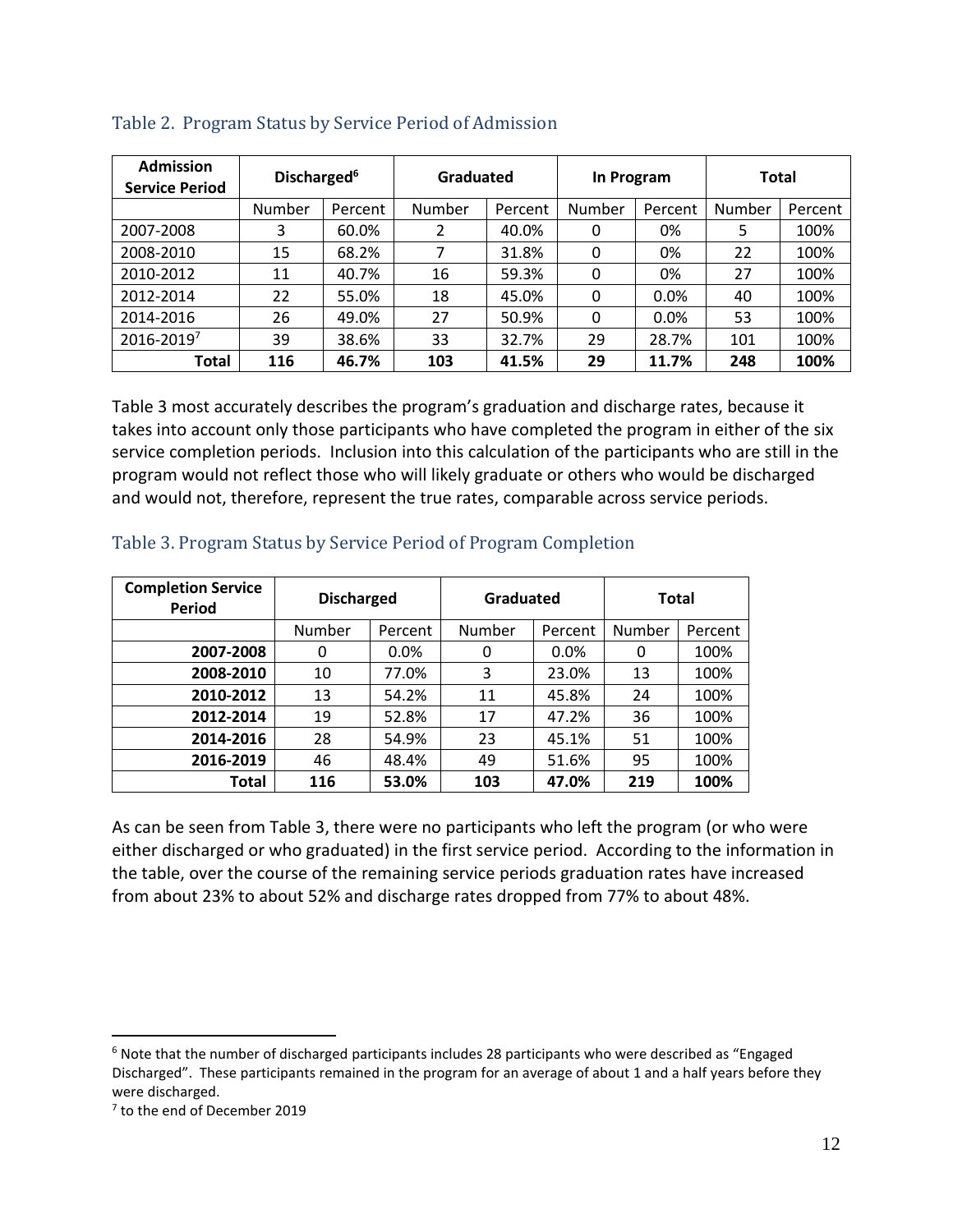## <span id="page-12-0"></span>2.2 Length of Stay and Completion Status

Participants are required to remain in the program for a period of at least one year before they are eligible to graduate. The average length of stay in the program is consistent with this requirement – participants remain in the program an average of about 13 months (379 days).  $^{8}$ Over 60% of the participants (61%) remained in the program for one year or longer.

The participants were generally discharged for a combination of reasons which often included being absent without leave, chronic noncompliance, their own choice to withdraw from the program, and new criminal charges. In 2014 CDTC has developed and implemented a dismissal policy to ensure that a clear and consistent approach is used to make dismissal decisions. The policy states that a dismissal from the program may occur when:

- A participant absconds from the program;
- A participant commits a Major Program Violation which includes engaging in new criminal activity, possession of a weapon, causing harm or threatening harm to others, or tampering with a drug test;
- An adequate/suitable addiction treatment option is not available to meet the participant's addiction treatment needs; or
- A participant demonstrates repeated non-compliance with the proximal goals of the program, which continues despite progressive court sanctions along with other program interventions.

Not including those who left within one month, there were a total of 219 participants who left the program, including 116 who were discharged and 103 who graduated. Analysis with respect to the length of time in program was done on those participants who were discharged or graduated to determine association between length of time in program and graduation status (Table 4).

Overall, the participants remained in the program for an average of about 12.6 months. Predictably, participants who graduate are likely to remain in the program for a longer period of time than the participants who are discharged (an average of about 16 months as compared to about 9 months for the discharged participants).

|                                |               | <b>Discharged</b> | Graduated     |         | <b>Total</b>  |         |
|--------------------------------|---------------|-------------------|---------------|---------|---------------|---------|
| <b>Months in Program</b>       | <b>Number</b> | Percent           | <b>Number</b> | Percent | <b>Number</b> | Percent |
| 3 months or less               | 12            | 10.3%             | 0             | $0.0\%$ | 12            | 5.5%    |
| between 3 and 6 months         | 35            | 30.2%             | 0             | $0.0\%$ | 35            | 16.0%   |
| between 6 months and 1 year    | 37            | 31.9%             | 2             | 1.9%    | 39            | 17.8%   |
| between one year and 18 months | 20            | 17.2%             | 80            | 77.7%   | 100           | 45.7%   |
| 18 months or longer            | 12            | 10.3%             | 21            | 20.4%   | 33            | 15.1%   |
| <b>Total</b>                   | 116           | 100.0%            | 103           | 100.0%  | 219           | 100.0%  |

## <span id="page-12-1"></span>Table 4. Months in Program by Program Completion Status

 $8$  Includes only discharged or graduated participants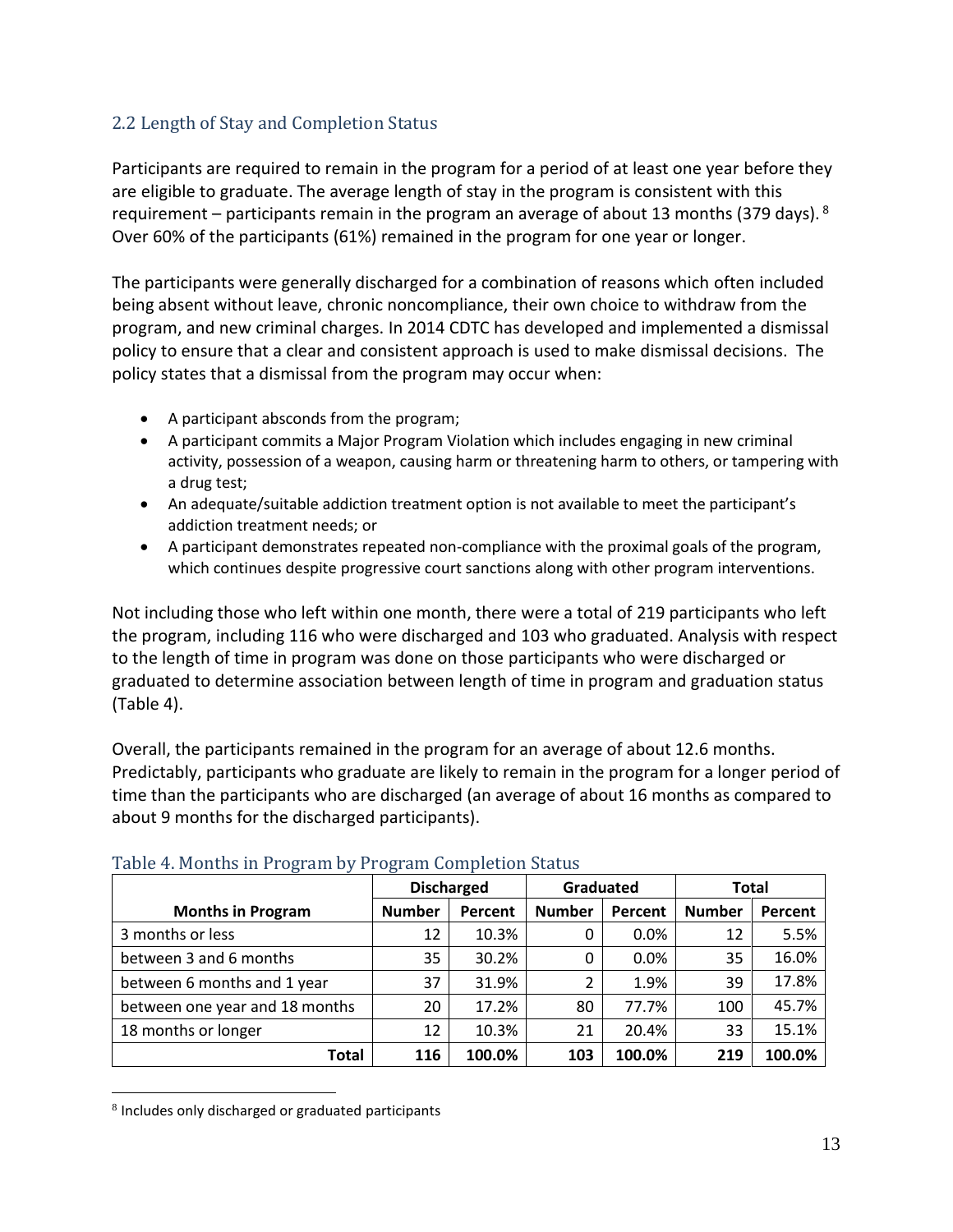Moreover, and as shown in Table 5 below a relatively large proportion of discharged participants (n=31, an additional 18% of the 219 participants who left the program or 27% of 116 participants who were discharged) remain in the program for one year or longer. Judging by the length of their stay in the program, these participants may have been able to make substantial progress in spite of their discharge status.

As shown in Table 5, added together, the proportions of graduates and the long-stay discharges were the lowest in the first two service periods - at zero and about 40%, the highest in the 2010-2012 service period at about 75% and at about 60% (similar to the overall average) in the most recent two service periods.

| <b>Service</b><br>Period | <b>Number</b><br><b>Graduated</b> | <b>Number</b><br>Long-Stay<br><b>Discharges</b> | <b>Total</b><br><b>Participants</b><br><b>Completing</b><br>Program | <b>Percent of</b><br><b>Engaged</b><br><b>Participants</b> |
|--------------------------|-----------------------------------|-------------------------------------------------|---------------------------------------------------------------------|------------------------------------------------------------|
| 2007-2008                | 0                                 | 0                                               | 0                                                                   | 0.0%                                                       |
| 2008-2010                | 3                                 | $\mathfrak{p}$                                  | 13                                                                  | 38.5%                                                      |
| 2010-2012                | 11                                |                                                 | 24                                                                  | 75.0%                                                      |
| 2012-2014                | 17                                | 4                                               | 36                                                                  | 58.3%                                                      |
| 2014-2016                | 23                                | 5                                               | 51                                                                  | 54.9%                                                      |
| 2016-2019                | 49                                | 10                                              | 95                                                                  | 62.1%                                                      |
| Total                    | 103                               | 28                                              | 219                                                                 | 59.8%                                                      |

## <span id="page-13-0"></span>Table 5. Percent of Engaged Participants by Service Period of Program Completion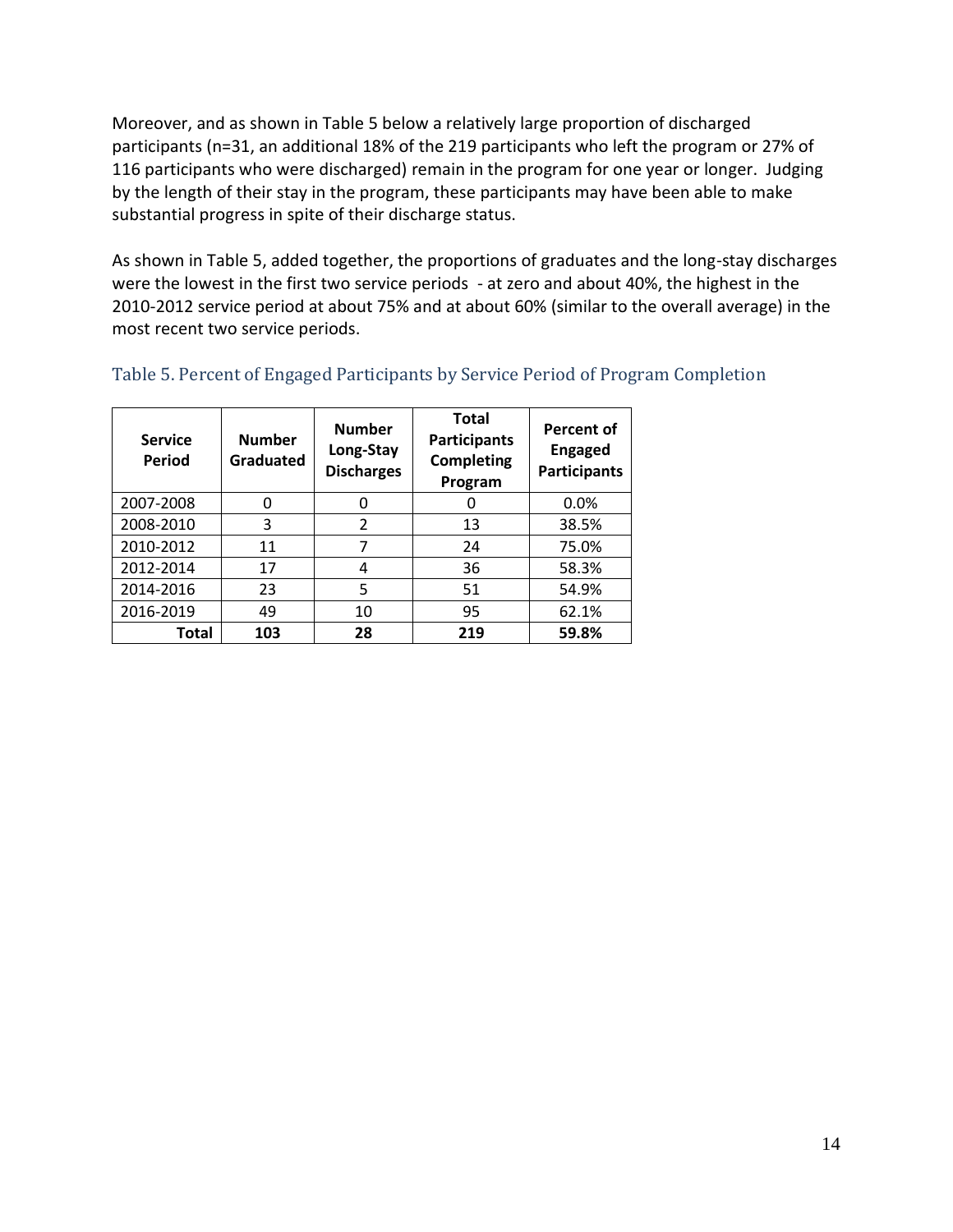## <span id="page-14-0"></span>**Section III. Participant Description**

This section summarizes information about 248 participants who were accepted into the program between May of 2007 and December 2019 and who remained in the program for one month or longer. The section discusses demographic characteristics, stability, health and addiction-related factors. Where possible and relevant, the discussion identifies differences, between participants accepted in the five service periods and examines the interaction between participant characteristics and retention in the program.

## <span id="page-14-1"></span>3.1 Demographic Characteristics

CDTC gathered information about participants' gender, age and ethnocultural background. Overall, the program's composition is about 79% male, on average 34 years of age (with majority of the participants - about 78% - aged 40 years of age or younger), and primarily of European origins (73% as compared to 16% of Indigenous participants and 11% of participants with other backgrounds, e.g., Caribbean, Asian and African). There were no major differences in participant composition across six programming periods – the lower proportion of female participants is likely a result of fewer women applying to the program and others not meeting basic eligibility screening – which appears to be a common occurrence across other court programs.

|                                        |                | 2007-2008 |    | 2008-2010 |              | 2010-2012 |    | 2012-2014 |                | 2014-2016 |    | 2016-2019 <sup>9</sup> |
|----------------------------------------|----------------|-----------|----|-----------|--------------|-----------|----|-----------|----------------|-----------|----|------------------------|
| Gender                                 | #              | %         | #  | %         | #            | %         | #  | %         | #              | %         | #  | %                      |
| Male                                   | 4              | 80.0%     | 16 | 72.7%     | 20           | 74.1%     | 34 | 85.0%     | 45             | 84.9%     | 76 | 75.2%                  |
| Female                                 | 1              | 20.0%     | 6  | 27.3      | 7            | 25.9%     | 6  | 15.0%     | 8              | 15.1%     | 25 | 24.8%                  |
| Age (avg)                              |                | (36)      |    | (32)      |              | (34)      |    | (32)      |                | (35)      |    | (33)                   |
| under 30                               | $\overline{2}$ | 40.0%     | 11 | 50.0%     | 11           | 40.7%     | 16 | 40.0%     | 16             | 30.2%     | 36 | 35.6%                  |
| 31 to 40                               | 1              | 20.0%     | 7  | 31.8%     | 9            | 33.3%     | 18 | 45.0%     | 22             | 41.5%     | 45 | 44.6%                  |
| $41 +$                                 | 2              | 40.0%     | 4  | 18.2%     | 7            | 25.9%     | 6  | 15.0%     | 15             | 28.3%     | 20 | 19.8%                  |
| Ethnocultural Background <sup>10</sup> |                |           |    |           |              |           |    |           |                |           |    |                        |
| Indigenous                             | $\mathbf{1}$   | 20.0%     | 5  | 25.0%     | 9            | 39.1%     | 6  | 15.4%     | $\overline{2}$ | 4.8%      | 11 | 12.2%                  |
| European                               | 1              | 20.0%     | 11 | 55.0%     | 13           | 56.5%     | 29 | 74.4%     | 35             | 83.3%     | 70 | 77.8%                  |
| Other                                  | 3              | 60.0%     | 4  | 20.0%     | $\mathbf{1}$ | 4.3%      | 4  | 10.2%     | 5              | 11.9%     | 9  | 9.9%                   |

## <span id="page-14-2"></span>Table 6. Participants' Demographic Characteristics by Service Period of Admission

<sup>9</sup> To the end of December 2019

<sup>&</sup>lt;sup>10</sup> Calculates percentage based on the total number of participants with available information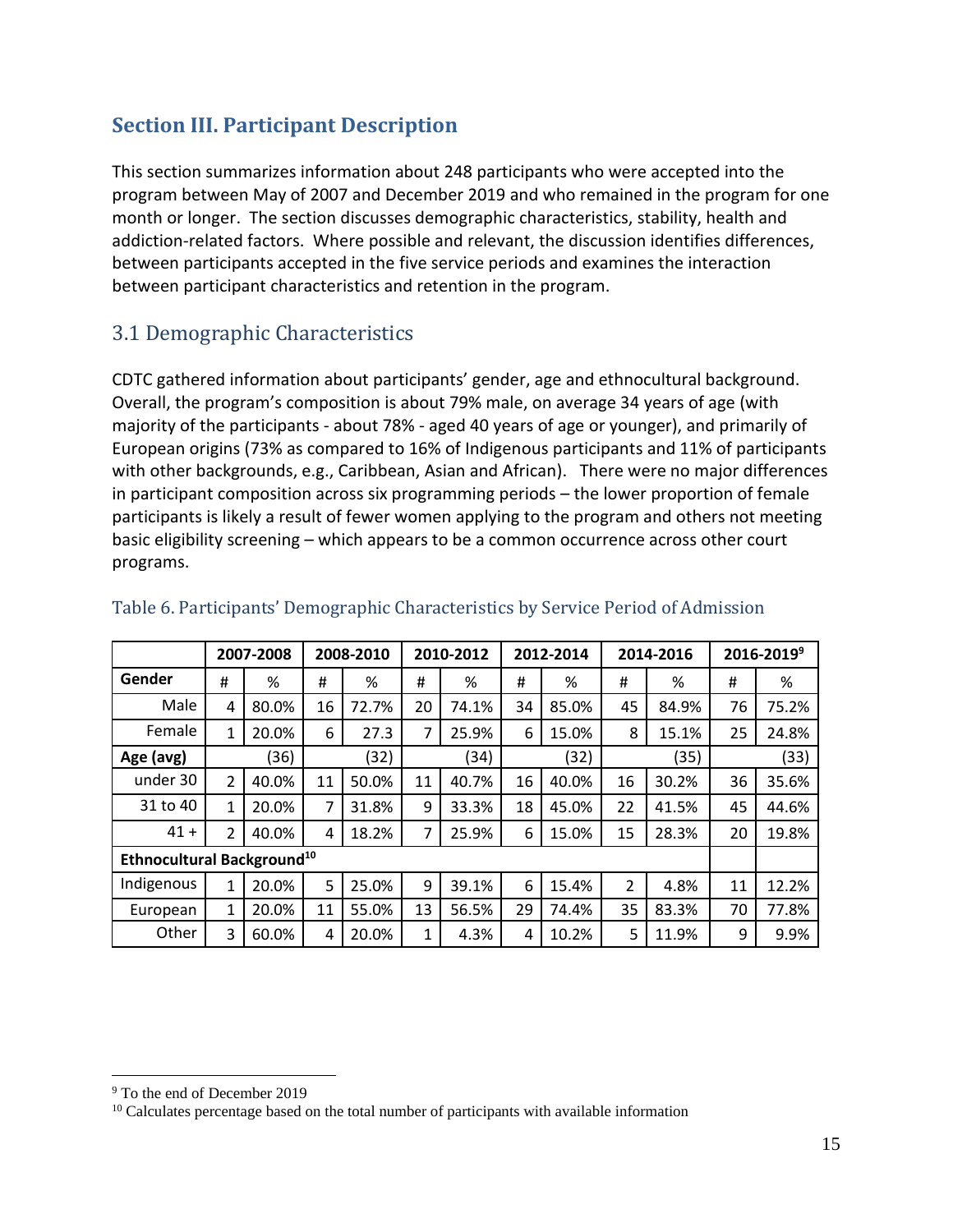## Retention and Demographic Characteristics

- Female participants are more likely to graduate than male participants. Fifty five percent of female participants who left the program graduated, as compared to 52% of male participants. This information confirms other research suggesting that, although fewer women access this type of programming, they do better in treatment than men (NADCP, 2012).
- Youngest participants (30 or younger) are least likely to graduate as compared to the 31 to 40 age group or the oldest participant group (41 or older) (42%, 57%, and 59% respectively of those who left the program). These results are consistent with evaluations of other drug courts where younger participants present challenges for the drug court programs, both in terms of retention and treatment (Patra, 2007). Younger male participants tend to have used substances since early age and bring more behavioural and developmental problems that can be more difficult to manage in residential treatment settings.
- Participants of diverse backgrounds (e.g., Caribbean, East Asian, Middle Eastern, Latin American and African) or Indigenous participants were less likely to graduate than the participants with European origins (43% of Indigenous participants graduated as compared to 48% of the participants with European origins and 44% of participants with other backgrounds).

## <span id="page-15-0"></span>3.2 Stability Factors

At the time of arrest $11$ :

- 89% were earning less than \$15,000 per year, and almost all (97%) earned most of their income illegally prior to admission to the program (e.g., through drug trafficking, theft, prostitution and fraud);
- 58% did not graduate high school;
- 82% were unemployed; and,
- 42% were living in a homeless shelter or on the street and an additional 35% did not have permanent housing and were living with their friends or family or in transitional housing.

About 40% of the participants (n=101) had children who were less than 18 years of age, including 56 participants with children under six years of age. Ten participants were pregnant at the time of their admission to CDTC. There were only 15 instances in which children were living with the participants at the time of their admission to the program.

About 78% or 193 participants had experienced either physical and/or mental health concerns at the time of intake. Those with physical health issues were managing a variety of different conditions, including 66% with acute treatable problems that had often been neglected as a result of the addiction (e.g., eyesight , hearing, dental, allergies, asthma, injuries, infections) and 58% with serious chronic problems requiring on-going management (e.g., heart problems, Hepatitis C, HIV, brain injury, STD's, epilepsy, kidney problems, lung disease, diabetes and chronic pain).

 $11$  Percentages based on total respondents with this information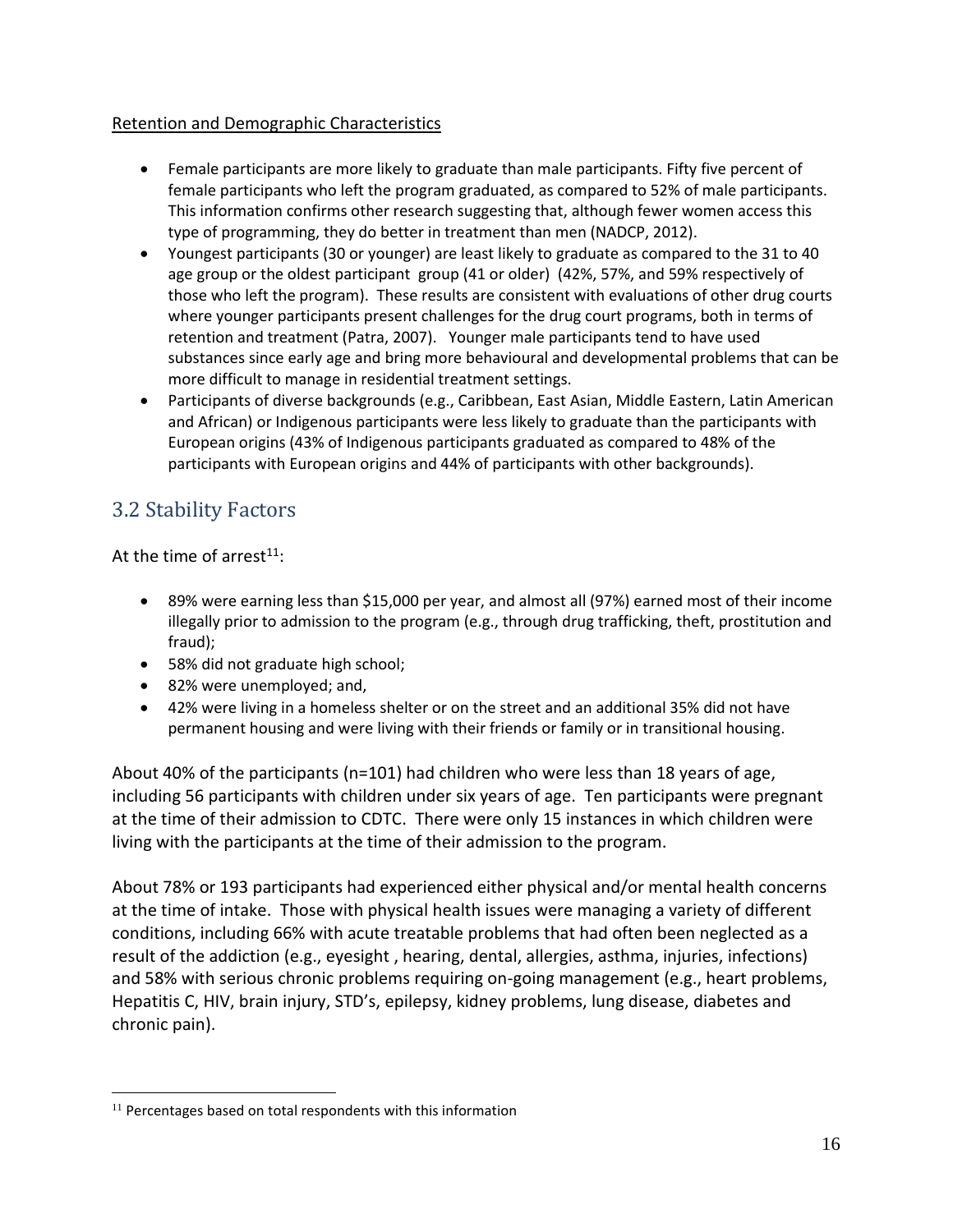Sixty three percent were also experiencing mental health concerns, most often including depression, anxiety and developmental concerns such as ADHD and FASD (32%, 27% and 27% respectively). Other mental health issues included bi-polar disorder, schizophrenia, PTSD, antisocial personality disorder, oppositional defiant disorder, panic disorder and a history of suicide attempts or ideation. Since September 2015, CDTC also recorded 35 participants (28% of that cohort) who had been hospitalized to address their mental health issues.

## <span id="page-16-0"></span>3.3 Historical Issues

CDTC started gathering information about historical issues in October of 2012. There were a total of 183 participants who were admitted since that time and at least 134 of these participants (73%) have had significant traumatic experiences that may have contributed to their addiction. As shown in Figure 1 below, family of origin addiction was an important factor, as were childhood physical and sexual abuse, exposure to domestic violence and death or illness of a close family member and history of government care.



## <span id="page-16-1"></span>Figure 1. Number of Participants with Historical Issues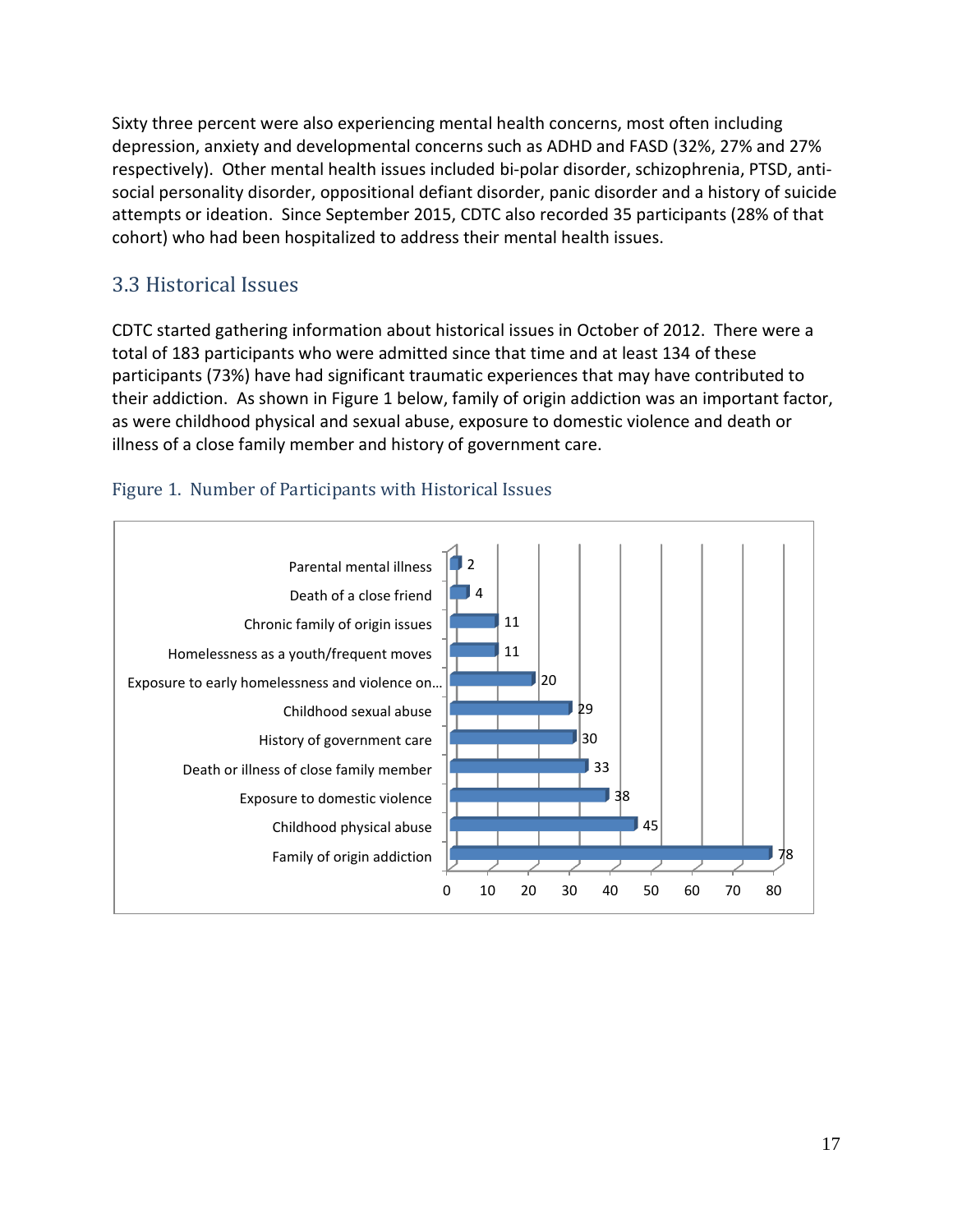## <span id="page-17-0"></span>3.4 Addictions

All participants admitted to CDTC met the DSM criteria for addiction, defined as "a maladaptive pattern of substance use leading to clinically significant impairment or distress, as manifested by one or more of the following occurring within a 12-month period": This pattern is further defined as:

- 1. Recurrent substance use resulting in failure to fulfill major role obligations at work, school or home;
- 2. Recurrent substance use in situations in which it is physically hazardous (e.g. street living);
- 3. Recurrent substance-related legal problems; and,
- 4. Continued substance use despite having persistent or recurrent social or interpersonal problems caused or exacerbated by the effects of the substance.

Congruent with CDTC admission criteria, all participants were addicted to methamphetamine, or cocaine, or heroin, or another opiate. Figure 2 provides information about the participants' drugs of choice. A large majority who answered this question were addicted to cocaine or crack cocaine (n=182 or 73%) and all, with very few exceptions also had multiple addictions – generally these were addictions to cocaine, alcohol and cannabis. About half of the participants were also addicted to alcohol or methamphetamine, 23% were addicted to heroin, and 33% to other opiates including fentanyl, morphine and other prescription opiates.



## <span id="page-17-1"></span>Figure 2. Participants' Drugs of Choice

CDTC staff also report that many CDTC participants, in addition to their primary drug addiction, presented with other addictions, including sex, food and gambling. In addition to the drugs of choice reported at intake most participants have used many other drugs or substitutes, in essence confirming again the complexity of their drug use experience.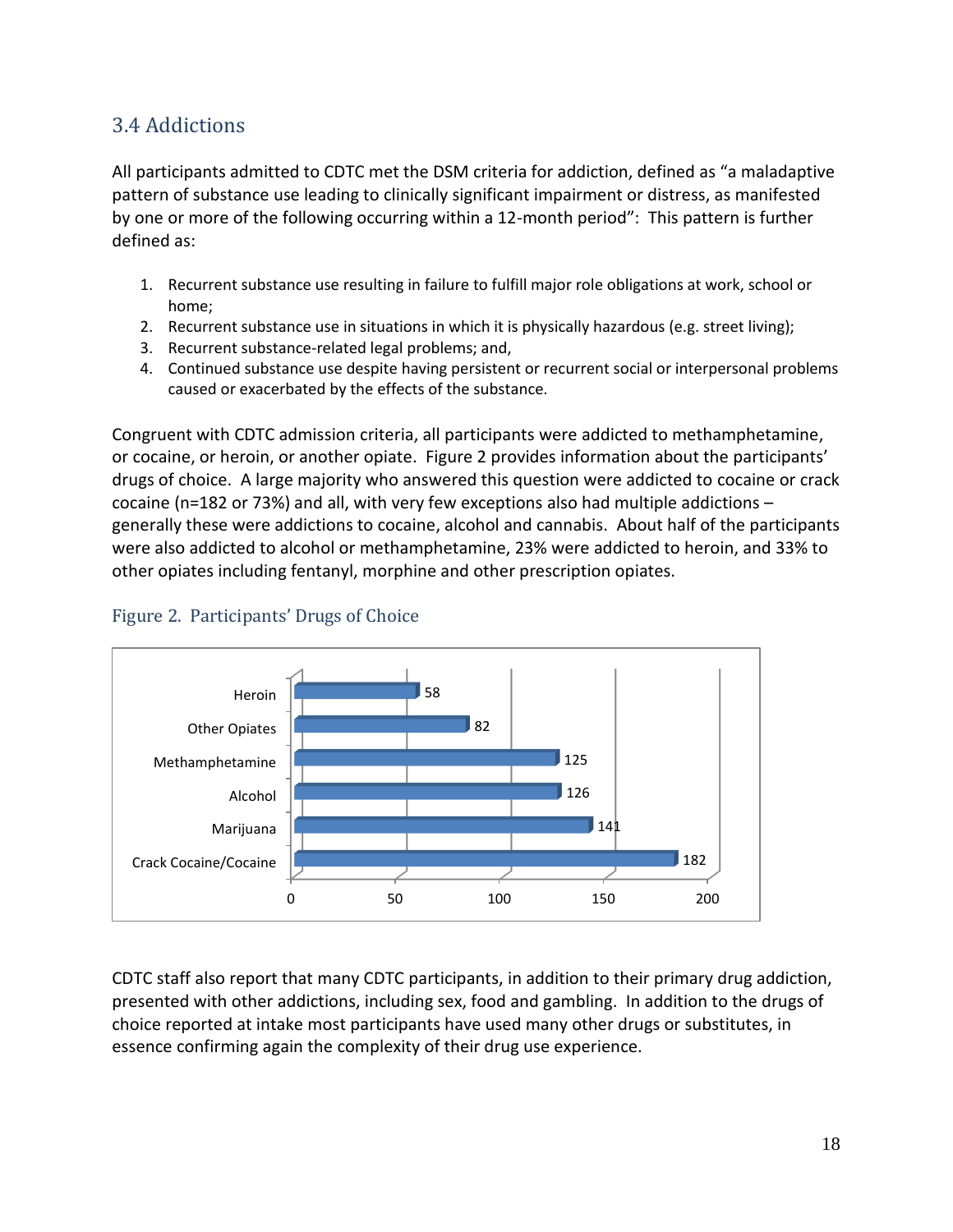Most participants started using these drugs at a very young age, some starting as early as 6 years of age, with average age of onset of drug use at 14 years of age. At least 68% of the participants had attempted to address their long-standing addiction problems prior to their admission to the Drug Treatment Court Program and for many the program was an option of last resort. Almost all of the previous services were residential treatment options, however, none of these services included a judicial component.

Such treatment options included Action North Recovery Centre, Alpha House, Aventa, Aurora Treatment Centre, Beaver Lake, Bonnyville, Behavioural Health Foundation, Bowden Institution, Calgary Dream Centre, Centre of Hope Salvation Army, Grace House, Crossroads, Edgewood, Fresh Start, Henwood in Edmonton, Howard House, Landers Centre, Miracle Valley, Native Healing Lodge, Northern Addiction Centre, Poundmakers, Renfrew Detox, Serenity Ranch, Servants Anonymous, Shunda Creek, Simon House, Sunrise Native Addictions, Youville, and 1835 House. They also included day treatment programs such AADAC, Alberta Health Services, Teen Challenge and NAS.

Maintenance of the drug addiction for the participants necessitated involvement in criminal activity. At the time of intake, the participants spent on average \$1940.14 each week to support their habit, ranging from \$100 to \$10,000 per week. Their involvement with criminal activity had started as early as 10 years of age or at 19 years of age on average.

As shown in Figure 3 below, choice of drug was somewhat associated with the participants' retention in the program. Those who used heroin, alcohol or cannabis were less likely to graduate than the participants who used other types of drugs. Alcohol and heroin in particular have especially potent and displeasing withdrawal symptoms in comparison to the other drugs. Detoxification from these drugs requires very specific medical attention and access to such facilities in Calgary is limited.



## <span id="page-18-0"></span>Figure 3. Retention and Drug of Choice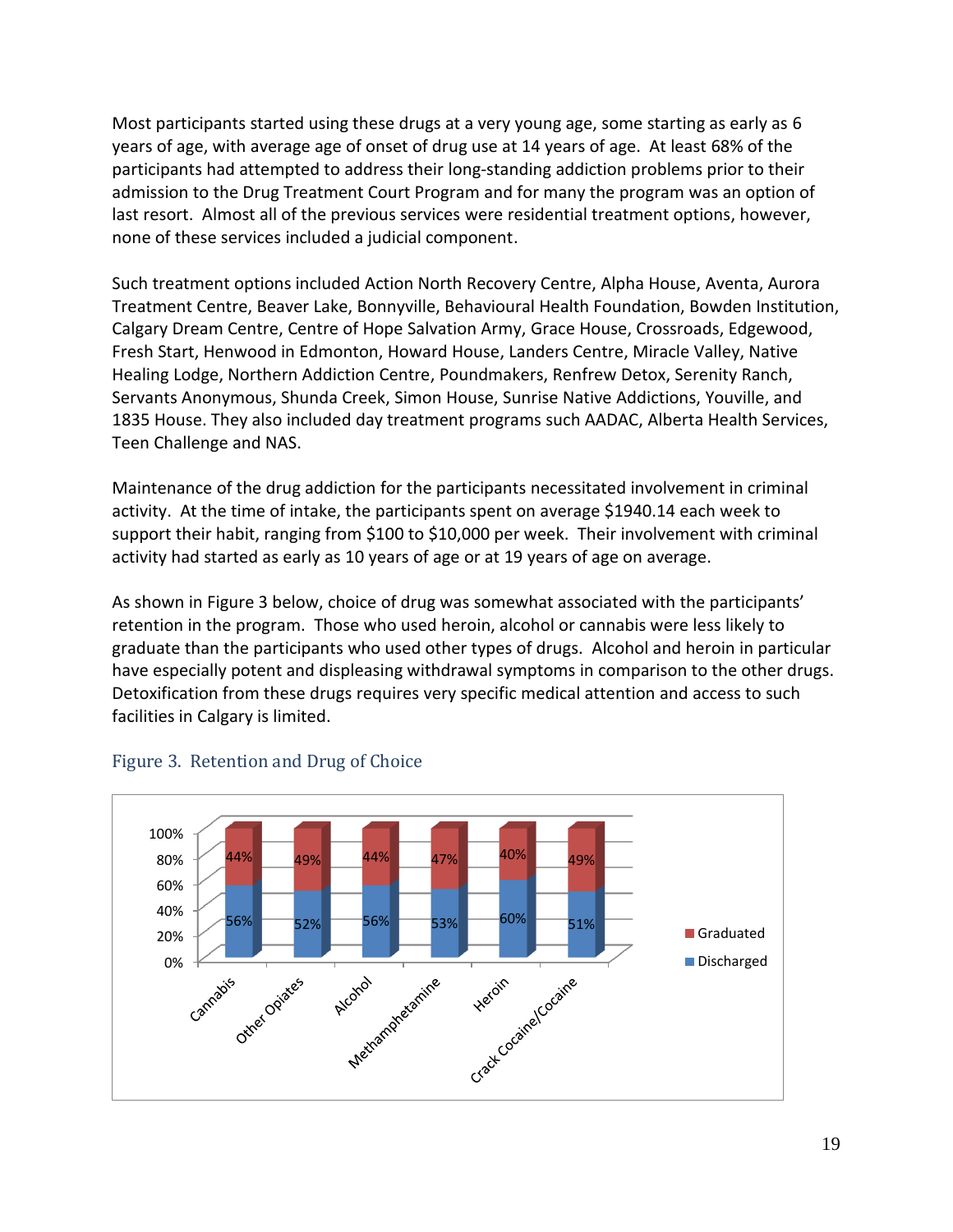## <span id="page-19-0"></span>3.5 Participant Description - Summary

The CDTC participant population is consistent with the 'high needs, high risk' group that Marlow (2010) suggests drug courts should target. According to Marlow, the participants represent a good fit for the Drug Treatment Courts if they are:

- Younger
- Previously failed treatment
- Drug dependent or addicted
- Unemployed
- Homeless
- With chronic medical conditions
- Diagnosed with antisocial personality disorder
- With history of trauma
- With more prior felony convictions

CDTC continues to rely on a comprehensive assessment process, ensuring that participants who are admitted to the program represent the best fit with what the program can offer. CDTC uses the SPiN assessment tool for an overall assessment of risk and needs. The data from the SPiN assessment also confirms that CDTC supports an extremely complex participant group, where a large majority of the participants are assessed as high need (73%) and high risk (90%) (Figure 4). Participants with multiple and complex array of issues over and above their addictions require intensive services and supports, lower case load sizes and involvement of multiple disciplines.



## <span id="page-19-1"></span>Figure 4. SPiN Assessment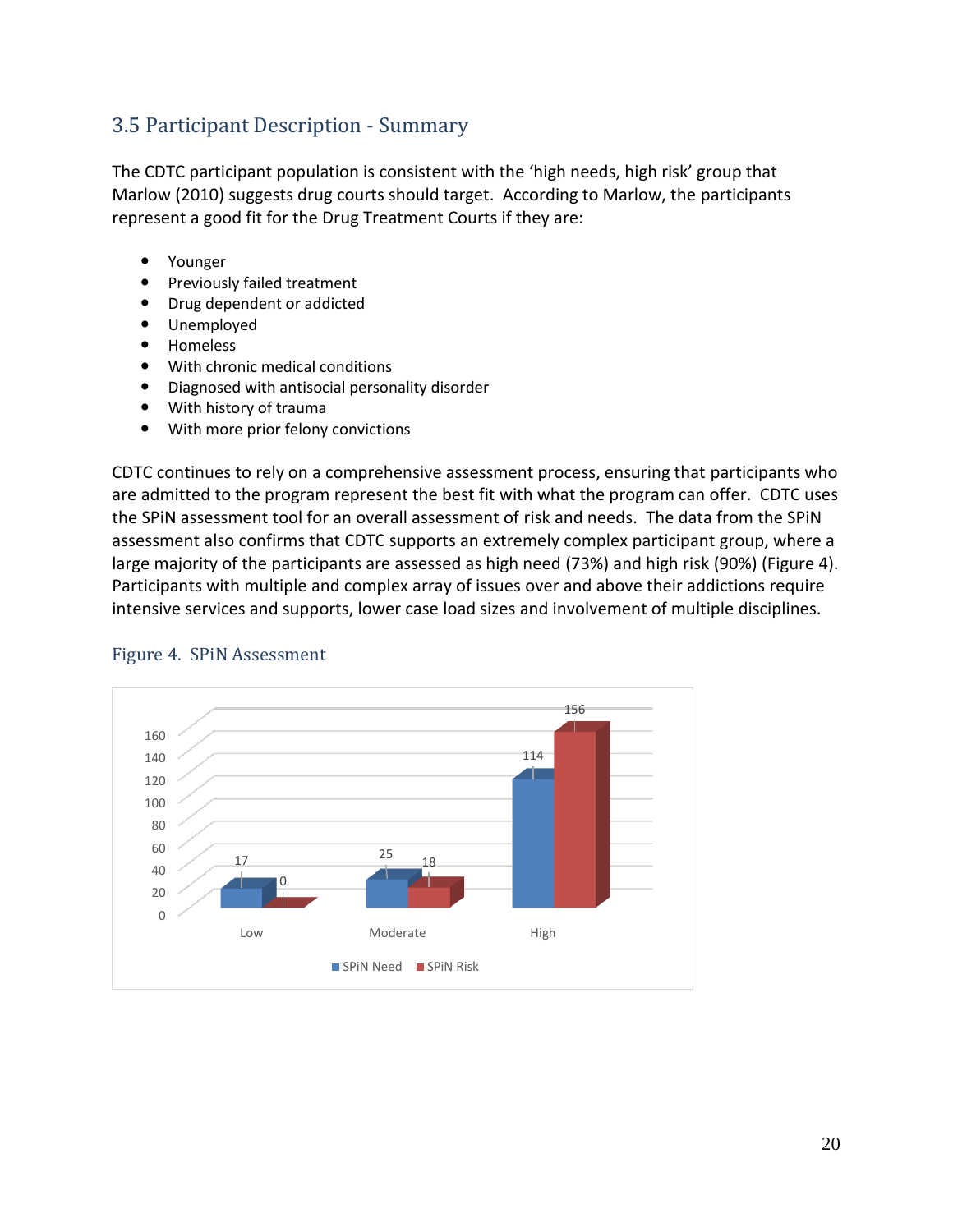## <span id="page-20-0"></span>**Section IV. Program Outcomes**

The CDTC program seeks to accomplish several outcomes for its participants, for the service providers who are involved with the program and for the community as a whole. This section summarizes the information measuring the pro-social lifestyle indicators as well as participant behavior, relapse and recidivism outcomes.

## <span id="page-20-1"></span>4.1 Pro-Social Lifestyle Indicators

#### Housing

The treatment assessment team recommends a particular type of addiction program that is most suitable to participant's needs – including residential treatment or day programs. At program admission, those in residential treatment are housed in one of the several treatment centers and others live in community housing. When they move into Stage II, usually after about 3 months in Stage I, all participants begin seeking a longer-term housing alternative which must be in place at least three months before they exit the program.

As noted earlier in the document, at the time of intake, 42% were living in a homeless shelter or on the street and an additional 35% did not have permanent housing and were living with their friends or family or in transitional housing. Only about 23% were living in their own or rented apartment or residence.

During their participation in the program almost all of the CDTC participants had housing, usually in residences attached to treatment centres which provide longer-term stay in stable recovery-oriented housing. The participants' final housing options at program exit are summarized in Table 7 below.<sup>12</sup>

As shown in the Table, Calgary Dream Centre and Simon House were the most frequently used treatment housing options, and the participants often remained there for some time after leaving CDTC. There was also a substantial proportion of participants (about 24%) who were able to transition to independent housing in the community, living on their own or with their family or friends. While in program several participants have had to change their housing to ensure the best fit with their treatment needs.

<sup>&</sup>lt;sup>12</sup> Includes all information since housing was tracked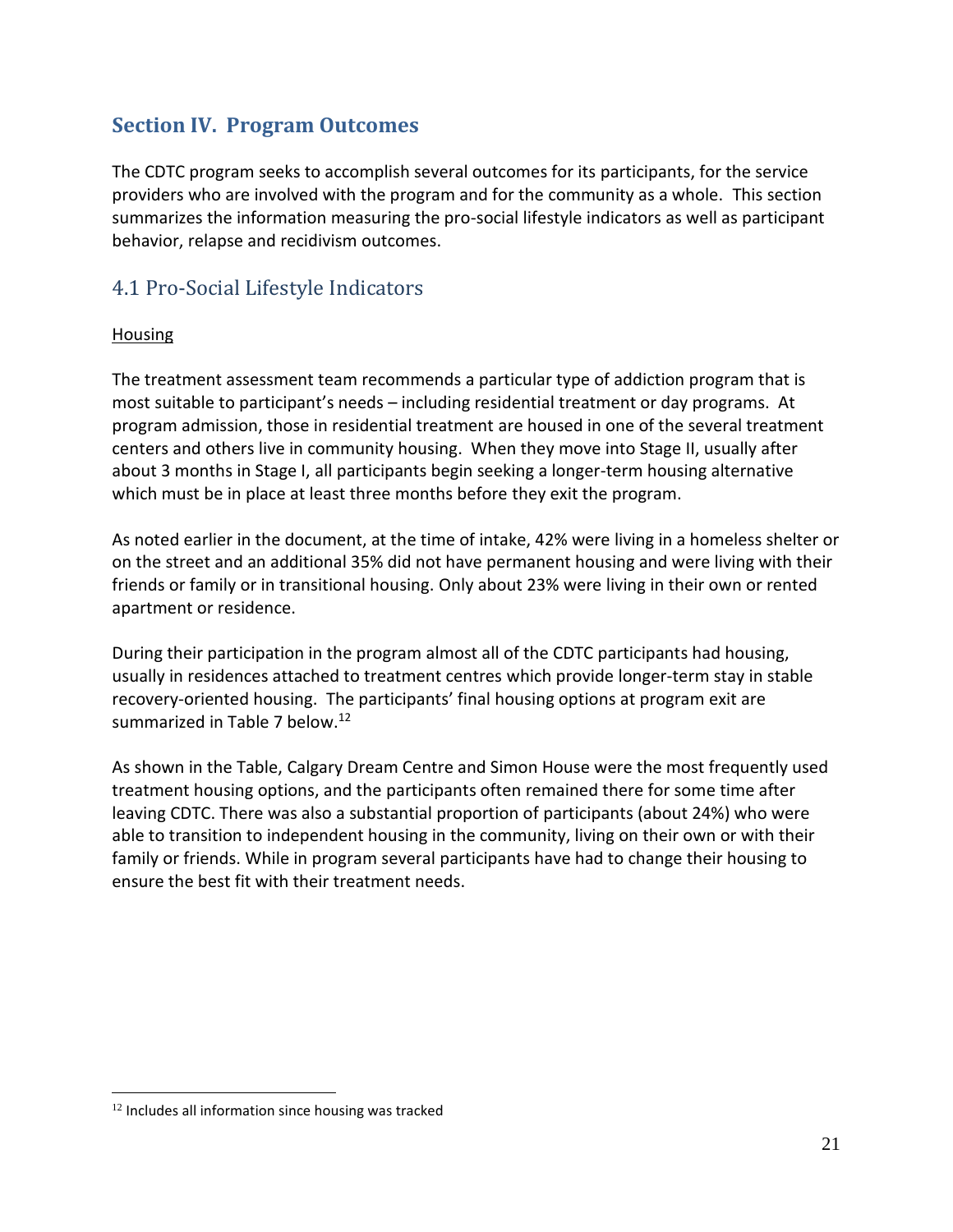| <b>Housing</b>              | <b>Number</b> | Percent |
|-----------------------------|---------------|---------|
| <b>Calgary Dream Centre</b> | 67            | 31%     |
| Community/Private Res       | 46            | 21%     |
| <b>Simon House</b>          | 37            | 17%     |
| <b>Fresh Start</b>          | 11            | 5%      |
| Youville                    | 9             | 4%      |
| Family/Friends              | 7             | 3%      |
| Aventa                      | 5             | 2%      |
| <b>Victory Manor</b>        | 5             | 2%      |
| Keys to Recovery            | 4             | 2%      |
| Mary Dover House            | 4             | 2%      |
| <b>Mustard Seed</b>         | 4             | 2%      |
| Oxford House                | 4             | 2%      |
| Centre of Hope              | 3             | 1%      |
| <b>AADAC</b>                | 1             | 0%      |
| Alcove                      | 1             | 0%      |
| <b>Assisted Living</b>      | 1             | 0%      |
| Grace House                 | 1             | 0%      |
| Sabrina House               | 1             | 0%      |
| Shunda Creek                | 1             | 0%      |
| WISH                        | 1             | 0%      |
| Total                       | 219           | 100%    |

## <span id="page-21-0"></span>Table 7. Housing at Conclusion of Program

## Employment

Almost all CDTC participants (82%) were unemployed at the time of their admission to the program. Because employment plays a significant role in the recovery process, CDTC began a formal employment program in late 2009. The program is a partnership among CDTC, Alberta Works and several private employers in the community. The program seeks to help address barriers those with addictions often experience in the workplace. The graduates are expected to have a minimum of 3 months of employment prior to graduation.

CDTC began consistently gathering employment data beginning with participants admitted on January of 2013 or later (n=160). Since that time and before the end of the data collection period in December of 2015, a total of 102 participants were eligible to be employed participants who were considered not eligible for employment were in stage 1, or discharged in the first 3 months in program (n=39) or unable to work due to health reasons (n=17) or were students (n=2). Of the eligible participants, 82 (80%) were employed at the time of graduation or discharge from the program and an additional 14% (n=14) were employed at least once while in program.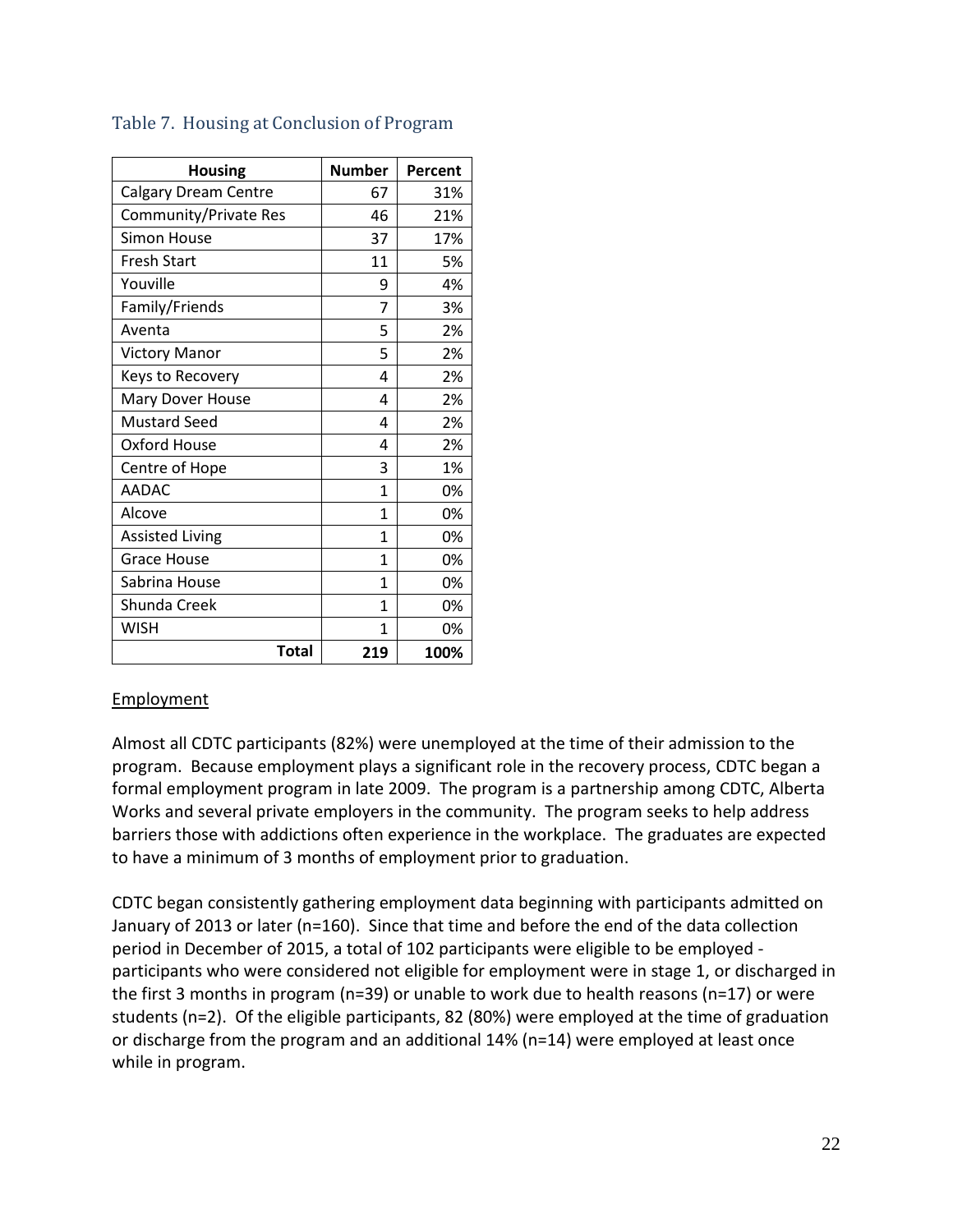The employment placements varied, and included manual labour work with positions in autobody, renovations, construction, roofing, landscaping, maintenance, carpentry, and excavating although there were also some jobs in gym and restaurant industry, manufacturing, clothing and electronics sales. CDTC staff worked closely with the employers to support the sustainability of the positions and ensure continued good fit. Most of the program participants had to change their jobs at least once over the course of their stay with the program. The reasons for employment change varied, generally including leaving for a better job, being laid off, going on a maternity leave, as well as leaving the program.

## Resource Linkages

CDTC also links program participants with various resources needed to address issues that the participants are experiencing. For example a large majority of CDTC participants (78%) had physical or mental health concerns at the time of intake. Most of these participants neglected their health needs for a long period of time. The supports provided by CDTC and/or treatment facility staff included linkages with dentists for dental work or surgery, linkages with CUPS for HIV and HepC support as well as both CUPS and Sheldon Chumir health centre for chronic illness management. Additionally, CDTC provided to the participants accompaniment to medical appointments, support with medication consultation, prescription and management, and assistance to address pregnancy-related complications. In general, CDTC worked to assist participants to negotiate the barriers associated with access to health services.

In addition to recovery and health resources, CDTC also supported participants' connections with many other types of resources, including education (e.g., computer course, employment training), financial (e.g., Alberta Works), Food Bank, general support (e.g., couples counselling or therapy), spiritual (churches).<sup>13</sup>

## <span id="page-22-0"></span>4.2 Addiction and Relapses

When in the program, the participants were expected to follow the rules of each treatment facility, demonstrate positive attitude, actively participate in treatment options, remain in the treatment facility unless provided permission to leave and to abstain from drug and alcohol use. They are also expected to participate in the Criminal Addictive Thinking Group (CAT), Moral Reconation Therapy (MRT) as well as the Continued Care Group for CDTC graduates. The CAT and MRT help address distorted thinking and attitudes toward crime, and Continued Care Group is there to provide on-going peer support and linkages.

Participants' compliance is tracked using several indicators, including the number of days drugfree, presence or absence of positive drug tests or relapses and the number of times participants were absent without leave. Prior to coming into the programs, all participants were using drugs or alcohol on a continuous basis, interrupted by rare periods of sobriety. By comparison, and as shown in Figure 5, almost 40% of all CDTC participants had not experienced

 $13$  Please also see lists on page 4 and 5 for other supporting community resources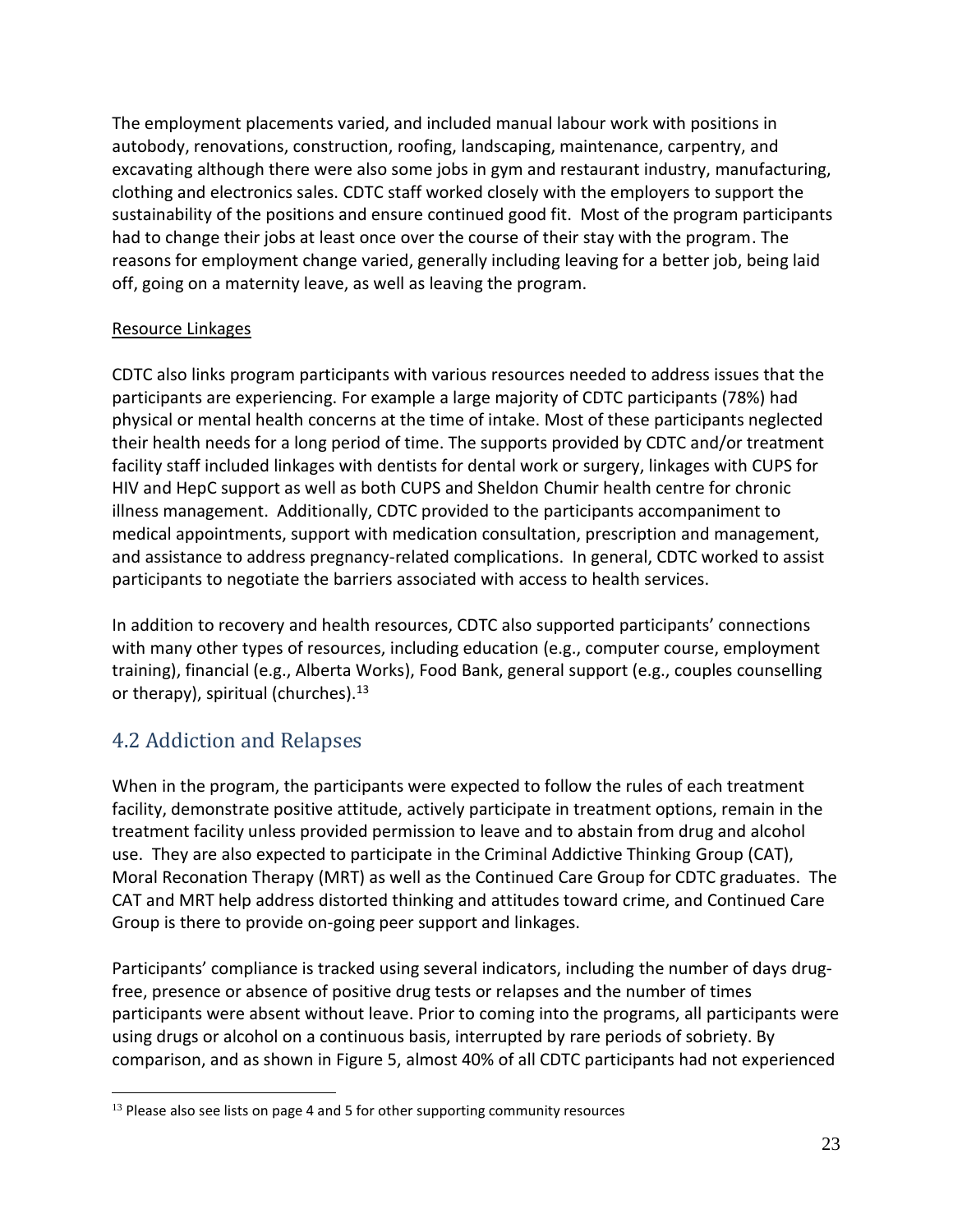any relapse-related incidents while in program. Those incidents often included leaving the program without permission, failing or missing a drug test, or general non-compliance. Of these, absence without leave was one of more significant indicators, with about 42% going AWOL at least once (Table 8). As shown in the Table, a majority of those who did go AWOL did so only once and were absent for an average of about two weeks.<sup>14</sup> The results on the average length of AWOLs reflect the fact that many of these participants return on their own to continue in the program or are picked up by the police. CDTC also dismisses any participants who are AWOL for more than 30 days.

| <b>Number of</b>  | <b>Number</b>       | <b>Percent of</b>   | <b>Average Number</b> |
|-------------------|---------------------|---------------------|-----------------------|
| <b>Times AWOL</b> | <b>Participants</b> | <b>Participants</b> | of Days AWOL          |
| None              | 144                 | 58.1%               |                       |
| Once              | 67                  | 27.0%               | 14.9                  |
| Twice             | 27                  | 10.9%               | 29.33                 |
| Three or more     | 10                  | 4.0%                | 38.63                 |
| Total             | 248                 | 100.0%              | 7.9                   |

#### <span id="page-23-0"></span>Table 8. Number and Length of AWOLs

Predictably, the proportion of participants without relapse-related incidents increases to almost 60% when only graduates are considered and decreases to 15% for discharged participants. Given that all of the CDTC participants would have been in frequent relapse prior to coming into the program, it can be considered a sign of program success that only 10% of all of the participants (5% of all participants who graduated and 16% of the participants who were discharged) had experienced 3 or more relapse-related events while in program.



## <span id="page-23-1"></span>Figure 5. Percent of Relapse-Related Events by Program Completion Status

<sup>&</sup>lt;sup>14</sup> Note that the average number of days AWOL reflects a cumulative total of all days absent, rather than an average number of each time AWOL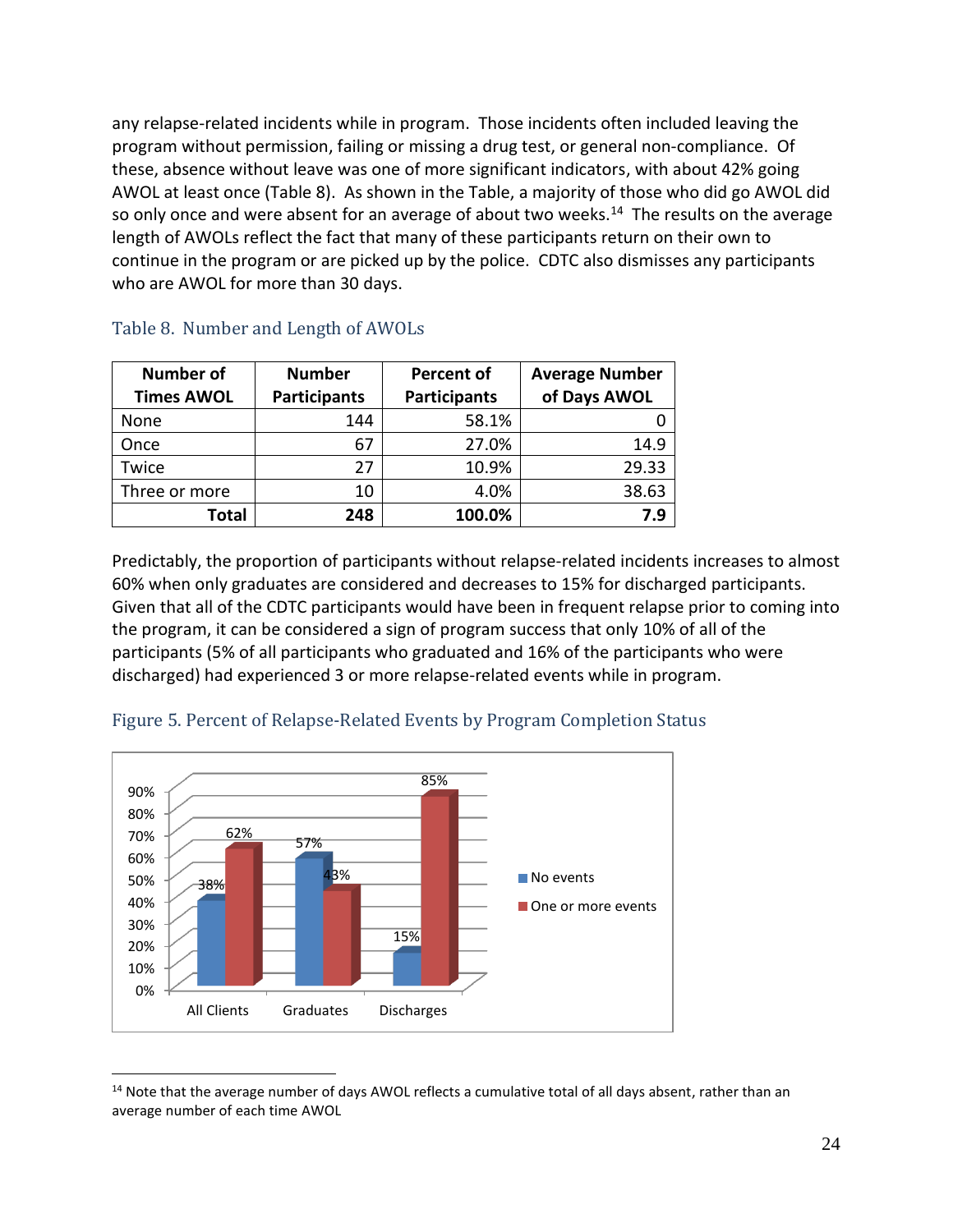Furthermore, while they were in the program their periods of sobriety were much longer than what the participants have experienced prior to their entry into the CDTC program. Among those who have had at least one relapse event, the overall average length of time drug-free while in the program was 264 days – 310 days for the graduates and 240 days for the discharges. As illustrated in the chart below, 55% of all participants who had relapse events – including those who graduated and those who were discharged - experienced periods of sobriety of 6 months – 180 days - or longer, with 56% sober for over a year (Figure 6).

As shown above, there was an association between participants' discharge status, the presence of relapse events and the length of periods of sobriety. The fact that not all of those without relapse events or with long periods of sobriety had successfully graduated and that not all of those who were discharged had relapse events or shorter periods of sobriety illustrates the complex nature of this work and demonstrates how the program takes into account a variety of different indicators to inform discharge decisions.



## <span id="page-24-0"></span>Figure 6. Length of time clean while in program

In fact, one of the achievements of CDTC has been development and implementation of the CDTC dismissal policy to ensure there is a clear and consistent approach to make dismissal decisions. The policy states that a dismissal from the program may occur when:

- A participant absconds from the program;
- A participant commits a Major Program Violation which includes engaging in new criminal activity, possession of a weapon, causing harm or threatening harm to others, or tampering with a drug test;
- An adequate/suitable addiction treatment option is not available to meet the participant's addiction treatment needs; or
- A participant demonstrates repeated non-compliance with the proximal goals of the program, which continues despite progressive court sanctions along with other program interventions.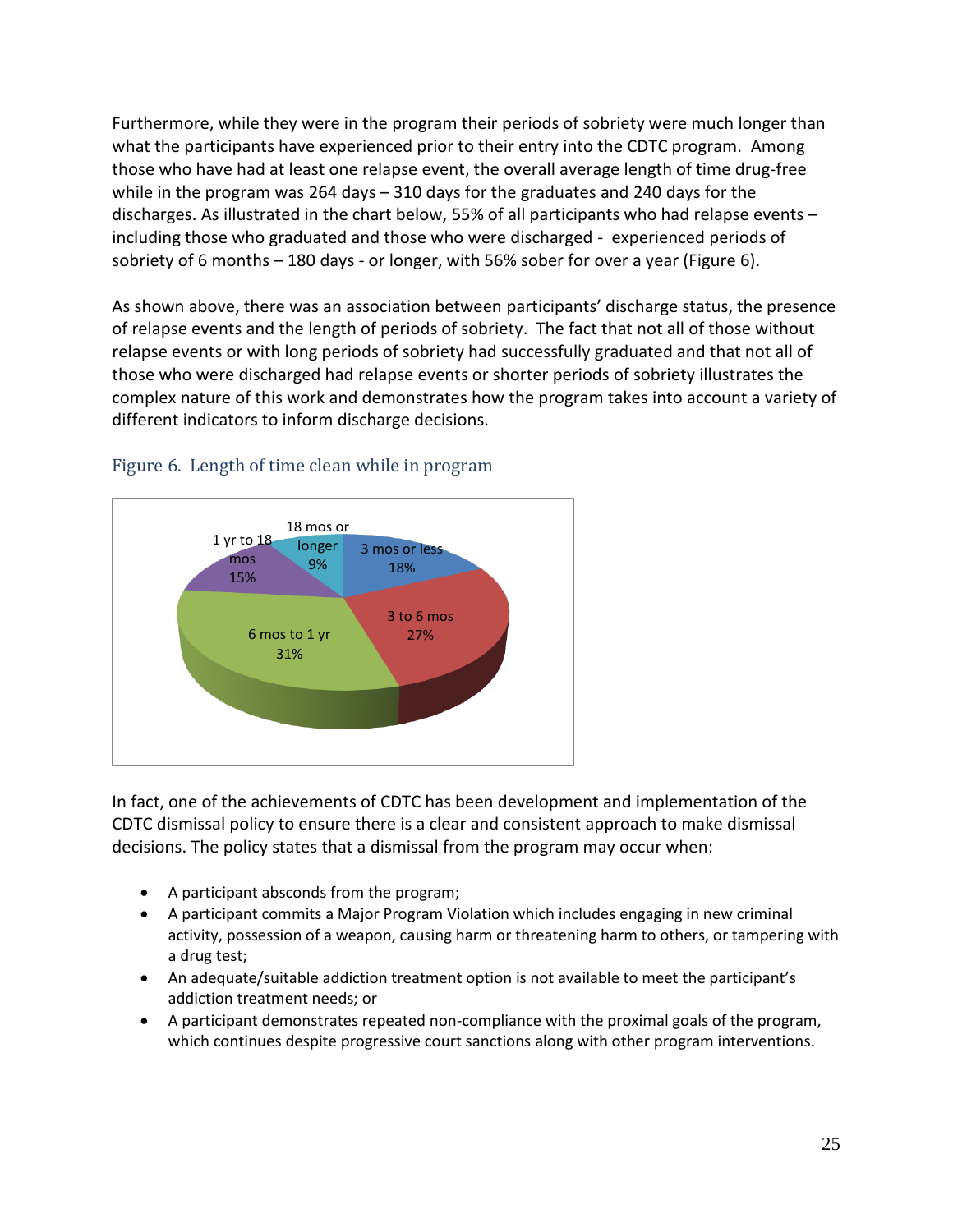## <span id="page-25-0"></span>4.3 Recidivism

Recidivism is defined as presence of criminal charges or convictions post-graduation. Since starting operations in 2007, CDTC undertook four recidivism studies:

- 1. with a cohort of 15 program participants who graduated between October 2007 and June 2010, as summarized in 2011 report;
- 2. with a cohort of 22 program participants who graduated between April 2010 and November 2013 and discussed in the 2014 evaluation report;
- 3. with a cohort of 36 program participants who graduated between April 2010 and March 2015 and which is available on the CDTC website; and
- 4. with a cohort of 100 participants who graduated or were discharged from CDTC between 2008 and 2015
- 5. the most recent study that is summarized here (detailed report completed by CDTC CEO Arla Liska can be made available upon request).

#### Study Cohort and Methods

The study cohort includes 87 participants who graduated from the Calgary Drug Treatment Court Program during the 9+-year period between April 1, 2010 and June 30, 2019. The information for the study was gathered from two key sources:

- 1. Alberta Justice System Database JOIN provided Criminal Record Data providing actual criminal convictions pre, during and post program
- 2. Calgary Police Service (CPS) provided information about police contacts and charges laid by CPS which did not necessarily result in convictions in court (a new addition this year).

CPS were provided a list of CDTC participants who graduated from the program, along with the date of program intake and date of program completion. CPS then provided to CDTC an excel spreadsheet with the list of entries/contacts and their dates, along with the type of contacts. The police contacts were only included when the individual was identified as a suspect, accused or involved in an incident, but not when they were identified as a victim, parent, known associate, reporter, or passenger.

The analysis includes post-program convictions during an average period of 3.84 years. The time that elapsed between graduation and June 30th, 2019 for this cohort ranges from 3 months to 9 years and averages 3.84 years. It analyzes information about the type of charges before, during and after graduation, providing a clearer picture of involvement in criminal vs. administrative breaches and analysis of criminal involvement over equivalent time periods before and after the program.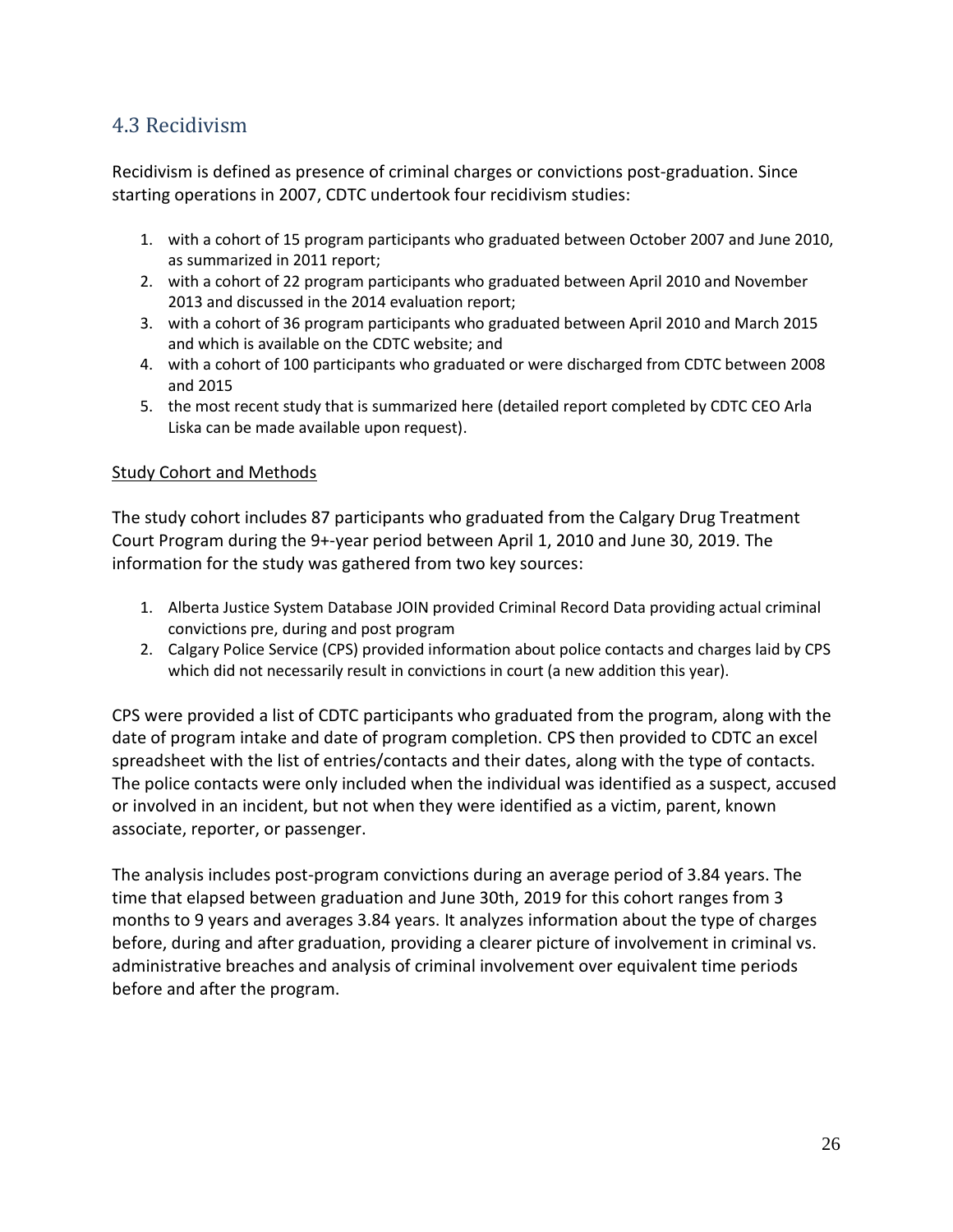## Results

Comparison of information during equivalent periods prior to admission and following program completion shows a 76.1% decrease in criminal convictions, and a 67.3% decrease in documented contacts with police.

Data on criminal convictions showed:

- 66.7% of graduates had no new convictions since graduation. When administration of justice convictions and single drug possession convictions are excluded, 75.9% have no new convictions since graduation.
- Graduates had a total of 2,803 convictions prior to program admission and 279 convictions following program completion.
- When comparing only those convictions incurred during the same length of time prior to admission as the time elapsed following graduation, there are a total of 1163 pre-program and 279 post-program convictions. This equivalent pre-post comparison shows a decrease of 76.1% in convictions at an average 3.84 years post-graduation.
- Nearly 70% of those who graduated between 3 and 4 years prior to the study end date had no new convictions.

Data on contact with the Calgary Police Service showed:

- 77 graduates (88.5%) had 1203 documented contacts with the Calgary Police Service, resulting in 1668 charges being laid.
- When comparing the equivalent period of time prior to admission and following program completion, there were 67.3% fewer police contacts with graduates and 69.8% fewer charges laid following graduation.
- 5 graduates (5.7%) who did not have post-program convictions were charged with offences that may reflect involvement in criminal activity (including theft-related, drug trafficking related, and fraud-related charges. If these 5 are assumed to have had post-program criminal activity, the combined the data on criminal convictions and charges following program completion shows that 61 graduates (70.1%) were free from substantive charges and convictions during the average 3.84 years following graduation.

## <span id="page-26-0"></span>4.4 Cost Savings

CDTC has undertaken a series of cost analyses, to determine the cost savings and cost avoidance that are achieved as a result of the program. This is a summary of the fourth version of the analysis, taking into account new CDTC information and expanding the analysis to include, in addition to criminal justice indicators, cost savings associated with reduced property crime; avoidance of costs associated with jail time; cost avoidance associated with reduced police contacts; and cost associated with avoidance of the warrant/incarceration cycle (full analysis written by Arla Liska, CDTC CEO is available upon request). This calculation considers 87 participants who graduated from the Calgary Drug Treatment Court Program during the 9+ year period between April 1, 2010 and June 30, 2019.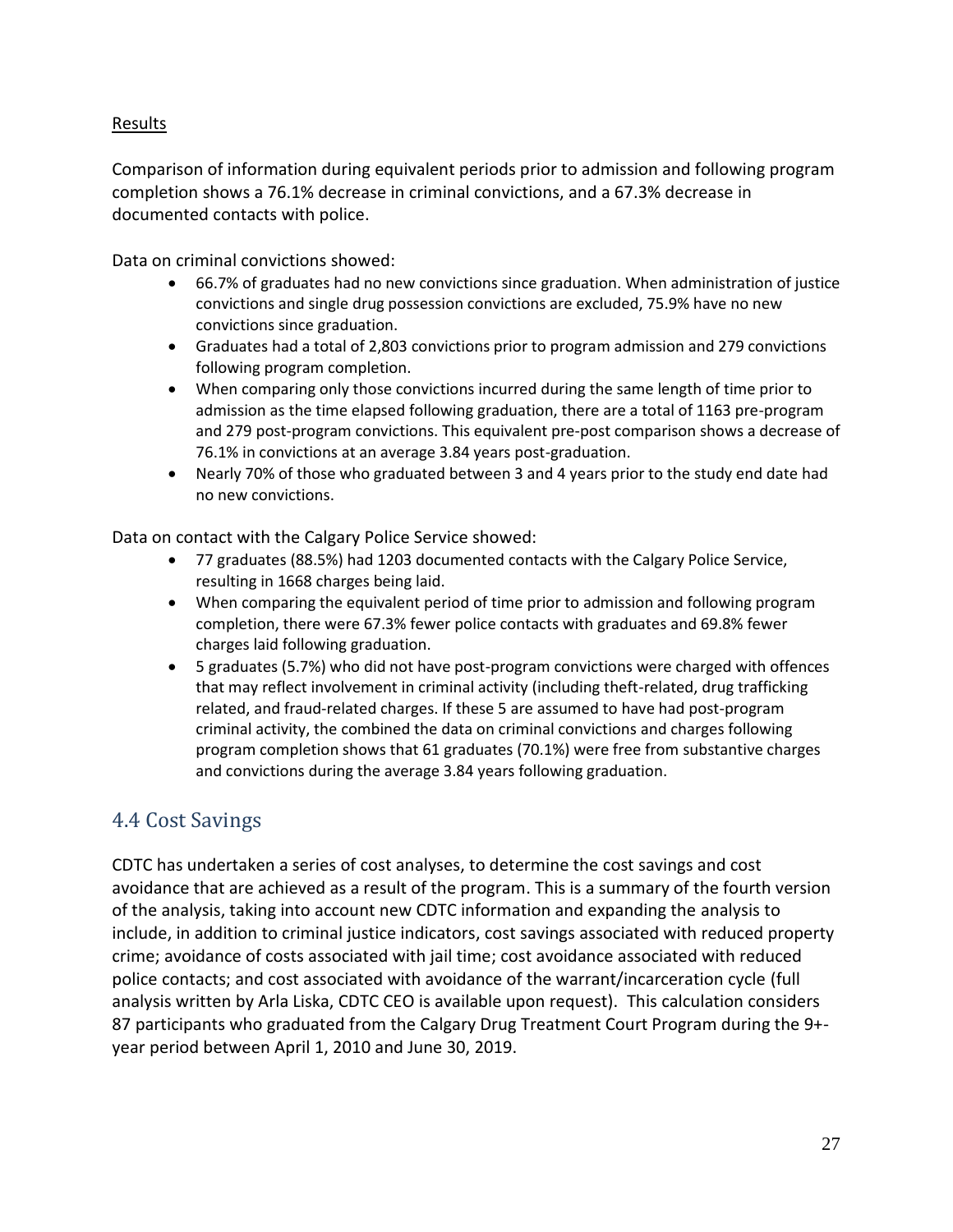## Results

- The cost to serve a participant in the Calgary Drug Treatment Court program is \$27,000/year.
- Analysis of the cost avoidance and savings resulting from graduates' participation in the Calgary Drug Treatment Court program shows:
	- $\circ$  Savings of over \$76 million in the cost of stolen goods over a period of 4 years;
	- o Avoidance of \$7.4 million in the cost of incarceration for the average 1 year in custody graduates did not serve as a result of successfully completing the program;
	- $\circ$  Avoidance of over \$300,000 in police response costs for 45 program graduates, at an average 2.3 years following graduation
	- o Avoidance of over \$300,000 in the cost of services involved in delivering the warrant/incarceration cycle (including police response and laying a charge, through to warrant for failure to appear, arrest, incarceration and court appearance) for 45 graduates, at an average 2.3 years following graduation.

## <span id="page-27-0"></span>4.5 Exit Surveys

CDTC participants complete exit surveys upon conclusion of their program involvement. This section summarizes information provided by 41 program participants who left the program between May of 2016 and October 2019. This is a voluntary survey, predictably including almost all of the graduates in that time period (37 out of 41) but only 4 out 46 who were discharged. Participants' feedback reflects the significant positive impact the program has had on their addiction, and other program success indicators.

With some minor exceptions they described the services as very helpful, thought that they were always treated fairly, and that program staff were always sensitive to their cultural background and that they would choose to enter CDTC if they were to do it over again.<sup>15</sup>

They also described various program elements as very or generally helpful. These elements included drug court sessions, drug court judge, residence, group and individual counseling, drug/alcohol testing, sanctions, rewards, and Court Team members (CDTC, employment, CPS, Duty Council and Prosecutors). CDTC staff was the highest rated element with all respondents judging them as very helpful, followed by the Residential Treatment component with all but two respondents describing it as very helpful. Group counselling, Duty Council and Police received the lowest ratings with between 12 and 10 respondents assessing them as somewhat helpful or not helpful at all.  $^{16}$ 

Majority of the participants (76%) thought that the program length was just right, explaining that they needed all of the time in the program to get the help they needed, to build necessary relationships with the Case Managers and others in the program and to shift to a "normal life".

<sup>&</sup>lt;sup>15</sup> Depending on the question there were up to 3 respondents who were the exceptions to these trends

<sup>&</sup>lt;sup>16</sup> The respondents may have been referring to counselling they received at their Recovery House and/or with CDTC Case Managers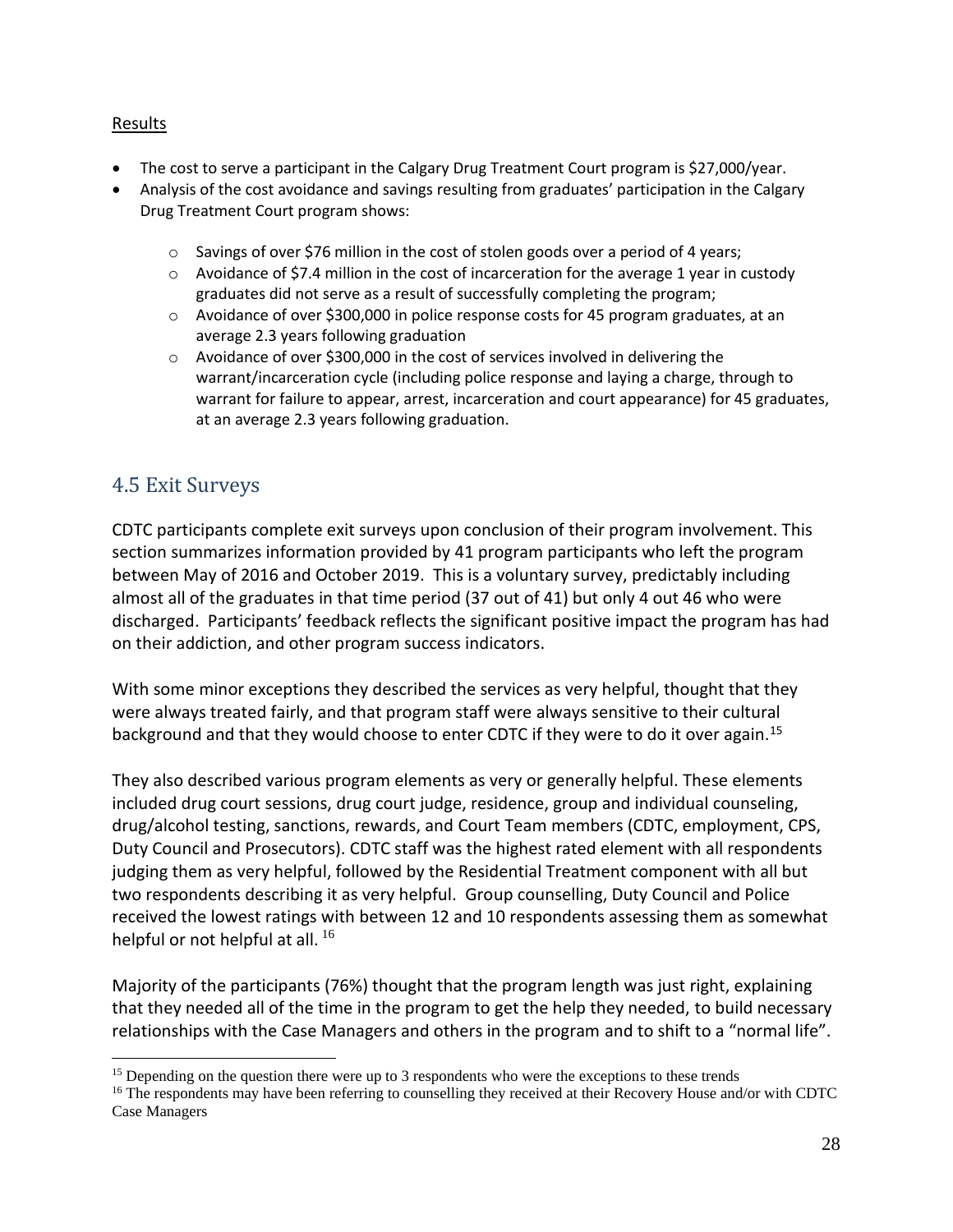They also acknowledged that their going AWOL or relapsing during the program was the main reason for extending the length of stay. The remainder thought it was too long, ending up longer than their original sentence or leading to some frustration while in program.

When asked to identify program elements that were particularly effective in helping them combat their addictions the respondents highlighted program focus on accountability and drug testing, which ensured that they remained sober and focused on their recovery; case managers, counsellors and therapists who provided emotional support and helped address trauma; CAT and MRT groups which delved into the discussions about personal values and behaviour and court appearances with oversight and support from Judges and others in the courtroom.

They also described some incentives that were most helpful, including bucket and gift cards, praise and special recognition for being drug-free and graduation, fewer restrictions as participants succeed (e.g., being with family, not going to jail, getting a cell phone, less court, field trips) and watching others improve. Conversely, sanctions that were most effective included community service hours, jail or a threat of jail, no trips to the bucket, and additional restrictions (e.g., curfew, loss of privileges, weekly court).

The respondents were also asked to compare their current situation to how it was before they started CDTC, specifically with respect to staying drug-free, employment, education, housing, connections with family, network of positive supports, network of professional supports, physical health and well-being, involvement with crime, legal situation, financial situation, emotional and psychological well-being and overall quality of life. On the whole almost all of the participants judged those areas as having improved while in program. The highest rated elements here included their overall quality of life, staying clean, positive supports and professional supports where all participants, without exception, said that their life was better. Predictably, 21 respondents indicated that their education remained the same, since for most education was not the goal that they had upon entering the program.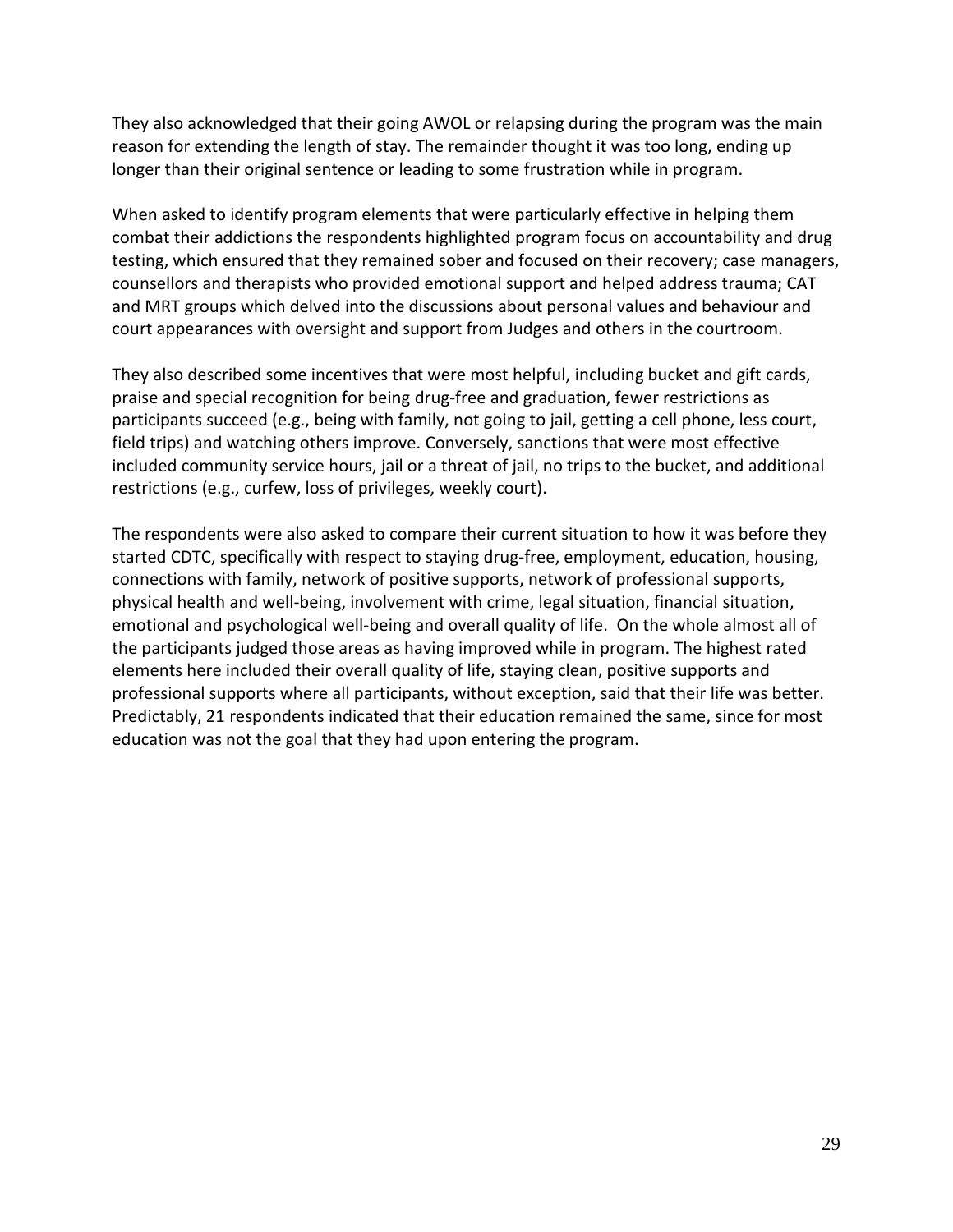## <span id="page-29-0"></span>**Section V. Participant Perspectives**

Individual interviews with participants took place in December 2019 and January 2020, and included participants who graduated or were discharged at least 3 months prior, and who varied in their ages, gender and background. A total of thirty interviews were completed, most at CDTC offices, some over the telephone and some at Remand. The interviewees completed a consent form reflecting standard research ethics considerations, including confidentiality and right to refuse participation and were thanked for their participation with a \$50 gift certificate. The purposes of the interview component were:

- To understand program strengths and weaknesses from the participant's perspective;
- To explore participant perceptions of the program's services;
- To understand how services impacted the participants during and after program completion; and,
- To obtain participants' suggestions for changes to the program.

This section summarizes their feedback, providing further context to the other information in this report and summarizing their impressions while in program and after leaving. The qualitative comments from the Exit survey are also integrated here, to ensure full reflection of participants' perspectives.

## <span id="page-29-1"></span>5.1 Opinions about the Program

## Reasons for Applying to CDTC

At the time of their application to CDTC many participants applied to the program because they were in jail or were facing significant jail time. There were also others who acknowledged, even at the early stages in their application, that they needed help addressing their long term addictions and moving out of criminal lifestyle. Getting reconnected with their families or getting custody of their children was another critical reason for choosing CDTC. In most cases they found out about the program from their lawyers or police and in some instances from CDTC Crown and sometimes others whom they observed changing while at CDTC.

While many simply wanted to get out of jail and had not initially given much thought to what the program would entail, there were some participants that understood that this would not be an easy process.

- The choices I made when I was high were not what I would do when I was sober, I thought it was a fitting option for me and I needed help with my addictions, wanted to be close to my family.
- My decision was I've used substances my whole life…my life went on the spiral and got out of control, that's when I made the choice to change my life; I landed in jail and got charged with trafficking and possession, and weapon dangerous to the public, I was going to go to treatment whether I would be in jail or not.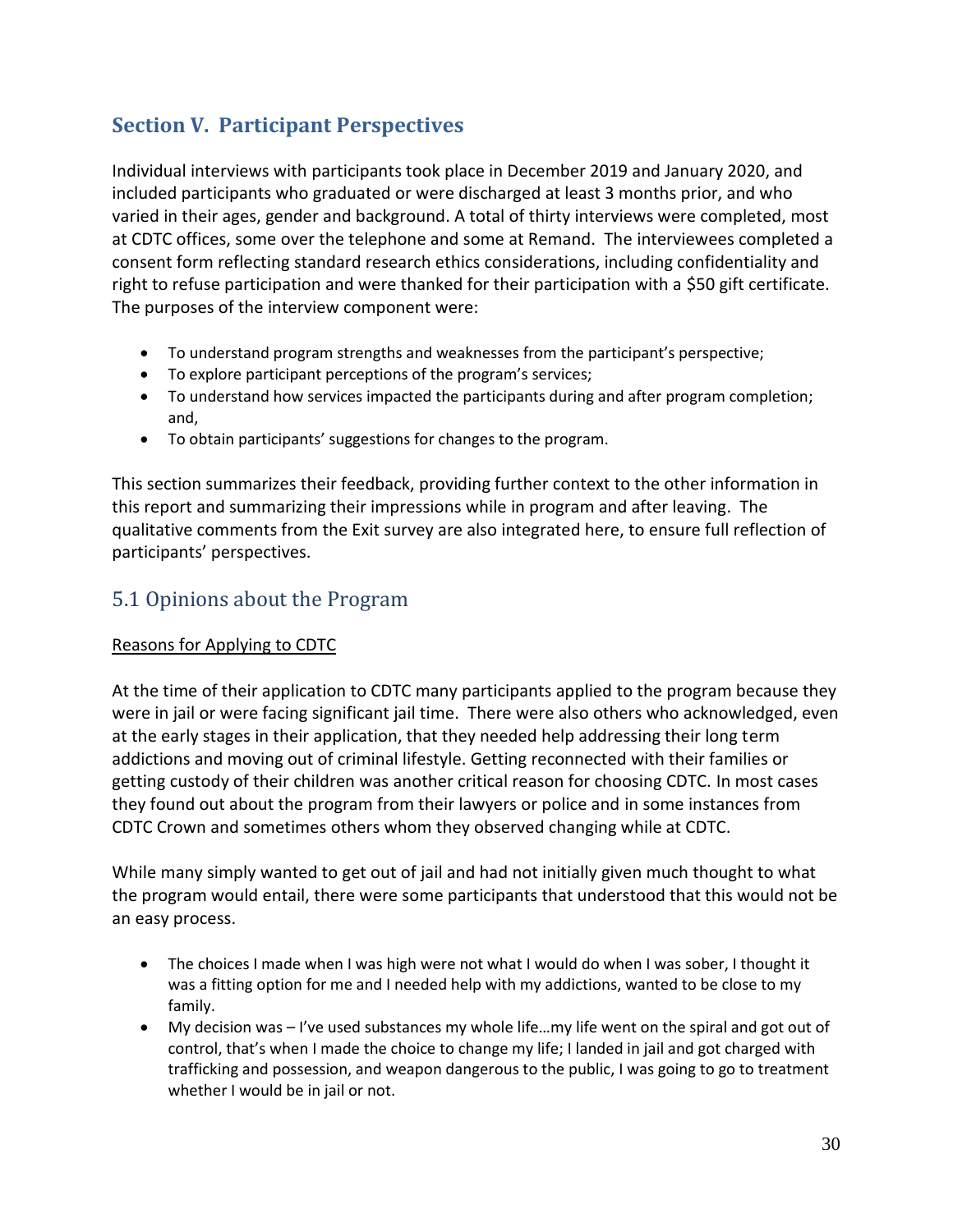- I developed a drug addiction at a young age, it worsened over time, and around 20 crime started; I found myself in position of losing my family, I had no support, [which would make me] get out and do crime again.
- It was getting arrested again; I said thank G-d [that I got a longer sentence and had to access CDTC], every other time they'd have me out in 2 months or 3 months, police officers reminded me of the program …[the lawyers] just want to get you off.
- My life was a mess and I lost my wife in 2016, lost total control of myself and wanted to die, ended up in a homeless shelter on the street; I decided to change my life.
- When I heard about the program I was in Remand, my lawyer at the time said it would be the best option for me, because she had seen hope in me, I was facing jail of 3 to 5 years.
- It was a way of avoiding the jail time, it was a major attraction for this program, talking with my lawyer he was kind of discouraging from participating, he had other experience with other participants who did not have such a good time – conditions were strict and they were not able to maintain those, it does require fundamental change, I don't think everyone is ready for it; but that's exactly what attracted me to it.
- It was not really get out of jail free card because jail would be easier…I would not have had relationship with my daughter or be clean and sober; I was facing 4 years in penitentiary; knowing that I was not going to be away from my daughter; …when you get that far in you don't know where to turn or where to start - it was right in front of me now, I knew that if I did not do that I'm dead.

#### Program Expectations

Program intensity was a surprise for some CDTC participants, as their initial decisions were primarily based on the desire to get out of jail. The observation of court and program documentation was important for people to get an initial sense of the expectations, but it was the first phase of treatment and, for some, their first relapse, that really helped them understand the scope of the change that they needed, the hard work that they needed to do to get there and the real difference in the program approach that accepts them and treats them as human beings. It was focusing on what was really important in their lives (often family) and removing negative influences (often friends) that helped participants work with program expectations for increased responsibility and accountability for one's behaviour.

- At first I did not know what to think I was pretty apprehensive, I read through the hand book and the requirements …I am going to have to do this and this; for the first month after treatment it was a lot to do, once I got into it - its only as hard as the person makes it as everything in life…I am grateful, it saved my life.
- The observation in court is helpful gives you an idea of what happens in the courtroom but does not help you understand what the program entails.
- I did not know what to expect [they were] not very straight forward about letting us know what we were getting into – no straight answers about what's going on.
- Rules and expectations I had no idea what I signed up for; my lawyer filled out all my questions and I did not care…so I got kicked out of the drug court and went to another treatment program …after I got some sober time under my belt I had a different mindset.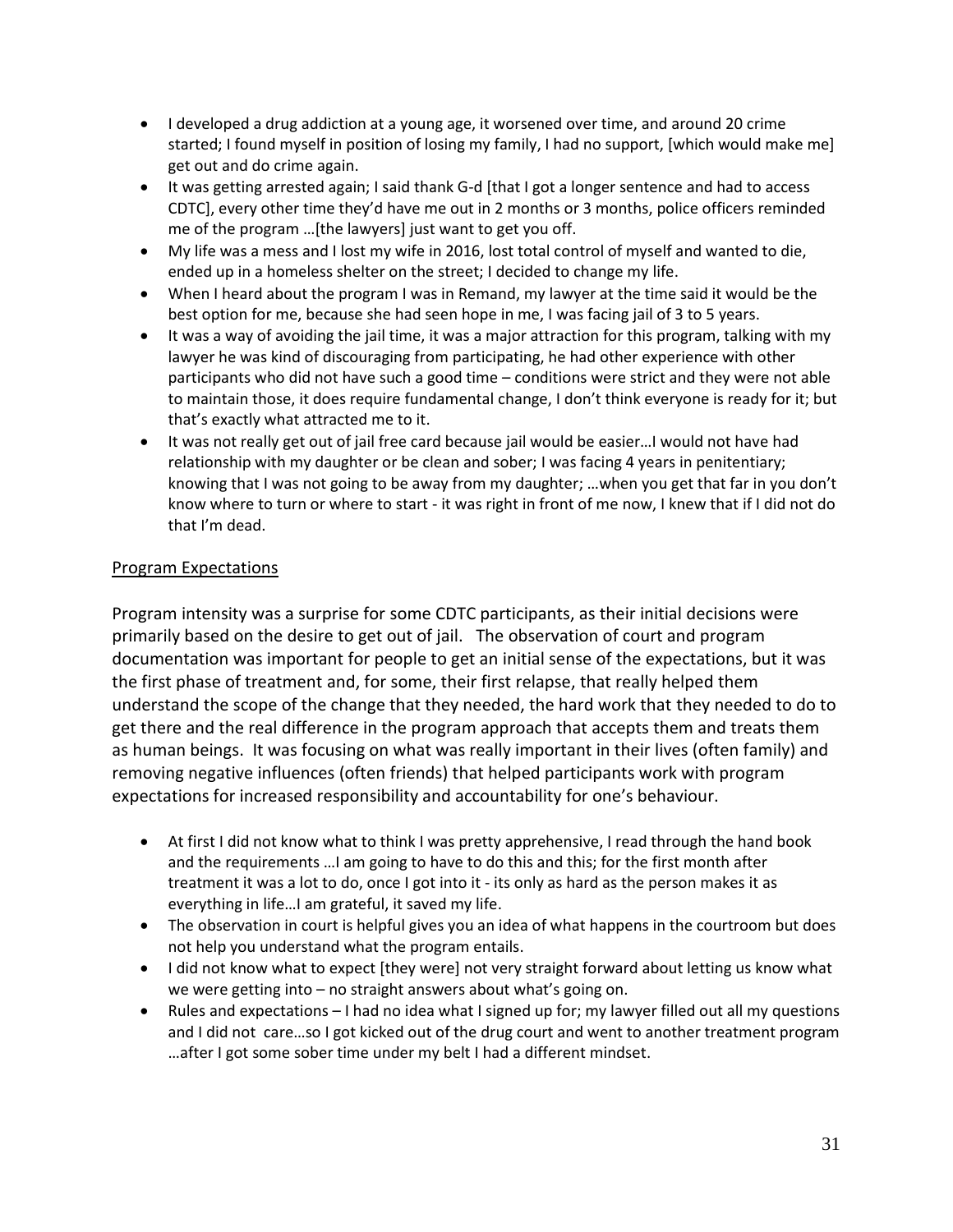- When you are busted back to jail, they make you write a reinstatement letter in my anger and paranoia they said I wrote a victim letter, it opened my eyes, so wrote another letter and they let me back me in – in the second letter I was accountable and honest.
- It was tough at the beginning as you go from no responsibility to more responsibility and having a busy schedule... I have a 14 year old daughter that I neglected – now I focus on my daughter that turned out amazing… my difficulty was deleting my old friends.
- PO meetings, drug testing, weekly check ins all of them did help but they would not help if you don't want them to.
- It was the first time I was ever picked up from Remand, with the usual release I would do the walk of shame down to the bus, whatever happens to you happens to you, I was picked up by [CDTC designate], I felt like I got a direction, it made me feel safe, made a big difference.

#### Specialized CDTC Group Therapy (CAT and MRT)

Criminal Addictive Thinking (CAT) and Moral Reconation Therapy (MRT) provided an opportunity for participants to address root causes of their addictions and reduce their involvement in criminal lifestyle. On the whole, the participants found value in these groups, because they helped them reconnect to who they were before their addiction and lead them to decide not to do crime even in relapse. While some felt that the groups required too much work, or stretched their abilities, or required that they acknowledge mistakes, they could eventually see their value. The groups were less effective for those who did not have a significant criminal lifestyle before coming to CDTC and those who did not fit well in group settings.

- [CAT and MRT] helped me get back to the core beliefs I'm a decent person when I am sober after the course when I relapsed I did not go back to criminal activities – [it was because] I got back to my values – I loved that part of the program – some of the values and beliefs that never changed.
- I did not participate in MRT; I loved CAT, it made me really look into my core beliefs, what is true about me, things that have shaped me, many different things that I built myself around, made me open my eyes about different stuff growing up.
- It was helpful to change my thought process...made me realize why I was the way I was past history and family issues. I learned to escape from that mindset…do unto others as they do to you…be a better person, lead by example; if they are negative to you be positive towards them; I look at life completely different; if I see someone struggling it was me me me and now I am here to help.
- For me they were hard just because those two programs really focus on criminal history…I was not a criminal, it was just the DUI and selling drugs… never beat anybody up, I was not even in jail.
- $\bullet$  I like them in hind sight [I initially] found it a lot of work, but I decided I'm going to open this book and then just apply myself – I put a lot of hours to pen and paper – I realized that I'm not that bright – It was huge learning curve in some areas…look at what you did to your parents, your community, you're so selfish, you steal stuff and you go back and do it again; I'm a real piece of work.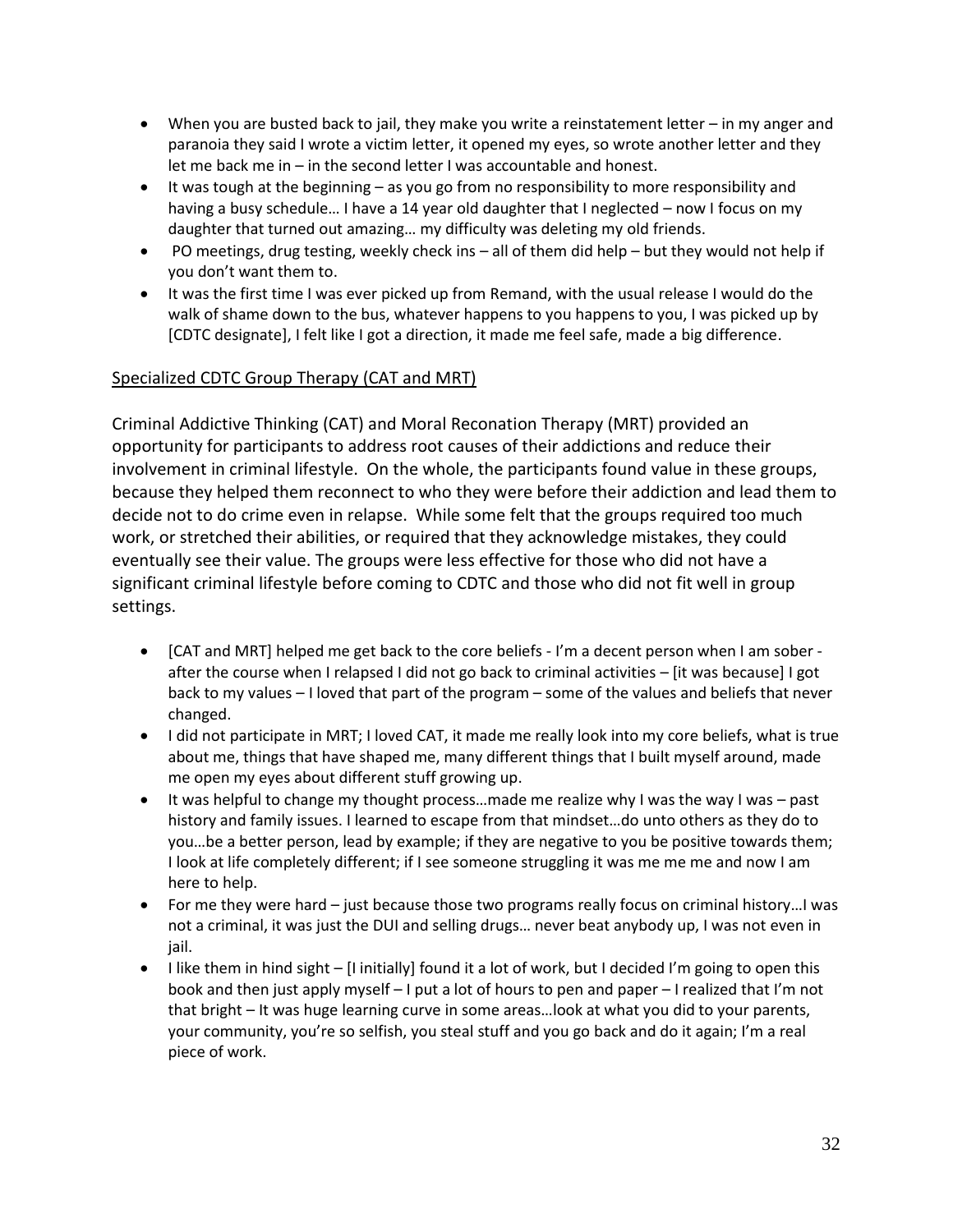• I did not find them being most useful personally, they are not for everyone – it seemed like a book of homework; it was applicable to me but…I never really functioned great in a group setting, it bores me and it takes much away from me.

## CDTC Staff

The participants often described CDTC staff as the best part of the program, although many had to work through the program and its expectations before they could fully understand the impact of the support that staff provided. Ultimately, most participants described CDTC Case Managers' (CM) support as just the right mix of empathy, acceptance, accountability and direction, which resulted in building strong therapeutic relationships. In addition to the overall support, Case Managers worked to address the childhood trauma that is significant for many participants, helped build life skills as well as address other practical issues such as legal, financial and employment considerations. Once they've left the program the participants often maintained their connections to the CMs, and this was frequently the connection that they needed to remain sober.

- At the beginning [I thought that CDTC case manager] was too strict…but CM has been amazing, I can go in CM's office and tell CM this is what it is…CM did not always tell me what I wanted to hear; I could talk to CM about anything, they help you through the process; instead of just go do it.
- My CM was awesome, bent over backwards and made me feel like a human again, like I was not just a lost cause; it was important and crucial to me, we were in complete contact all the time; CM always gave me positive reinforcement, we kept in touch and CM really helped me get through it…we really connected.
- At first we had a rocky relationship, I was stubborn, not as honest as I should have been; probably I could have done things a little bit better…I need to be watched and held accountable.
- The staff there are very down to earth, they don't come from a clinical stand, its 'I know what's happening to you', they came from an experience level – they helped me understand myself more on the trauma part of it  $-$  it's a disease but also because of childhood trauma, I felt supported, I am able to deal with demons.
- You could call the CM at 3 am and the CM would not hesitate to answer that phone call, especially if you were in the dangerous spot…CM was like a therapist, would talk you through it step by step, help you cope with triggers and hard time you're going through… it's not easy, there are ups and downs – CMs play a huge role, guiding you through, once you get sober you don't know what a normal life is.
- They are never judgmental about what you did in your life, it's kind of like 'I heard it all', their rules were not out to get you, they set you up so you don't fail; they wanted to see us succeed.
- Without the CMs I would have given up every time I have a problem the first person I call is my CM – if I have questions CM always answers
- CMs were super and I felt like they would not give up on me no matter what I had done. They made it that much easier to reach out, be honest and be accountable with.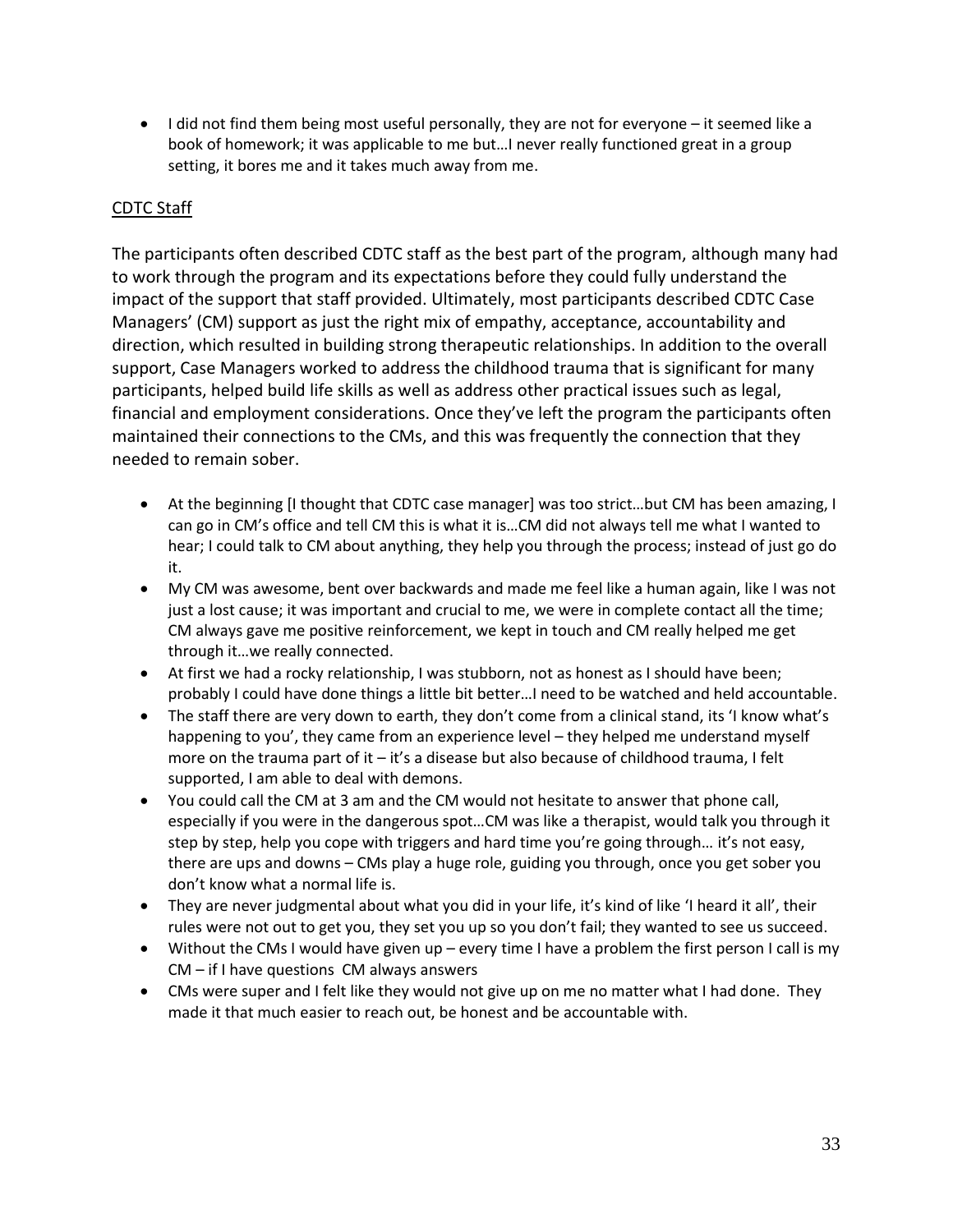## Drug Treatment Court

The Court component of the program was critical to the overall intervention success. Although court attendance was sometimes perceived as 'demanding' especially for those who were working or in school, the opportunity to regularly attend court provided several key benefits, including: assessing individual progress, holding people accountable for their behaviours through sanctions and rewards, and providing an opportunity to bond with other people in the program, as well as with the representatives of the justice system. The element that contributed the most to the value of this component was in how the Judge, the Crown, the Duty Council and the other members of court team approached their jobs, treating the program participants as individuals, with respect and compassion and working together to help them succeed. Again, and as mentioned previously, participant's commitment to make a difference in their lives is a necessary precursor for their effective participation in all CDTC offerings, Court included.

- Every week I got a reminder of where I did not want to be, I got to see the consequences of what would happen if I did not follow through; once a week sat down with other guys - that's where we bonded.
- It's good to speak to your progress [yourself, instead of your CMs]…it was the most important part, knowing you had to be accountable and honest; this is all positive, even sanctions or breach is never [presented] in a negative [way] – it's just: 'this is what you've done, so you don't get a gift card'. I never experienced that; they treated us like humans rather than criminals.
- I never had an issue with [the court], lots of people did, because they were doing things wrong. I was excited all the time, when you go you get to see your friends and how positive it was – I've never been in the courtroom that was so positive, people joked around, it was rewarding because they encouraged you when you did good.
- I am monitored…and every week I would feel great that I did another week as time goes on I become more secure in my recovery, you always have something that you are working on – like getting a cell phone, pay your bills – one step at a time…it slowly goes from a handful of things to a whole bunch of things, then I look back and I don't feel anxiety – but it's not always smooth sailing especially for people who are not here for the right reasons.
- I got a hug from the Crown, I never experienced that before… they understand that we will relapse, but they say if you are honest and accountable you can stay; they have a tough job  $$ they know that not everyone is going to make it.
- The [Drug Court] opened my eyes to a whole new system, I always thought the court was authority figures so I did not need to listen, but it was the weirdest experience to walk into court and have Judge, lawyers, on your side, as drug addicts its engrained in your head that they are on the other side, its mind blowing to see judges cry in court. It made me realize that there are so many people who care…what helped me was that I remained accountable to everybody in the program, now I'm just doing things, I don't have to [talk about it] every day, it has become part of who I am.
- I was going to school full time as well, it was quite demanding, going every week to court, but it was good for me to go. Talking in front of other people helped my shyness; it was refreshing to see everyone once a week and remind me when someone slipped.
- There was care in what was going on, when I was introduced and asked to talk in front of the judge. As addicts we are very guarded about ourselves – the court helped break down the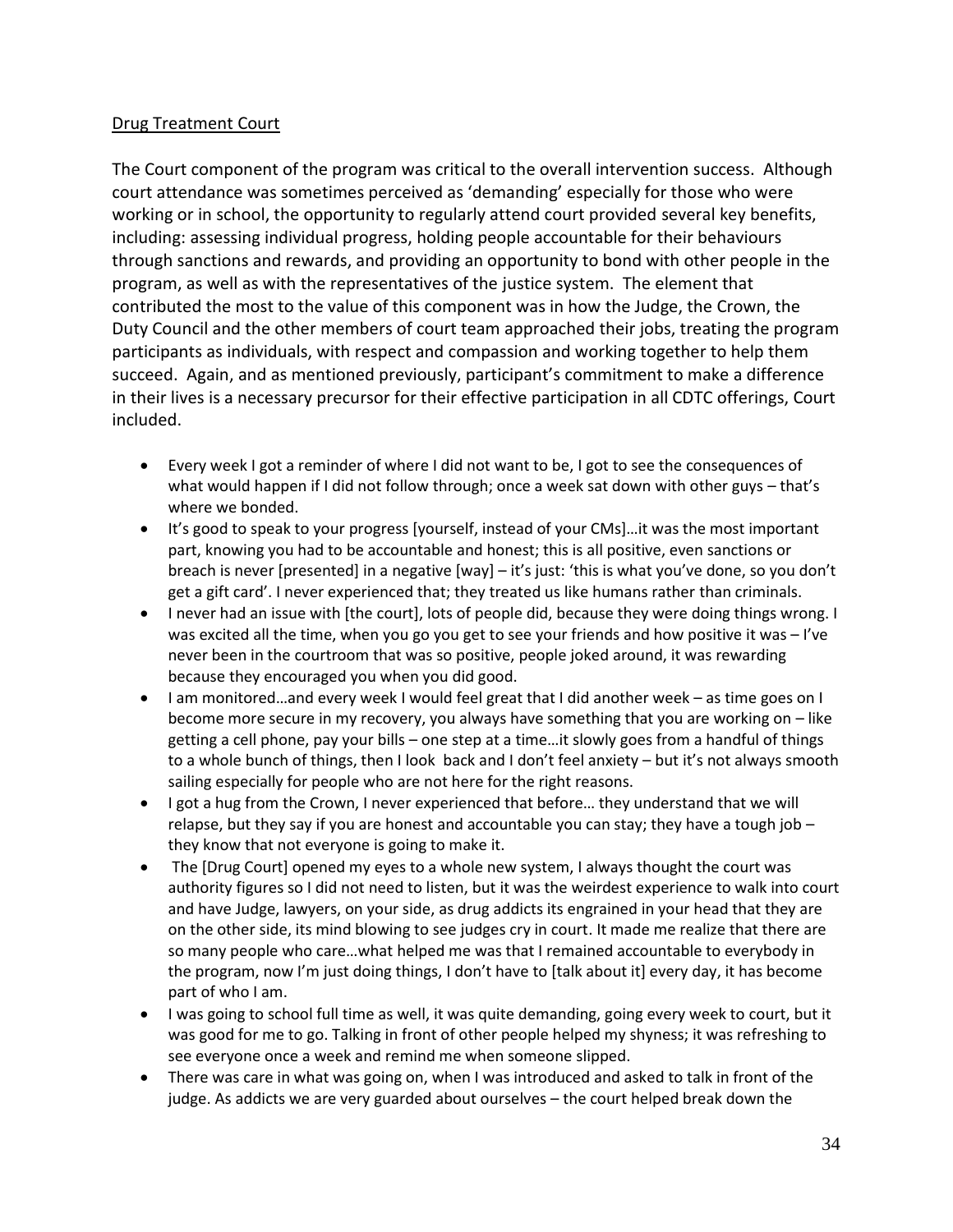stigma, the questions that were asked were about our personal well-being and when we responded negative they asked tell us why. The court helped keep a healthy sense of you are not free, any time you mess up you go back. Us as addicts we are always testing boundaries – it made a world of a difference that someone of that caliber wanted to hear more from me and I began to open up.

- A common issue with a lot of addicts and alcoholics is the inability to communicate effectively and openly with people and the drive to be accountable for your actions, standing up in front of the judge every week and being able to talk about your feelings was invaluable.
- I've always said it and stand by it, you can't fake it through drug court, drug testing and courts are one of them, you have so many eyes on you that you are inevitably going to be sober and start making changes; I would not have stayed on track [without drug testing and court].

#### Treatment Facilities

Those participants in the core program stream were required to stay at one of the CDTC treatment facilities, including, for example, the Calgary Dream Centre, Simon House Recovery Centre, and Aventa Addiction Treatment for women. These facilities played an important role in many participants' recovery by providing them with a structured housing environment, with multiple scheduled activities and regular routine, supervision, consistent expectations, connections and bonding with others, skill building, addictions treatment and support. While important for recovery, the structure and rules were challenging for some, particularly in the initial stages of their treatment.

- $\bullet$  It was long, very regimented with in depth counselling and group therapy. This suited me  $-1$ knew if given any opportunity to work the system I would have done it. Counselling there focused on trauma and overcoming trauma and how it affects our growing up and our decisions and the way we process our decisions and how skewed your thinking is, what your reality becomes is not reality anymore.
- Lots of rules puts you back on track; structure is important make your bed in the morning, shave your face, it's an everyday part of living.
- When you come out of your addiction you have only one or two people left and then suddenly you have a lot of groups, if you just released from jail and there is no one around to support you [recovery may be compromised].
- I loved everything the brotherhood, positivity, it was like I got home, everyone was very welcoming, they were very polite. I needed the rules and strictness; if they just let me do what I wanted to do I would not have made it; my roommate is one of the main reason why I'm here – seeing how far he's come in such a short time.
- The rules and conditions were pertinent even if it's just the curfew people roaming around; the structure of the day – having the treatment center pumped recovery into you, there are so many distractions, the treatment provides you with the safe environment and you are surrounded by people that you know.
- I lived on the streets, slept when I wanted, did what I wanted; the first week in treatment I was learning how to do laundry – I did not have the basic skills, the facility gave it to me. I hated them for a year; as I was thinking back – if I did not have structure and those rules I would not have made it.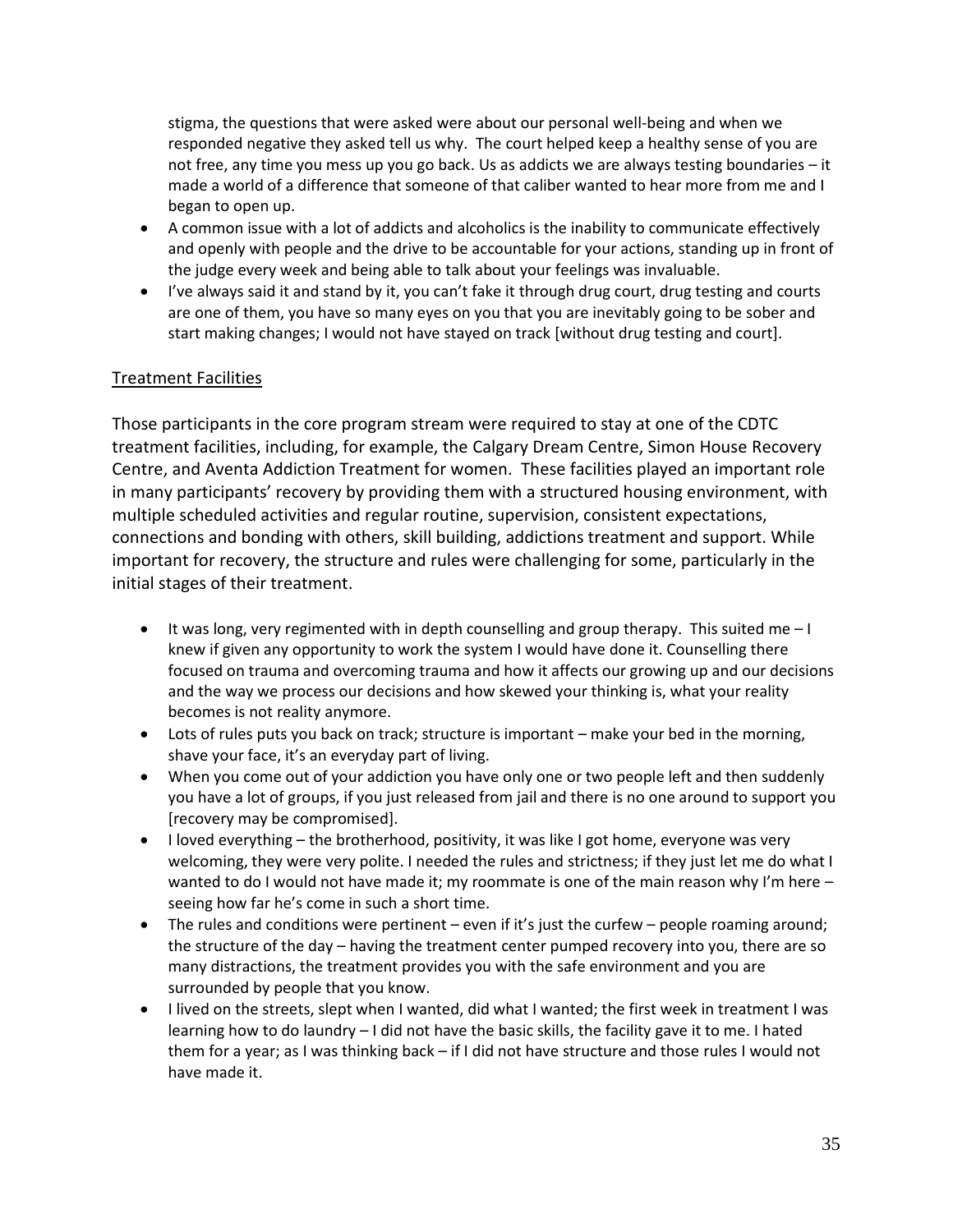- They helped me out lots, saw me from rock bottom, [helped me understand] that it's not just all about me; but they picked on me because I did not shave, didn't want to sleep with my door closed, had to do chores, unfortunately not all of us like to clean – I'm not flexible like other people.
- Staying there was tough at first, there is a lot of rules and structure and for someone like me…it was a major adjustment – overall what I got out of there was a routine and structure and sobriety, it was huge to be monitored and be accountable, submit urine test almost daily, can't lie, have to abide by those people's rules.

#### Relapse and Relapse Management

Prior to coming into the programs, all participants were using drugs or alcohol on a continuous basis, interrupted by rare periods of sobriety. For many, the drug use is grounded in unresolved trauma or mental health issues. It is not surprising that many of them do relapse while in treatment and after they complete the drug court program. While it is acknowledged that there will be relapses, the expectation is that the participants have a relapse prevention plan, are honest about their behaviour, that they take time to understand the relapse triggers and adjust their relapse plan accordingly and that they not engage in criminal behaviour even if they are using. The program employs a variety of options to ensure that appropriate consequences and supports are in place to prevent future relapses. Often times the first relapses serve as an important motivator for future recovery.

- I was struggling mentally how to continue with this life; there was an opportunity for me to participate in a criminal activity and I took it – and I got caught on tape – I cried because I did not want to go back to jail; I got to hug my CM, and they said to start reapplying. They did not make me feel that I was a lost cause – I had good behaviour before then, thought about it – I did crime without being high. I told CM that I would love to be back.
- The biggest thing for me was being sick on detox, I'm scared of this feeling, that's what forces people back, I was given another option to get alternative treatment – suboxone – put on that to come off the opiates.
- I did not lie and took the punishment for it, I had to write a letter…In court I just spoke the truth involving my family and my work.
- I am extremely fearful about talking to people and was looking for jobs and I freaked out and a girl from the past popped up…then I was high and I was messed up; it was not the same anymore, it was kind of living half in each world; and then I got arrested. CM came and talked to me in jail and said you have a week make sure you are clean and they took me back, and that's when I started doing a lot of work. They said 'we'll help you but you need to help us; then we got to all the core problems…even today I discover new things that I work on.
- I had two relapses…I went out drinking with a guy, they breathalyzed us and I went to Remand for two weeks. I had to write a letter re: lapse of judgement – the program did not beat me up over it or make it the end of the world, [instead we talked about] what will it take to move forward – they did not chastise but pick you up and dust you off.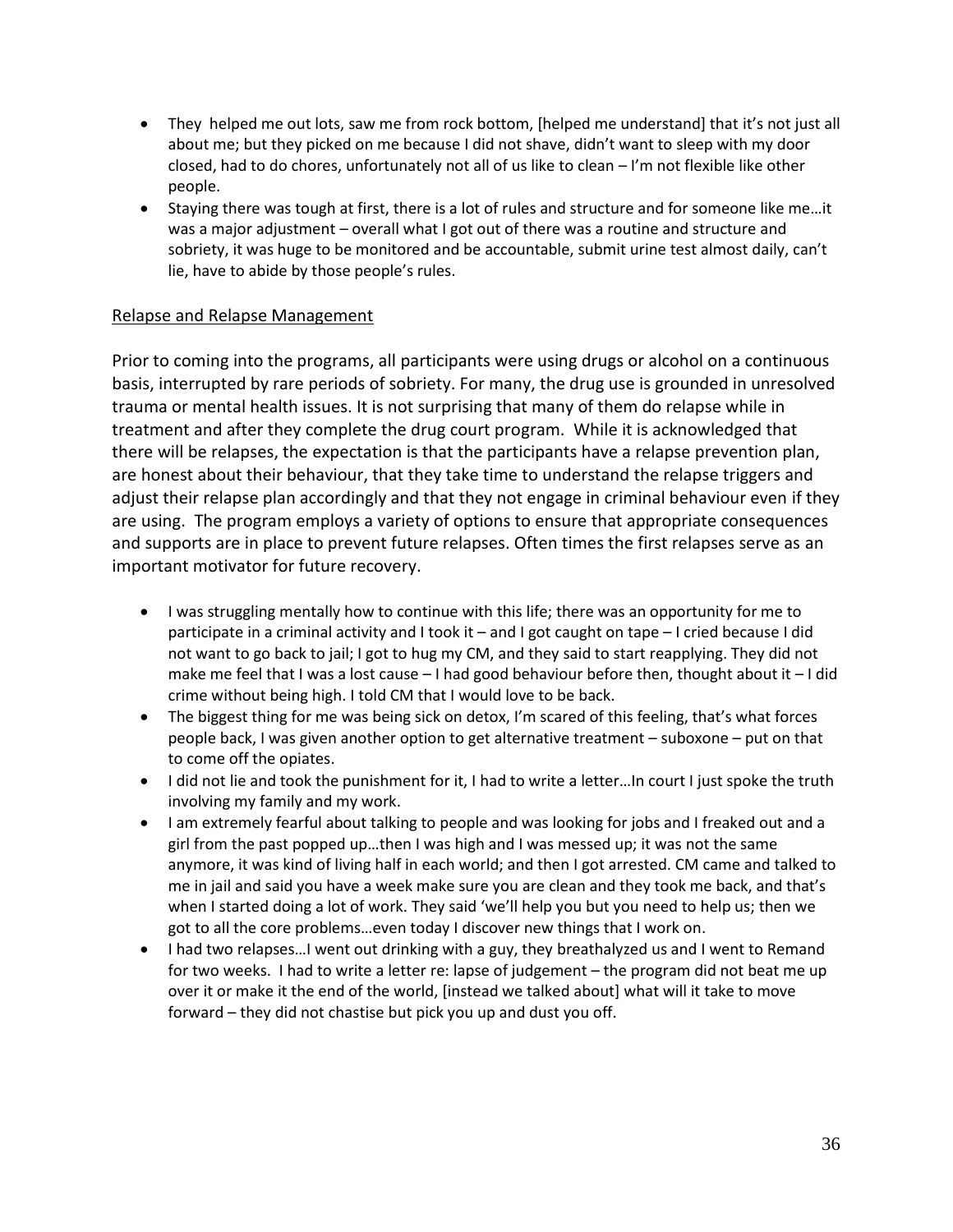## Drug Testing

Once in program, the participants are expected to submit to random drug tests which function as a preventative measure, but also to identify instances in which participants might be reverting to drug use. Most participants saw the value of the drug tests, often referring to the impacts of the long-term drug use and criminal involvement. Those with other external commitments (including participants in the Early Intervention Stream) felt that while important, frequency of drug testing may not need to be the same for all participants. The participants' comments also reflect some issues with drug testing procedures that had occurred during the time of the interviews. These issues have now been largely resolved.

- Drug tests are standard and important drug is the problem, it's the side effect of the addictive thinking. If you are willing to pick up, and a lot of people will and that's just a reality, they are not done yet [the drug tests are there to keep them accountable].
- Drug testing was important  $-$  it was the only thing that holds us accountable, way to prove that we are sober and obeying the law…I appreciate that it was random.
- Drug tests are definitely necessary because that's where everything would be proven, without them it would be a lot different program, people would get away with a lot more.
- You don't need to do it so many times in combination with court, meetings and tests, it does take up your time when you have other commitments. I feel it would be required for some people, and should be based on your history, [so less complicated history would require less drug testing].
- It sucks knowing that a fair number of participants were getting away [with using GHB] and there was no way to tell, they caught wind of it and brought it up in court – if you catch anybody you're immediately out of the program – they got pretty serious and did their best.
- I hated the drug tests [although there were] lots of good reasons to test me often; but at a time I thought it was a waste of time.

## <span id="page-36-0"></span>5.2 Life After the Program

## Transitioning to Stability

The program intention is that recovery from addiction leads to participants' reconnection to the community and a stable, addiction and crime-free lifestyle. As illustrated in the quote from one of the participants, their reconnection to family, employment and housing are important elements of successful transition to stability that was sustained even after they left the program.

• For me – some people really focus on being sober and how long they've been sober for, it's not what I think about, it's just a small part of it; I've gained work opportunities and steady job and a great career path, me and my fiancée had a baby, I have my own little family now out of being able to change my life; I got a comfortable house to live and vehicle that runs.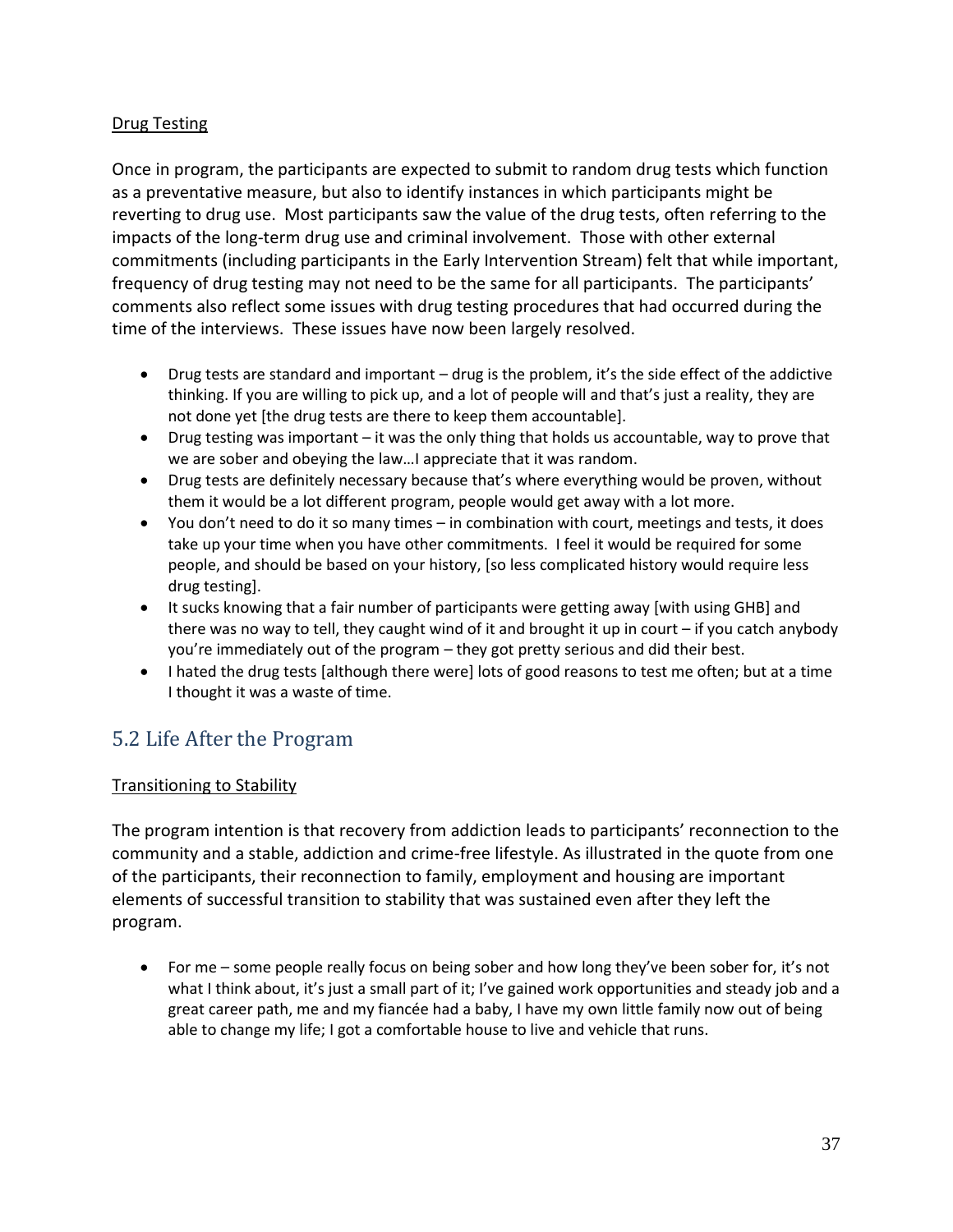CDTC's employment program supports participants by helping strengthen their job search skills, supporting them in obtaining employment and providing continuous follow-up with the employer to ensure sustainable placement. Employment is critical in maintaining sobriety – providing meaningful and productive ways to spend time. One of the challenges in the employment program was overcoming employer prejudice towards participants with criminal background, another was dealing with the effects of history of inconsistent employment due to addiction. For many participants employment ultimately led to improvement in financial situation and their ability to obtain housing or other items supporting productive lifestyle that continued after they left the program. Many were extremely proud about living in their own place which they were now able to afford and support with crime-free income.

- The program made me realize that I did not need all of that substance; I was able to go into a place [of employment], I laid out everything and got the job and I'm still there…it is because I was sober. The only one thing you have to change in recovery is everything.
- I'm working 6 times a week; I only know how to sell vehicles…I was stealing and dealing for two decades plus; now not qualified for anything else; the police officer from drug court wrote a letter on my behalf and they gave me a conditional license.
- I work 6 to 6; then drug test at 6:30 then a meeting 7:30 it was tiring and exhaustive, no time to think about using…do not let your shield down – your addiction is always in the parking lot doing pushups waiting for you, it takes one second to screw up.
- Employment was not easy, I'm grateful I've had sales experience in the past, even then transitioning to society and getting a job was a lot more difficult, especially having to explain that we have a criminal record and having every Thursday off; being open and honest about our background turned people off. I realized that things I did were not inexcusable – I talked to employer about it, I want to address the objection before it becomes an objection. The boss said he was not sure he could hire me – now he says it's one of the best decisions he ever made.
- I got back into welding when I was still in drug court, drug court helped find a job...One big thing they help you with is set you up with a resume builder - someone who goes over your past and helps you with resume and how to properly present yourself, and to help you when you're applying online how to get your resume out; I learned about skills that helped pursue my daily job and excel in it. Now I've had two raises, company vehicle, pay for my schooling – I've done really well; my life has definitely done a full 360 since coming out of drug court.
- I got to have my own apartment very quick CM advocated to get my own place again.
- Another participant and I have a 3 bedroom house, it's nice to get money in your bank, it did not take long to become a normal person.

Participants spoke often about how the real value of their sustained recovery after program completion was in reconnecting with their families, building positive and drug-free relationships with friends or partners and obtaining custody of their children. Importantly, many have become more aware of how some of the old relationships contributed to their addictive and criminal behaviours.

• I never went back to criminal activities; not hanging out with old friends; became aware of how my mom is enabling me; I met a girl while I was in drug court – we have a daughter and our relationship is going well.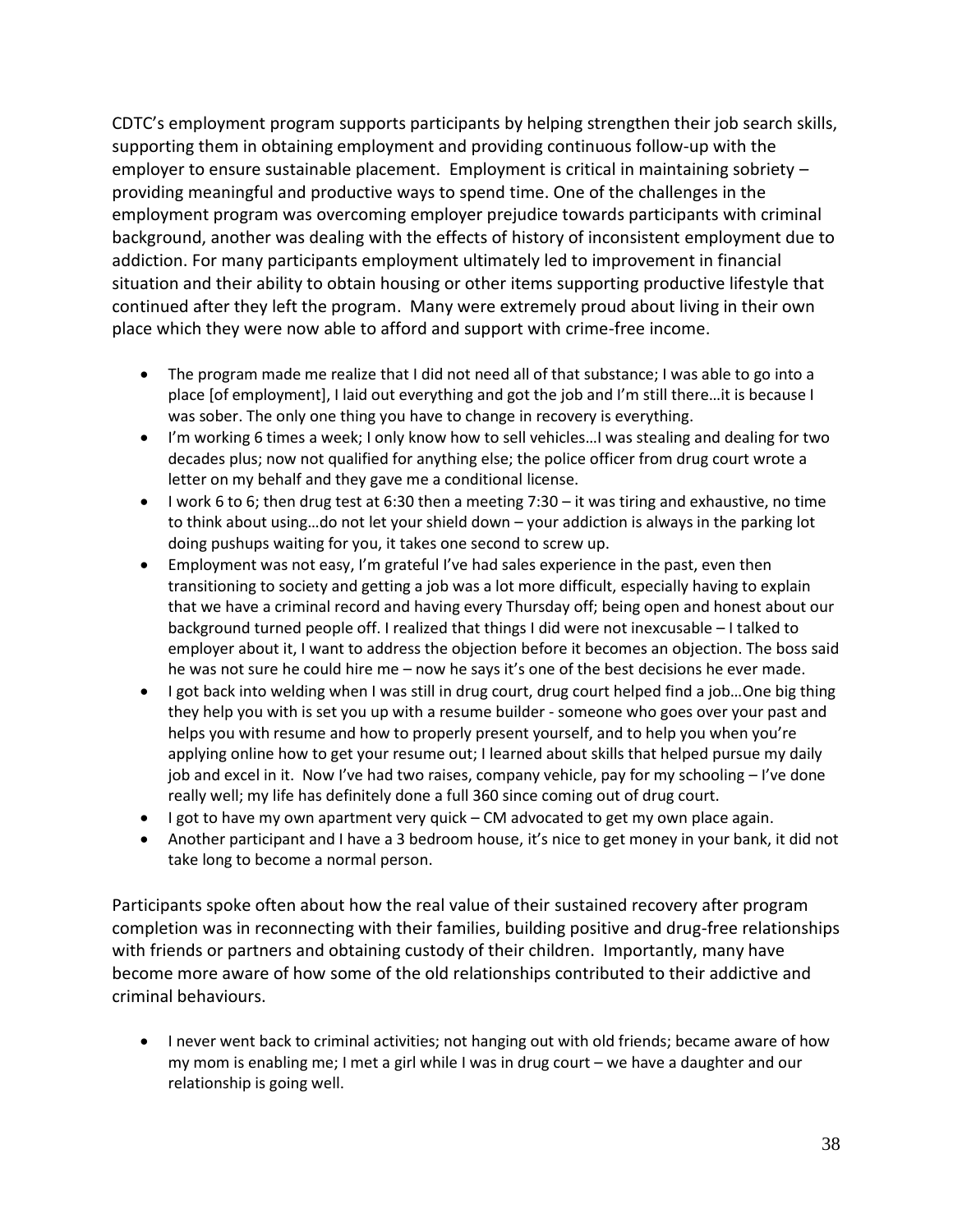- I have my rights back to my daughter; living on my own with daughter…I'm being responsible with my daughter…she is going to an educational daycare and is very close with mom and dad; her relationship with mom and dad is incredible.
- What keeps you sober is my son he says, 'please don't leave me ever again'. I am seeing life clearly, I live today as a normal civilian: I work, I do my chores and yard and then go to bed.
- I changed who I had around me (it was good I did not know anybody here) only people I knew were those in recovery. I changed my attitude, who I talked to, got a new phone, new number new everything.
- I met my girlfriend at a recovery church…she is familiar with recovery and addiction. At the treatment center I learned about how to treat women proper– when we are ready to have a relationship we know how to do it – they require time.
- Towards the end of my addiction…my parents would not talk to me any more… I was not a good brother I was just stealing everything – now they are back in my life; we just bought a house together – I got my family back.
- We are trying this year to have kids...I have been with the same girl since I was with drug court…a lot of information I learned I passed on to my family and friends, it's not just about not doing drugs, it's about doing my life at the fullest, it's about not holding grudges, how to communicate and not just being silent, learning about how to improve my social skills, not lying and saying that I'll be there tomorrow.

Participants continue to attend addiction recovery meetings and other types of therapy to ensure continued success in their recovery. They found particularly important the support provided by the Case Managers whom they still rely on for support and a therapist that CDTC engaged on participants' behalf, with an opportunity to delve into the family of origin issues and address trauma.

- I also did therapy session with a psychologist it was just one on one, talking through trauma and childhood stuff, stress, it was really helpful to identify triggers how to overcome those and self-control; also had to do aa/na meetings at least 3 a week; had to do a money/financial program helping with managing debt, getting back to work, and budgeting.
- The counsellor is a wonderful human being and was awesome; I noticed after my sessions how it was affecting me  $-$  it was healing and effective.
- I just graduated and I see my CM all the time, I'm still calling him on Mondays; I got into a routine and staying in the routine, and the CM is always there when you need to talk, CM is extremely wise and if I have problems I can just call about anything.
- I go to aa, my sponsor is moving back from Vancouver, I have a pretty good relationship with her, a couple of groups that I adore, I have a community and tight with my family...I feel like I have a lot of support – know that If I'm down [I can rely on] people who'll give me advice, CDTC CM is one of my best supporters, I love her.
- I still call the [CDTC CMs]…my aa group don't go regularly….but still go when I need it.
- $\bullet$  I get supports from people in recovery community all my family is over in BC, so I made many friends here; my CM is here, [the treatment facility, other programs]…I did a nurturing fathers program.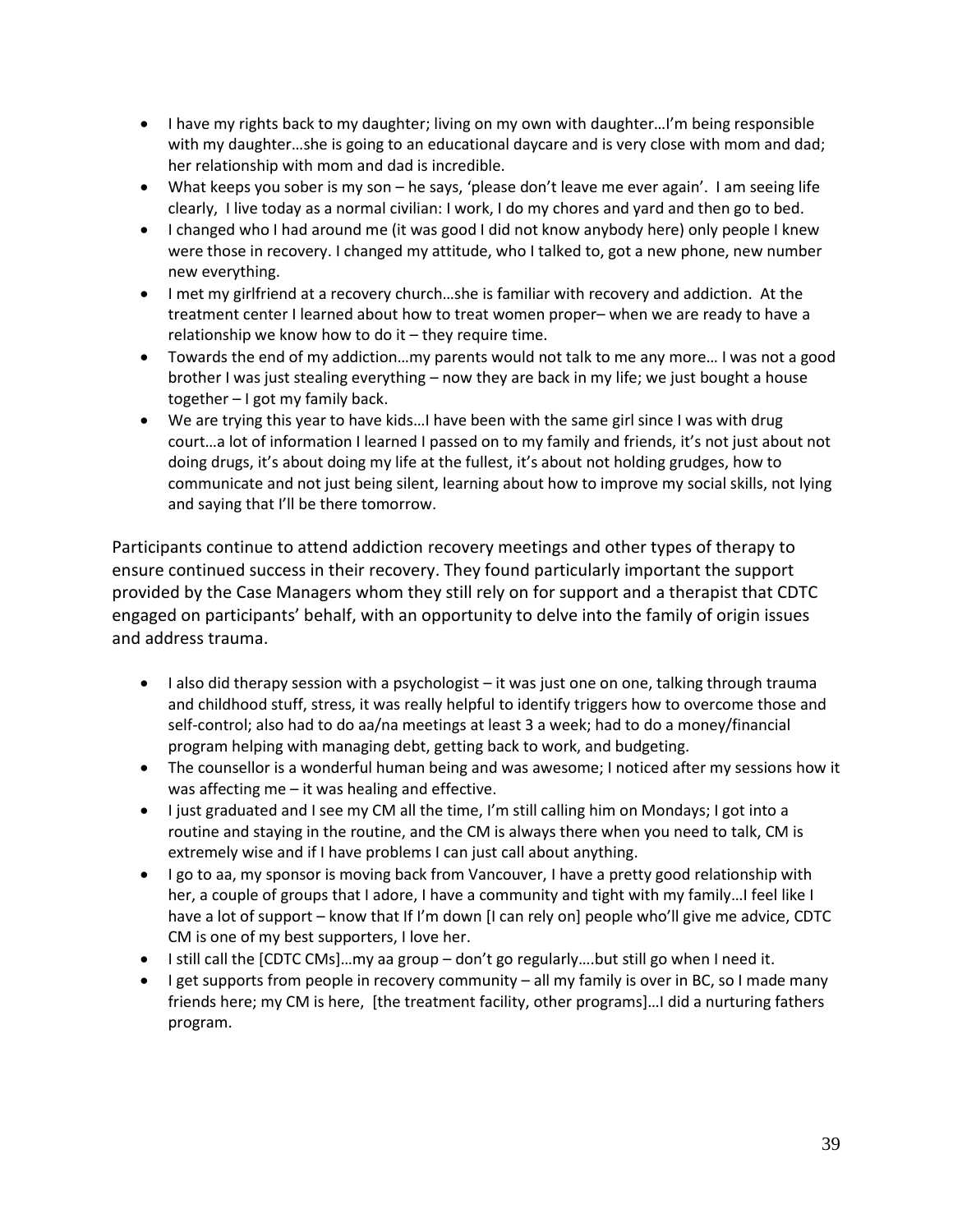## Creating a New Life

The participants spoke at length about how their life has changed as a result of their participation in the CDTC program – they feel hopeful about their future and describe themselves as generally happy, changed and self-confident. This is due in large part to their individual commitment to not take their freedom for granted, remaining honest and accountable, using the tools they've learned to avoid relapse and return to criminal lifestyle and to reach out to others when in need. They acknowledge that they are always growing and changing and continue to set goals for themselves for personal growth.

- I have to stay honest and accountable since I graduated there is definitely a lot more freedom, have to remind myself that one bad decision will ruin everything I had worked for. I have to remind myself that I am an addict – that will never change, I really watch for triggers and I will still reach out to my CM, I am honest with my parents…
- I got a lot of tools in my toolbox, …in the program I felt empowered, like I was worth fighting for …they gave me validity that I'm a good person…my family could not believe where I came from a girl coming from a penitentiary. Now I got a baby, I'm strong independent and confident.
- I'm joyous and happy and content, I've never felt that way….as a child I wanted to die all the time; so much belief in higher powers it really shapes how I live today; it's there, and people in my life, even my mother who was never spiritual goes to church with me now…I have integrity, I'm not scared and not nervous.
- I need to work on biting my tongue a bit more, I would like to work on my faith; there is a lot of small self-growth that's still needed; I would be scared if I had nothing needed to be change; would like to have strong supports with males…strengthen my professional supports and relationships.
- I'm working on paying my fines off; I'd like to get a new career [that isn't] too hard on my body.

For a large majority of these participants CDTC was a life changing experience, creating a completely different and better life. In their opinion, more similar programming is needed to address the significant drug problem that currently exists in our society. They would like such programs to be more available and accepting more applicants.

- They gave me the chance that I needed  $-$  it was like a reset button, they gave me the opportunity to start over, they gave me the guidance, acceptance, teaching me honesty and responsibility that is why I'm successful, I was also successful because I wanted to be.
- I think drug court is a form of angel, it was such a good experience. I'm really glad that the system is starting to look at addiction. I hope that drug court can last as long as it can, so that sobriety can become more popular.
- It was huge: helped me stay out of jail, get to stay clean and sober and helped me find work and also give me another chance at life.
- I have no clue how they keep doing the job every year; I know for a fact CM gets phone calls about peoples deaths and then be able to come to work and still be CM; I don't know how they do it; they do an amazing job – there is nothing I would change about them, absolutely not a thing; the biggest part to take out of this – they gave me a chance I owe them everything.
- This program has changed my life completely for the better. I am proud to have been accepted and part of this.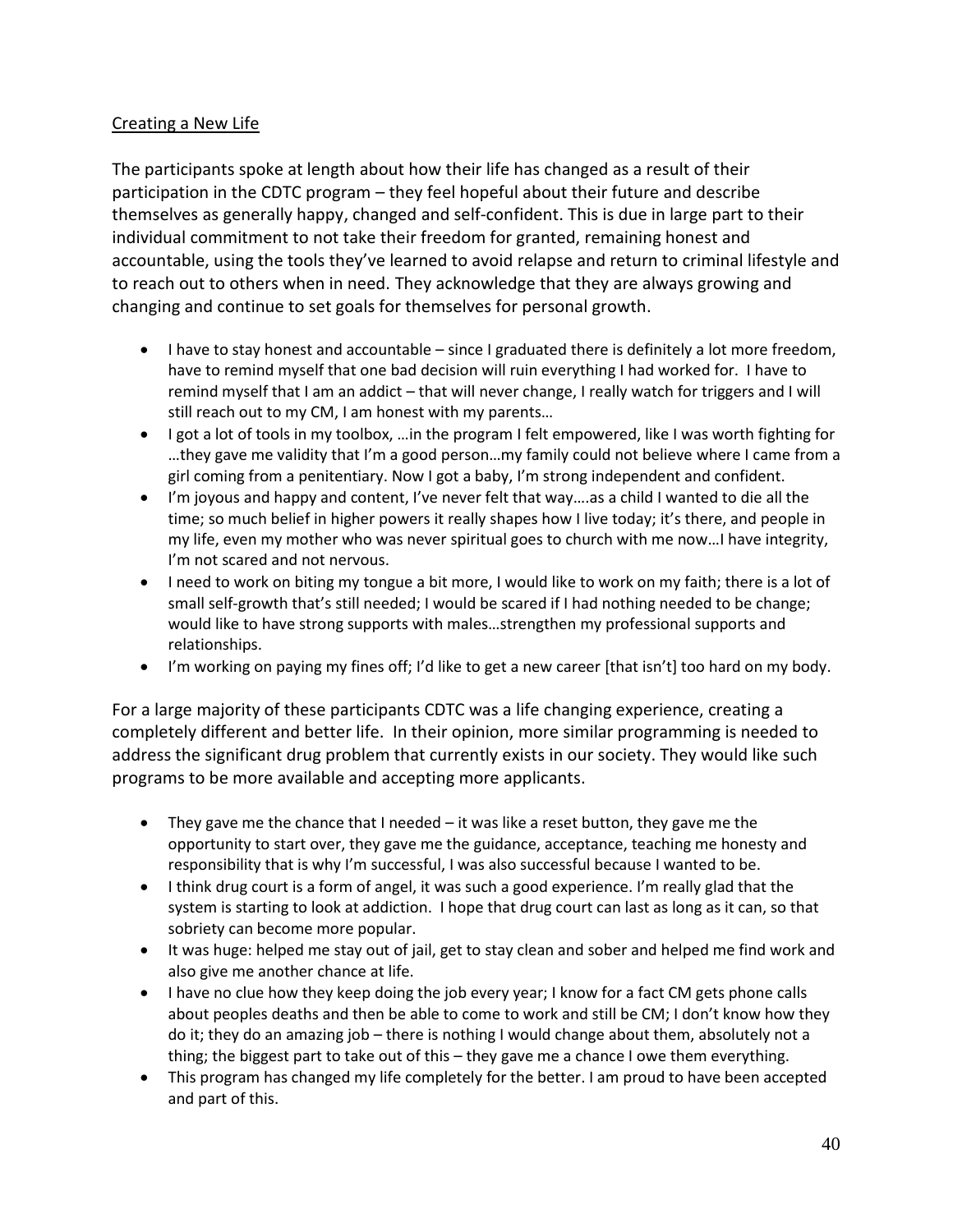- Drug court program is a life changer to anyone who wants to change. It does take some work, but the team is there to guide you through the process which I am grateful for.
- Thank you for giving me a chance to live again. Forever grateful to the CDTC team and all agencies associated with the program. I have the tools and supports to live a clean and sober life. Thank you.
- Without sounding overconfident, I believe this is where the beginning of my sober life started. It was the hardest program I have ever been in but that made it the most beneficial.
- Drug epidemic is massive these people are coming in more broken than ever, it presents the whole new challenge, this is the only way out. They are not going to stop on their own and it talks a long time and takes something like drug court - eventually all addicts will end up in the system. CDTC should make the program more available – have more staff, let them do their magic, give people an opportunity to retry. I see people that have 20 years of pen and they still change them, the drug court lasts a life time; this is where the money should be spent.

## <span id="page-40-0"></span>5.3 Participants' Suggestions

Interviews and Exit surveys both included questions about the types of changes that participants would have liked to see in the CDTC program. While a large majority of respondents in both surveys and interviews thought that all elements of the program were extremely helpful, there were others who offered a few suggestions for consideration. These suggestions are reproduced here for discussion and careful consideration, acknowledging that some suggestions might stem from participants' personal challenges with compliance with expectations as well as their lack of understanding of the types of considerations that go into decision making, particularly around screening, sanctions, rewards and discharge decisions.

Program offerings

- Provide additional programming to diagnose and support participants with significant mental health issues;
- Have more treatment options for both men and women, ensure access to programming that reflects participants' religious beliefs or absence of those beliefs;
- Provide more opportunity for socialization and connection with others, especially for those not living in a treatment facility and after graduation (e.g., hiking, social activities, field trips, sports);
- Provide more one-on-one time, focusing more on skill building, addressing trauma and general emotional support;

Probation and Legal Supports

- Coordinate better with Probation to ensure consistent commitment to accountability and expectations and decrease duplication of service;
- Ensure that Duty Council can perform duties similar to those of the private lawyers;
- Allow for conditional discharges;

Drug testing

- Ensure that testing can identify all drug use (e.g., GHB and alcohol);
- Use drug tests consistently, and use urine instead of saliva tests;
- Have female and male drug testers;
- Increase flexibility for scheduling of drug tests;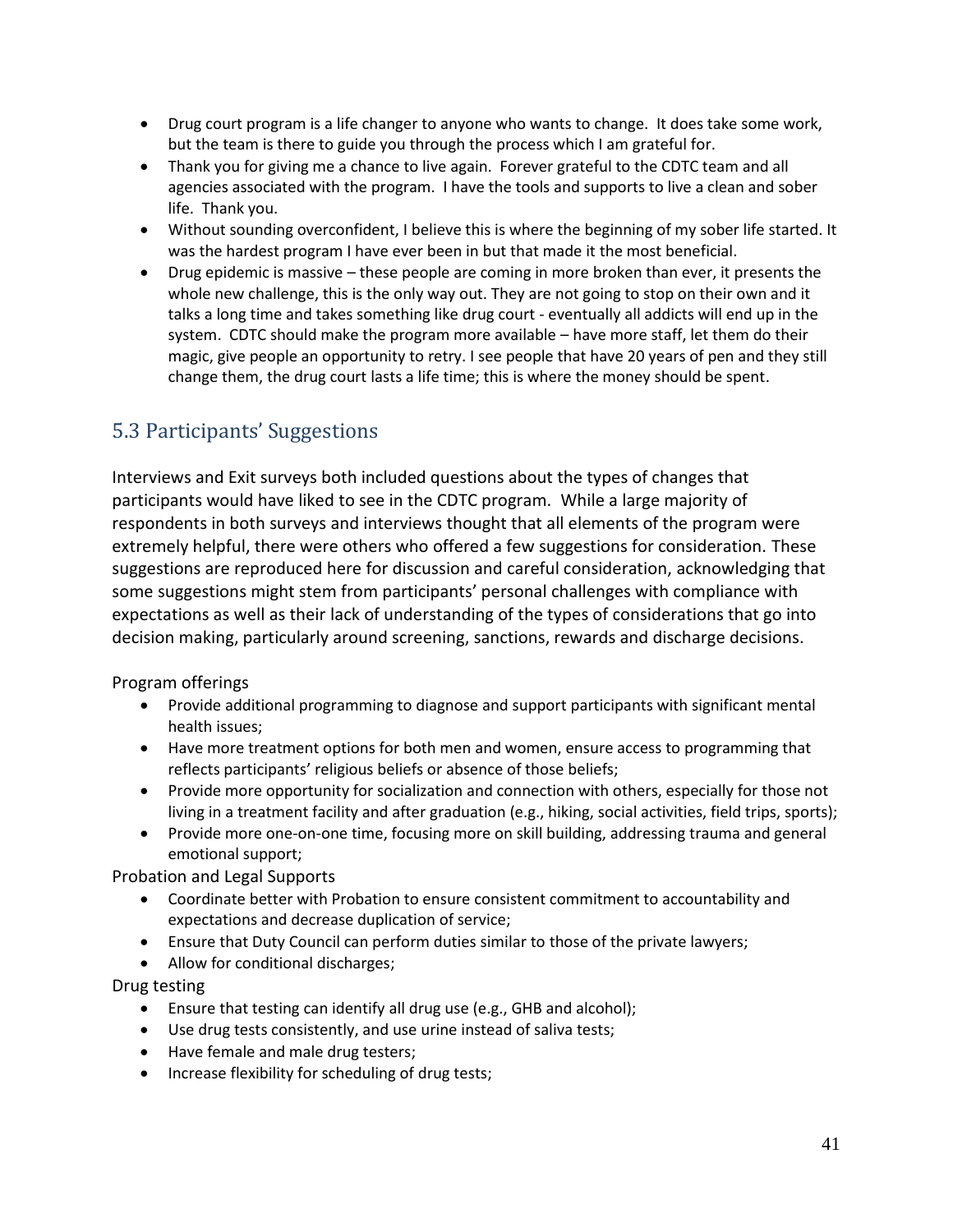Additional resources

• Cover costs of addressing health issues and medication purchase (e.g., apnea machine, pain or methadone/carboxyl prescriptions);

Individualized approach

- Reduce requirement to attend court, and adjust curfews reflecting one's needs and commitments;
- Review applicability of MRT and CAT programming for all participants, e.g., have CAT available for women as well as men, reduce requirements to attend for those without significant criminal history;

Consistency

- Screen out participants who are not ready to fulfill program expectations;
- Make sure that sanctions and discharge decisions are made consistently, accounting for behaviour or relapses; avoid favoritism;
- Have stiffer penalties have jail time as a more frequent consequence;
- Be clear when accepting new participants about the rules and process, and expectations for drug tests, appointments, curfew calls and court days.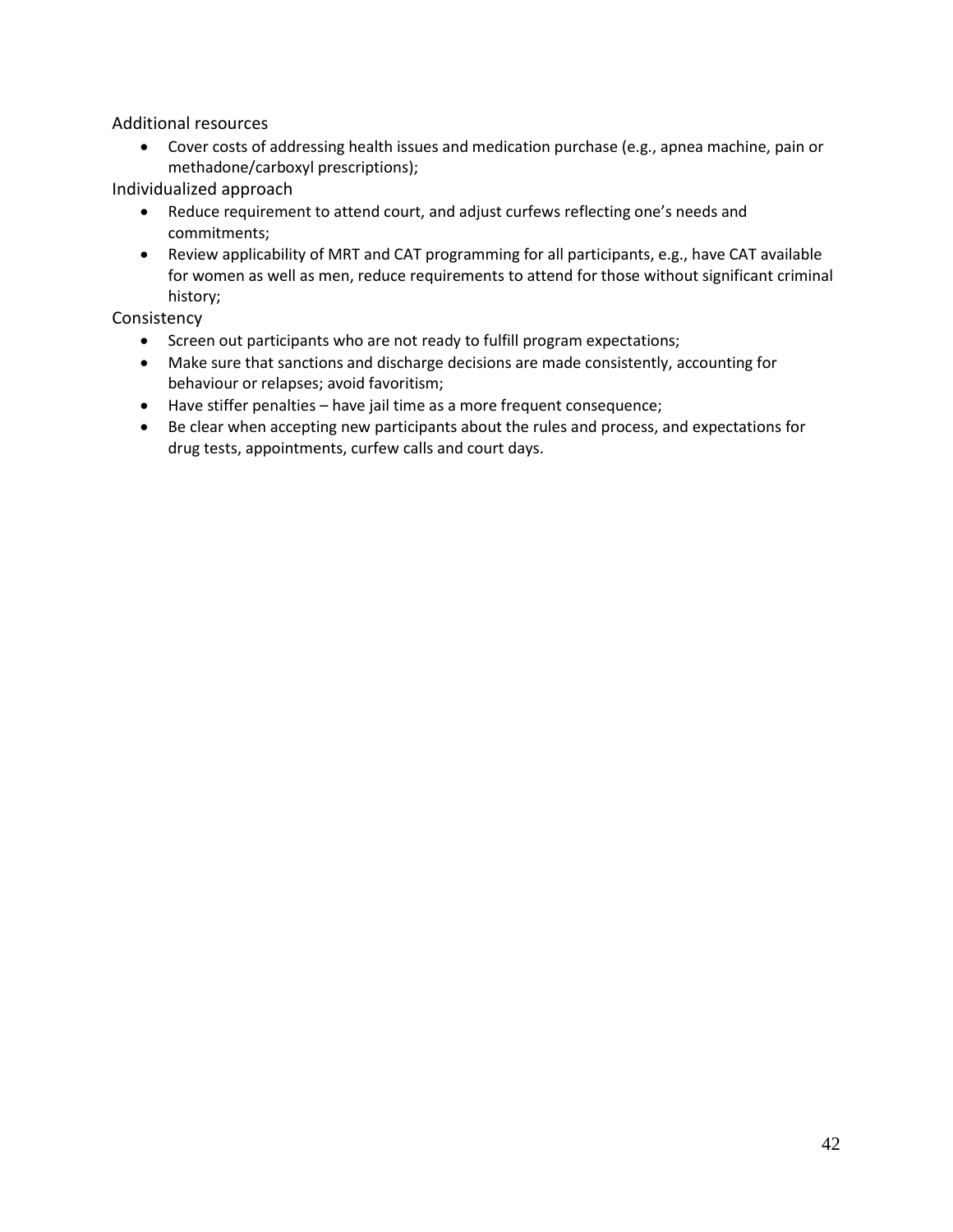## <span id="page-42-0"></span>**Section VI. Summary and Next Steps**

## <span id="page-42-1"></span>6.1 Program Results - Highlights

The information presented in this report demonstrates that CDTC is valuable to the community and the participants that it serves. Some highlights are as follows:

- Eligible individuals are offered an intensive and judicially supervised addiction recovery program, supported by clear and consistent dismissal, absconding and sanctions/reward policies as well as requirements for "promotion" from one program stage to another;
- Program provides access to multiple treatment facilities for men and women as well as Indigenous participants and addiction treatment based on promising practices;
- CDTC participant characteristics are consistent with the 'high needs and high risk' group recommended for Drug Courts, with almost three quarters (73%) having been exposed to some type of a significant traumatic experience that may have contributed to their addiction and 73% assessed as high need and 90% as high risk;
- The program has been able to consistently accommodate a higher number of active participants within each subsequent service period; totaling 124 in the most recent period;
- CDTC's graduation rate has been stable and comparatively high at 52% of applicants in the last service period;
- Eighteen percent of CDTC participants have been discharged after a long-term stay with the program. Those participants are also likely to receive substantial benefit from their participation in the program. The proportions of graduates together with the long-stay discharges have increased in the last service period, now at 62% of all participants who left the program;
- The program has had a positive impact on several pro-social lifestyle indicators including housing and employment. All eligible CDTC participants had housing upon their graduation, about 20% in stable housing in the community and the rest in residences attached to the treatment centers. Eighty percent of the eligible participants were employed at the time of graduation or discharge and almost all of the remaining participants were employed at least once while in program.
- Prior to coming into the programs, all participants were using drugs or alcohol on a continuous basis, interrupted by infrequent periods of sobriety. By comparison, while in program 38% of the CDTC participants never relapsed, only 10% of all participants had experienced 3 or more relapse-related events and 55% experienced periods of sobriety of 6 months or longer;
- Recidivism study of 87 graduates showed a 76% reduction in the number of criminal convictions when equivalent periods before and after program were compared;
- The program results in savings of \$76 million in cost of stolen goods over 4 years and avoidance of \$7.4 million in the cost of incarceration;
- Participants describe the program as life changing, its services as effective and the CDTC staff and court team as supportive, caring and helpful.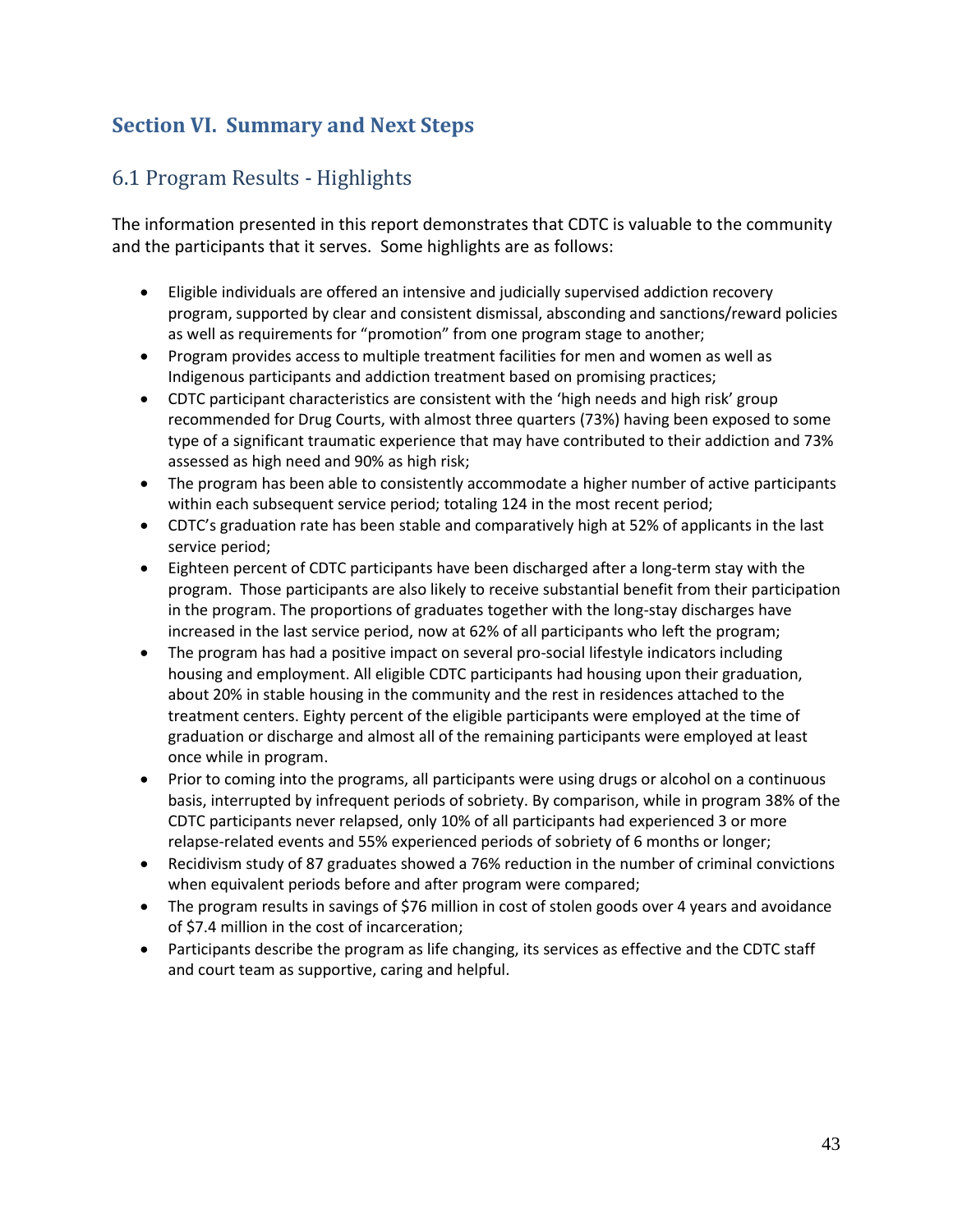## <span id="page-43-0"></span>6.2 Recent Program Developments and Lessons Learned

This section summarizes the developments, trends and lessons learned that have emerged over the last program period. This information also provides the basis for planning and program development going forward.

## Role of a Case Manager

Over the course of the most recent service period CDTC has developed a program framework, to guide its approach to service delivery. Among other content it describes what is most important about how the service delivery model is implemented, focusing, in particular, on the role of the case manager. Drug court case management is founded on the belief that all people are capable of growth, change, and recovery. To this end, all case management activities must consciously and intentionally move participants in the direction of change. There should be no wasted energy or inefficiency in case management. Case management must push for continual improvement in the participant's psychological health, environment, and life situation such that recovery is supported and participants can reach their goals. Case management must continually monitor participants' progress and not allow service providers or participants to slip into a maintenance-only mode.

## Responding to Participant Complexity

Over the last several years CDTC has been impacted by the effects of the opioid crisis, resulting in higher participant complexity, including increased violence, psychosis and other mental health concerns. Effectiveness of CDTC's response to these challenges is grounded in its growth as a learning organization, through strengthened team work, training and knowledge building, openness to identifying and addressing challenges and using an evidence-based approach informed by systematic evaluation and data collection. The program has embraced trauma informed care and responsiveness to individual participant needs while at the same time becoming more intentional, purposeful and goal focused. In spite of increasing complexity the program is bringing more participants to graduation and in a more timely fashion.

## **Early Intervention Stream**

CDTC now has two program streams: Core Stream, for participants assessed as being at high risk to reoffend and having high needs due to having a significant criminal background and limited protective factors; and Early Intervention Stream for participants who, like other participants, have an intensive addiction, but have not been entrenched in criminal life style, are typically facing their first set of criminal charges and having significant protective factors (i.e. able to sustain housing, and/or employment, some pro-social connections). Early Intervention Streams enabled CDTC to serve more participants (it has now increased its capacity to 40 participants) and become more flexible in responding to different participant needs, so that participants are not over-treated, or exposed to a more criminogenic population, creating poorer outcomes.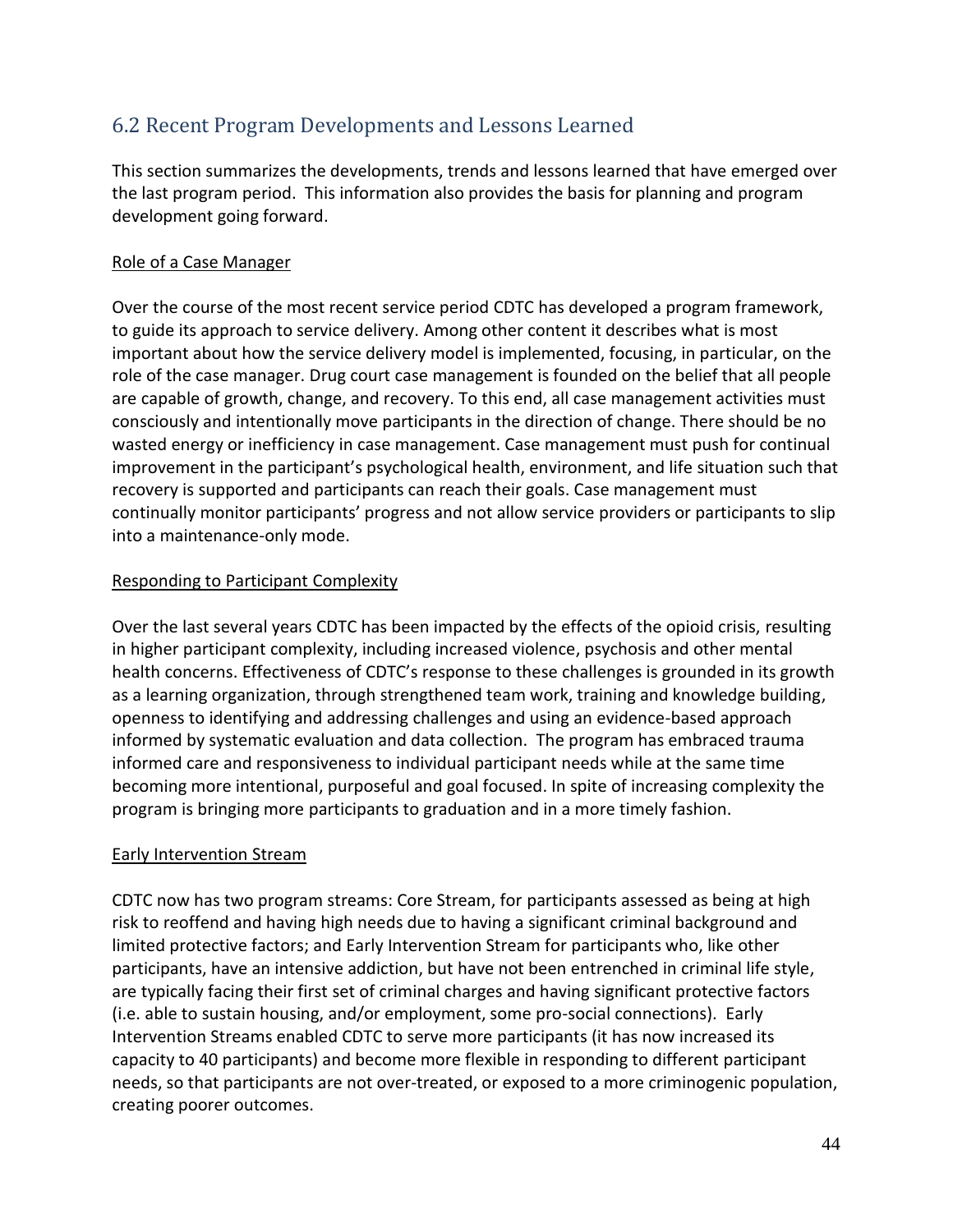## Changes in the Justice System

The most recent service period has seen an increase in the number of people who are applying to CDTC from the community, rather than jail. This was a result of the increasing efforts by the justice system to divert people from spending time in Remand or jail, so there are now more people with breach/administrative charges and those who are non-violent who are being released to the community. Participants can now apply for bail and live in the community while they apply to CDTC and the program now sees more applicants from the community than from Remand. This has been made even more significant with Bill C-75 which came into effect in 2019, and provides new amendments to the bail process. These shifts created some challenges for the Case Managers in following through with the larger number of participants who now live in the community. When participants apply from Remand, there are oversights in place to ensure effective detox process and accompaniment to the treatment facility. This is not always possible when they apply from the community, with people actively using when they are released.

## Engaging with Community Partners

CDTC continues to strengthen existing partnerships and develop new ones in order to address change in the participant group and service delivery environment. The staff implements ongoing comprehensive assessment to identify participant needs and consults with other professionals, therapists and service providers in order to ensure that participants' needs are addressed. In recent years CDTC has significantly expanded the number and types of community resources they work with to address the increasingly broader range of health and mental health issues, to increase supports for Medication-Assisted treatment for those with addiction to opioids, and to increase program accessibility by taking its place as part of the broader continuum of addiction treatment and harm reduction services.

## Housing and Services for Women

There are fewer resources available for women with addictions in the community, and this is not a recent development. Women's needs are unique, especially impacted by child custody, pregnancy or parenting issues. The service gaps are numerous and include shortage of addiction treatment beds, lack of available housing, especially for women with children, and also lack of sober living options for families. For its part, CDTC has become more accessible to women, providing parenting support and education and role modeling and accommodating women who are pregnant.

## The CDTC Court Team

CDTC Court Team was a source of program challenges in early years, primarily related to understanding members' roles, consistent approaches to participant intervention and reaching agreements on course of action. All of those challenges have now been addressed, with the Team functioning effectively and cohesively, using a shared decision model. The Team is now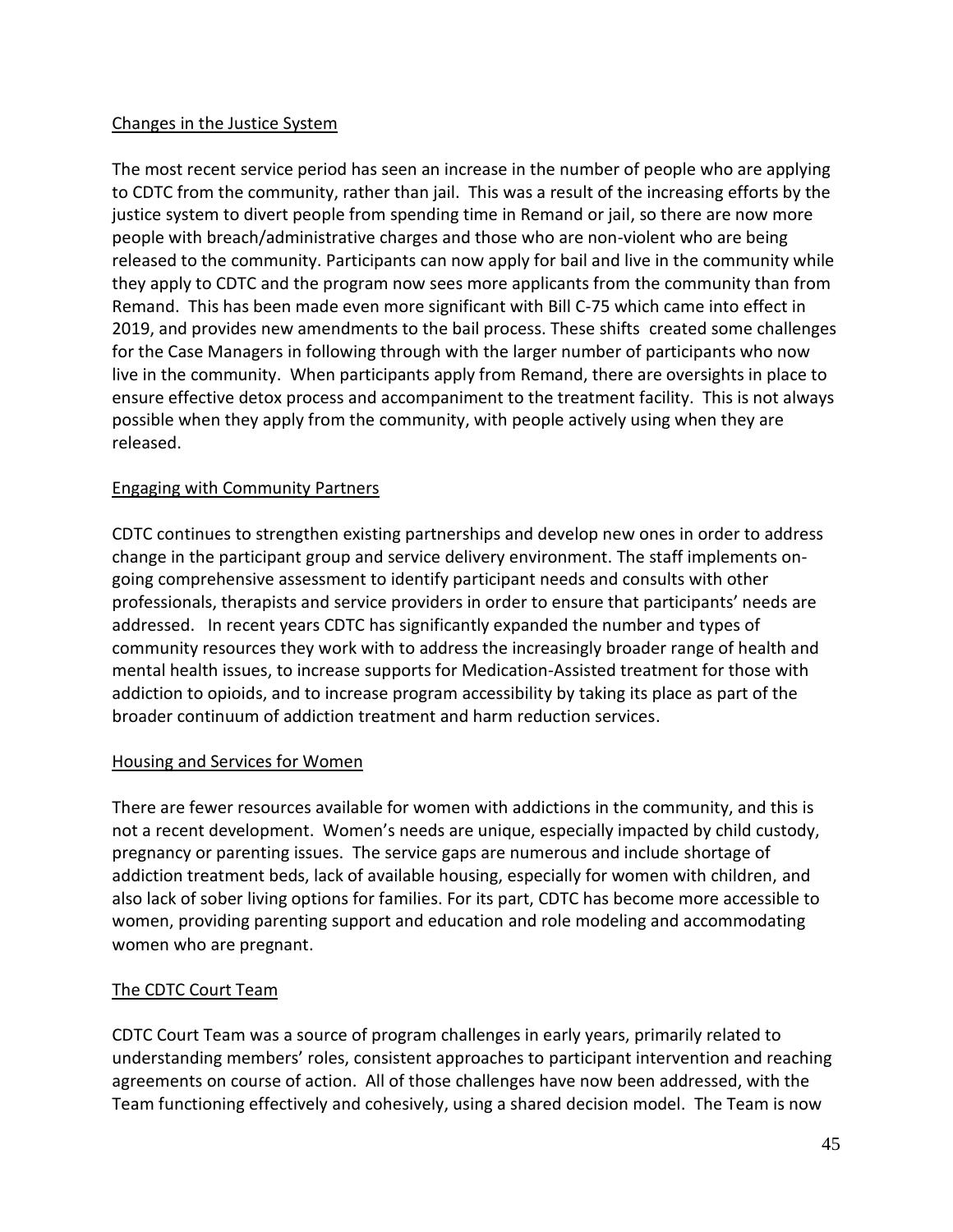able to discuss, in a transparent and thoughtful manner some of the most difficult situations and produce unanimous consensus for the way forward. Its effectiveness is grounded in their common commitment to addressing the best interests of each participant as well as respect for the expertise that each member of the Team has to offer. Joint leadership from CDTC CEO and CDTC Judges have been critical in this as well as formal agreements with respect to everyone's roles and how the process is expected to unfold.

## The Treatment Facilities

Over the years CDTC has worked with many treatment facilities in Calgary, specializing in addictions supports and housing for men and women. Each facility comes with its own unique approach to participant service, as well as different understanding and preconceptions about participants who are addicts or who are criminally entrenched. A big part of the CDTC job is to navigate those relationships, ultimately ensuring the best possible placement for the participants. This becomes more challenging as CDTC begins to accept participants whose needs exceed the capacity of the treatment facilities, reflecting its commitment to a traumainformed approach. CDTC staff advocate with the facilities to accommodate those participants and provide on-going support and education to ensure successful placement.

## CDTC Workload

Increasing participant complexity often means more work for everyone involved. It means more work with treatment agencies, it means more work in screening and getting people into the program and coordinating the continuum of care including Remand and detox. It means allocating a significant amount of time to every participant transition, which is always an opportunity for further relapse. It means working with the criminal justice system as a whole, balancing the legal requirements with treatment needs. The intensity of work that is required combined with the life changing, evidence-based impact of this program suggest that more such programs are needed with sufficient staffing allocated to address growing needs and participant complexity.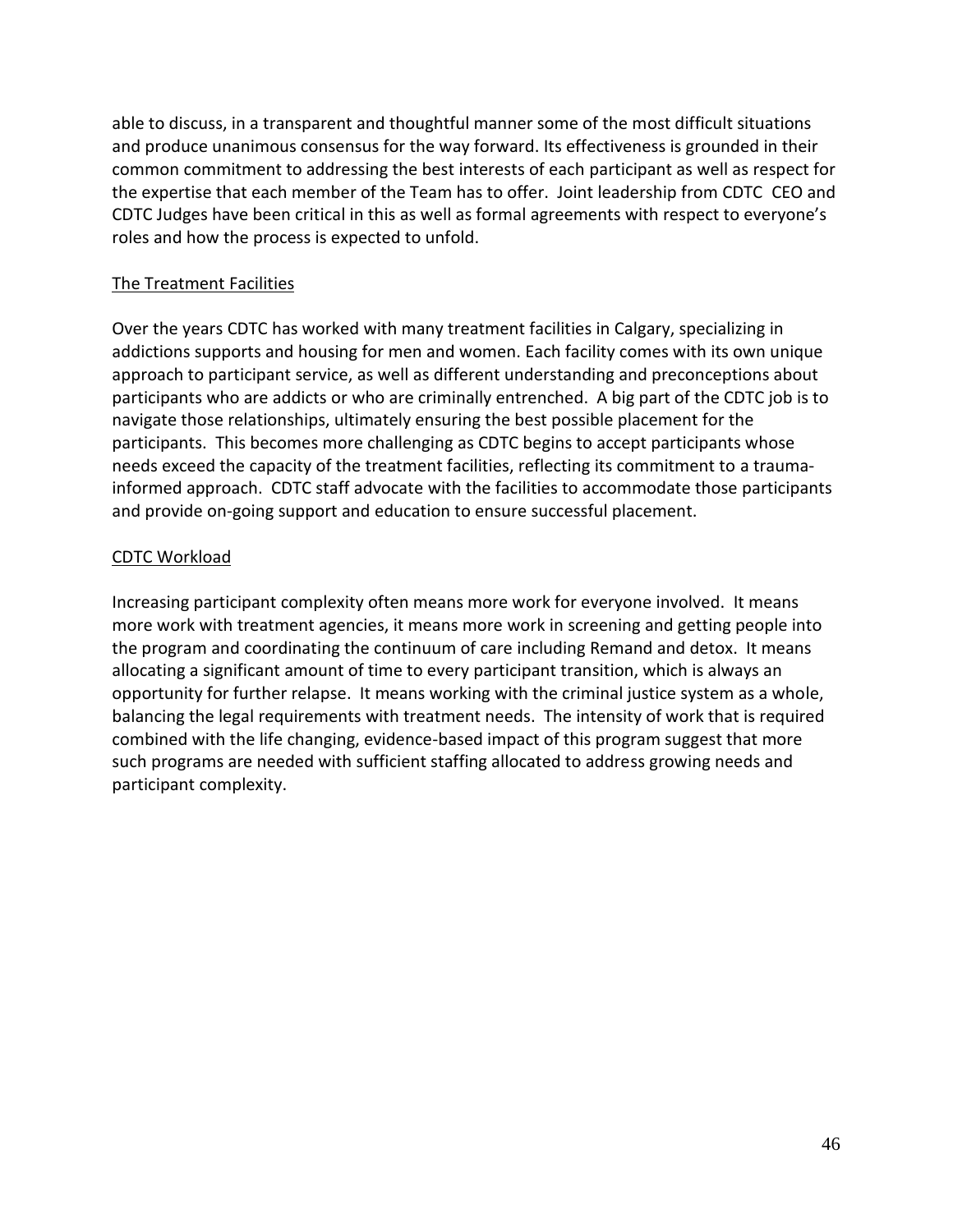## **Appendix A: Calgary Drug Treatment Court Logic Model GOALS**

- 1. To rehabilitate drug dependent offenders through Court-mandated treatment.
- 2. To promote public safety by reducing recidivism.
- 3. To promote cost effectiveness in the justice process, in health services, and in the community.
- 4. To collect information on the effectiveness of the drug treatment court to refine treatment approaches and provide a clinical research base for the study of drug dependency.
- 5. To focus community resources to build knowledge and awareness among criminal justice, health and social service practitioners and the public about drug courts and drug use.
- 6. To improve the health of participants and the public through drug treatment and the promotion of healthy lifestyles.

<span id="page-46-0"></span>

|                                 | <b>OUTPUTS</b>                  |                                  |                                                                  |
|---------------------------------|---------------------------------|----------------------------------|------------------------------------------------------------------|
| <b>INPUTS</b>                   | <b>ACTIVITIES</b>               | <b>PARTICIPANTS</b>              | <b>OUTCOMES*</b>                                                 |
| <b>Court Staff</b>              | Court Staff                     | Participants                     | Participants                                                     |
| Judges                          | Eligibility screening           | # screened                       | Increased accountability for behavior; motivation to comply with |
| Court Clerks                    | Assessment                      | # in court                       | the program; respect for the court process                       |
| <b>Sheriffs</b>                 | Case conferencing               | # in treatment (attending,       | Drug avoidance skill development                                 |
| Probation                       | Referrals                       | completing)                      | Improved housing and living conditions                           |
| <b>Crown Prosecutors</b>        | Reviews/supervision             | demographic characteristics      | Decreased recidivism                                             |
| Legal Aid Defense Counsel       | Implement rewards & sanctions   | <b>Service Providers</b>         | Decreased drug use                                               |
| <b>Treatment Staff</b>          | Treatment staff                 | # training sessions              | Increased pro-social lifestyle indicators                        |
| Case Managers                   | Psycho-social Screening         | # attending training sessions    | Improved overall well-being of the participants                  |
| Clinical Lead                   | Assessment                      | # participating in collaborative |                                                                  |
| <b>CEO</b>                      | <b>Treatment Planning</b>       | activities                       | Program                                                          |
| Partner agency staff            | Case Management                 |                                  | Systemic implementation of program protocols                     |
| Research/Evaluation             | Drug screening                  |                                  | Efficient movement of participant through system                 |
| Consultant                      | <b>Addiction treatment</b>      |                                  | Program accountability                                           |
| Boards/Committees               | Continuing care                 |                                  |                                                                  |
| <b>Funding</b>                  | Ongoing assessment              |                                  | Service Providers                                                |
| Multiple funding partners       | Data collection                 |                                  | Enhanced collaboration and communication                         |
| <b>Materials and facilities</b> | Evaluation                      |                                  | Enhanced knowledge of court process and issues                   |
| <b>Treatment beds</b>           | Develop framework               |                                  |                                                                  |
| Office space/equip't            | Data sharing protocol           |                                  | <b>Public</b>                                                    |
|                                 | Data collection                 |                                  | Enhanced public awareness of drug court and related issues       |
|                                 | Database design and maintenance |                                  |                                                                  |
|                                 | Data analysis/ Reporting        |                                  |                                                                  |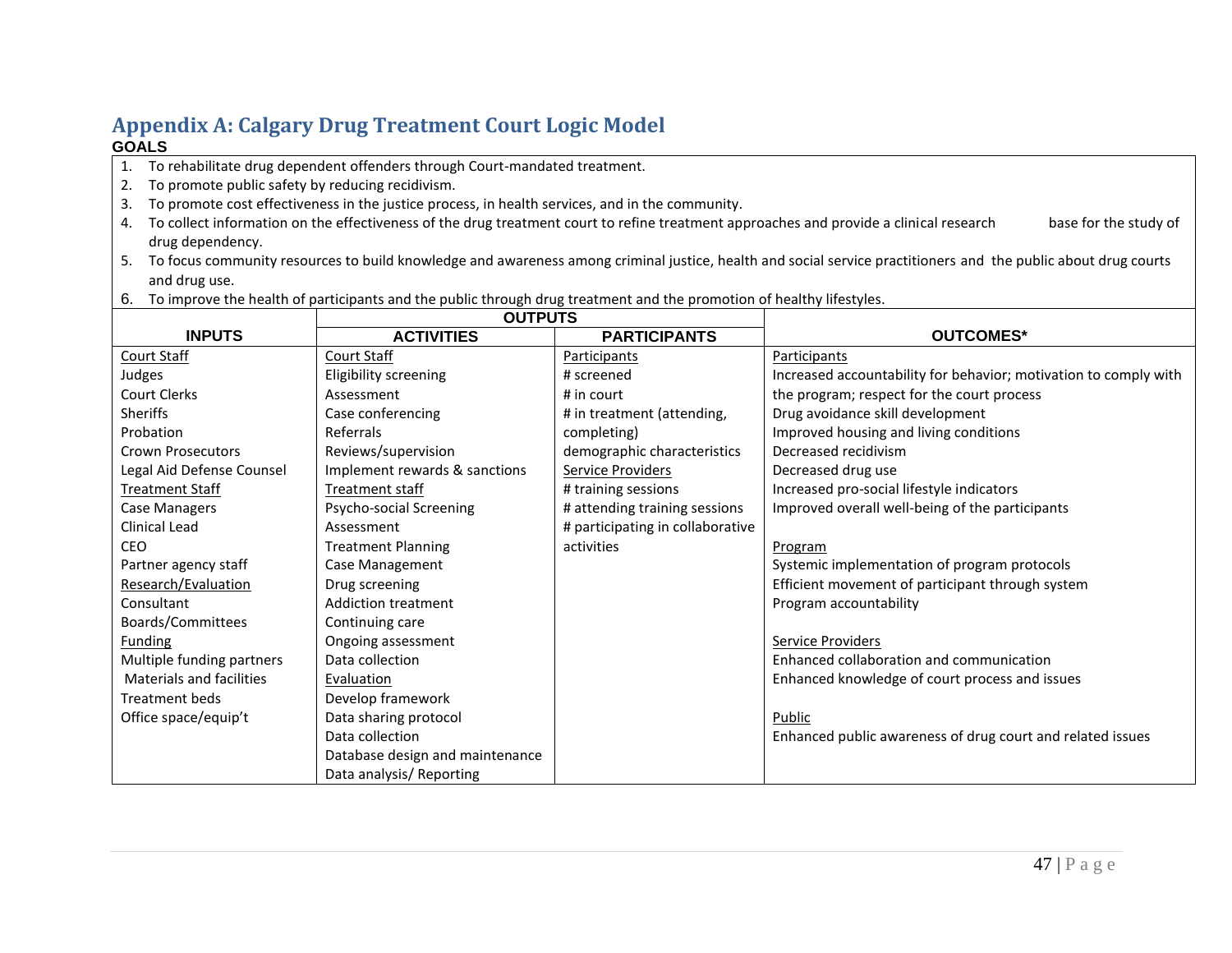## DEFINITIONS FOR OUTCOMES:

## PARTICIPANT-LEVEL OUTCOMES

#### Immediate

Increased accountability for behavior, motivation to comply with the program and respect for the court process: Regular attendance in court, decreased incidence of special concern reports, regular attendance at treatment, completion of treatment, completion of treatment tasks assignments, follows through on community referrals, satisfaction with program components, increased knowledge about the program. Increased confidence in drug avoidance abilities, increased knowledge about substance abuse and drug avoidance skills.

#### Intermediate

Improved housing and living conditions: Able to secure and maintain stable affordable housing.

Decreased recidivism: number of arrests, charges, convictions and breaches during and subsequent to program completion. Length of time from program completion to a subsequent offence.

Decreased drug use: Reduced frequency of drug use, increased periods of abstinence, reduced relapses.

Increased pro-social lifestyle indicators: Ability to secure employment, education or life skills training; participation in recreational activities, increased awareness and intention to live in a pro-social manner in the community.

#### Ultimate

Improved well-being: enhanced self-esteem, mental and physical health, enhanced social skills, reduced incidence of domestic violence and other family discord.

## PROGRAM OUTCOMES

#### Immediate

Systematic implementation of program protocols: fidelity of the program as delivered to the model developed for the court and treatment.

#### Intermediate

Efficient movement of participants through the process: Reduced time from charge to treatment initiation. Program accountability: Production of regular reports, communication plan, manuals, protocols etc. on the dates scheduled, ongoing identification of the strengths and weaknesses of the DTC and revision of process as needed.

#### Ultimate

Cost savings: A cost benefit analysis of the program can identify cost savings to the community of the drug court process.